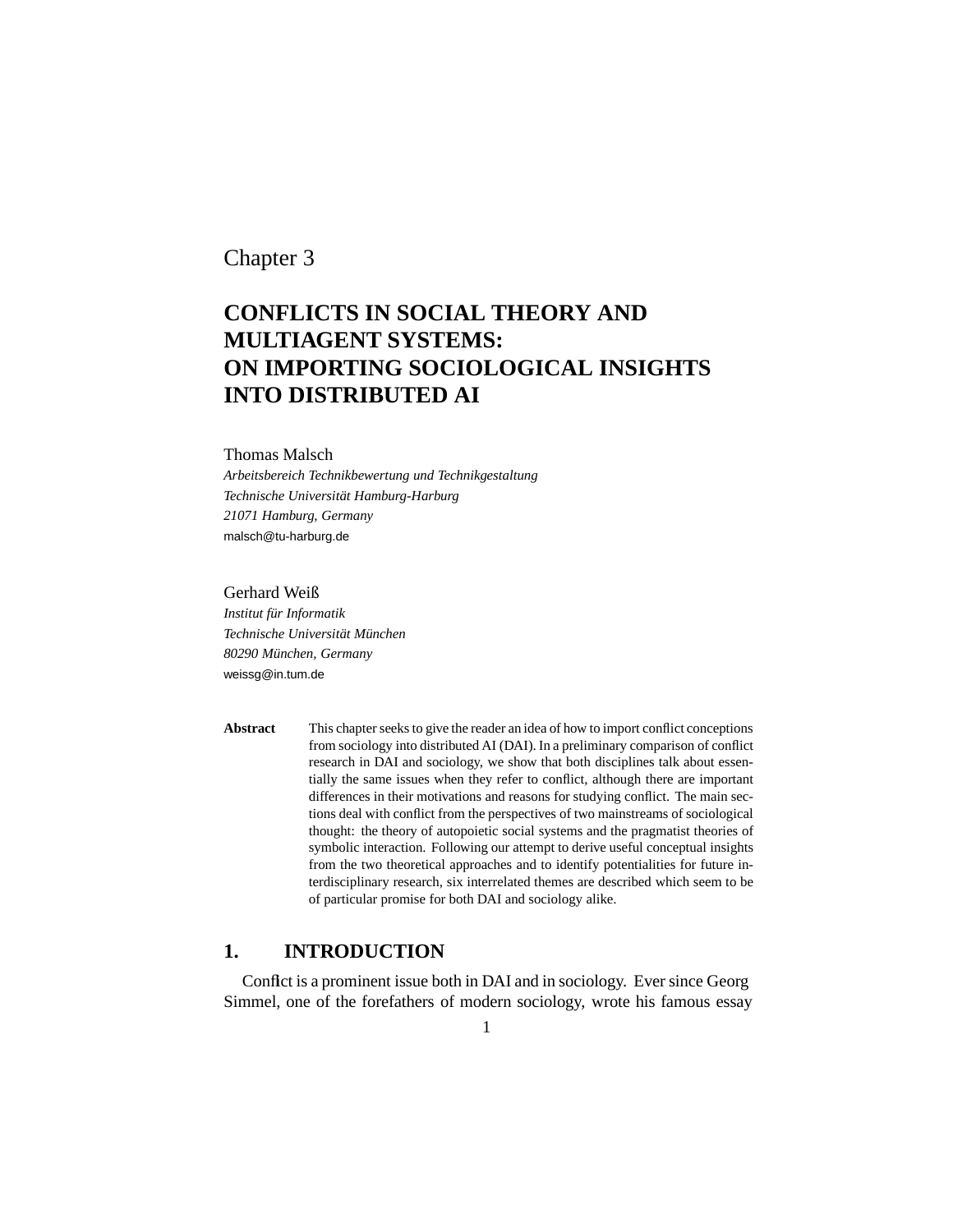on strife more than a century ago, conflict has been regarded as one of the central topics of social research, whereas it is a mere ten years since Marc Klein first suggested that conflicts should be given a first-class status in DAI research (Klein, 1991). Today there is a wide consensus that conflict issues are of particular importance in  $DAI<sub>i</sub><sup>1</sup>$  but there is still a lack of theoretical understanding and important questions are still waiting to be addressed more thoroughly. Sociology, for its part, has addressed some of these questions quite successfully and seems to have gained valuable theoretical insights which merit serious consideration in DAI. Accordingly, in this chapter some ideas of how to import sociological insights into DAI conflct research will be discussed.

As Simmel had shown "the binding values or norms are brought into awareness through conflict so that conflict, far from being only incidental to an affirmation of common values, is an agency through which these values come to be affirmed" (Coser, 1956:127). In the sociological tradition of Simmel, conflct issues have a positive connotation and are widely acknowledged as being beneficial for social life. Instead of over-emphasising the negative or destructive aspects of a phenomenon that is as natural to society as cooperation and solidarity are, it largely understands conflicts as a legitimate form of expressing discontent and opposition. Conflicts are danger signals and play an important role in a society's immune system (Luhmann) and have a tremendous impact on social innovation. They help to make social pathologies visible and to prevent explosive constellations and they also contribute to the restructuring of a society's institutions and to the creation of new participative regulations and democratic procedures (Mead, Dewey). Today it is sociological common sense that conflicts serve as a vital means of affirming a society's fundamental values and as a powerful motor of structural social change.

In contrast to sociology, viewing conflict as something that should not simply be avoided and "out-designed" is relatively new in DAI research (Grasso, 1998, Chantemargue et al., 1998). Ever since distributed problem solving was first introduced as a superior alternative to centralised approaches, the DAI community had been haunted by the nightmare of multiagent systems degenerating "into collections of chaotic, incohesive individuals" (Jennings, 1993:225). Indeed, the ultimate goal of coordinated problem solving, global coherence<sup>2</sup>, is threatened in numerous ways: "Agents may spread misleading and distracting information, multiple agents may compete for unsharable resources simultane-

<sup>&</sup>lt;sup>1</sup>This wide consensus is also reflected by the increasing number of related workshops and publications (Jokiinen, Sadek and Traum, 1997, Klein and Lander, 1994, Lander, 1994, Müller and Dieng, 2000a, Sen, 1999, Tessier and Chaudron, 1998, Tessier and Chaudron, 1999).

<sup>2</sup>An interesting question is whether DAI should take the problem of "failure indeterminacy" (Gasser, 1991) more seriously and depart from unrealistic notions of coherence and success. Perhaps we just have to accept that "in practice, many negotiations ... may fail ... (and that) there are no a priori guarantees of success" (Hewitt and Inman, 1991:1417).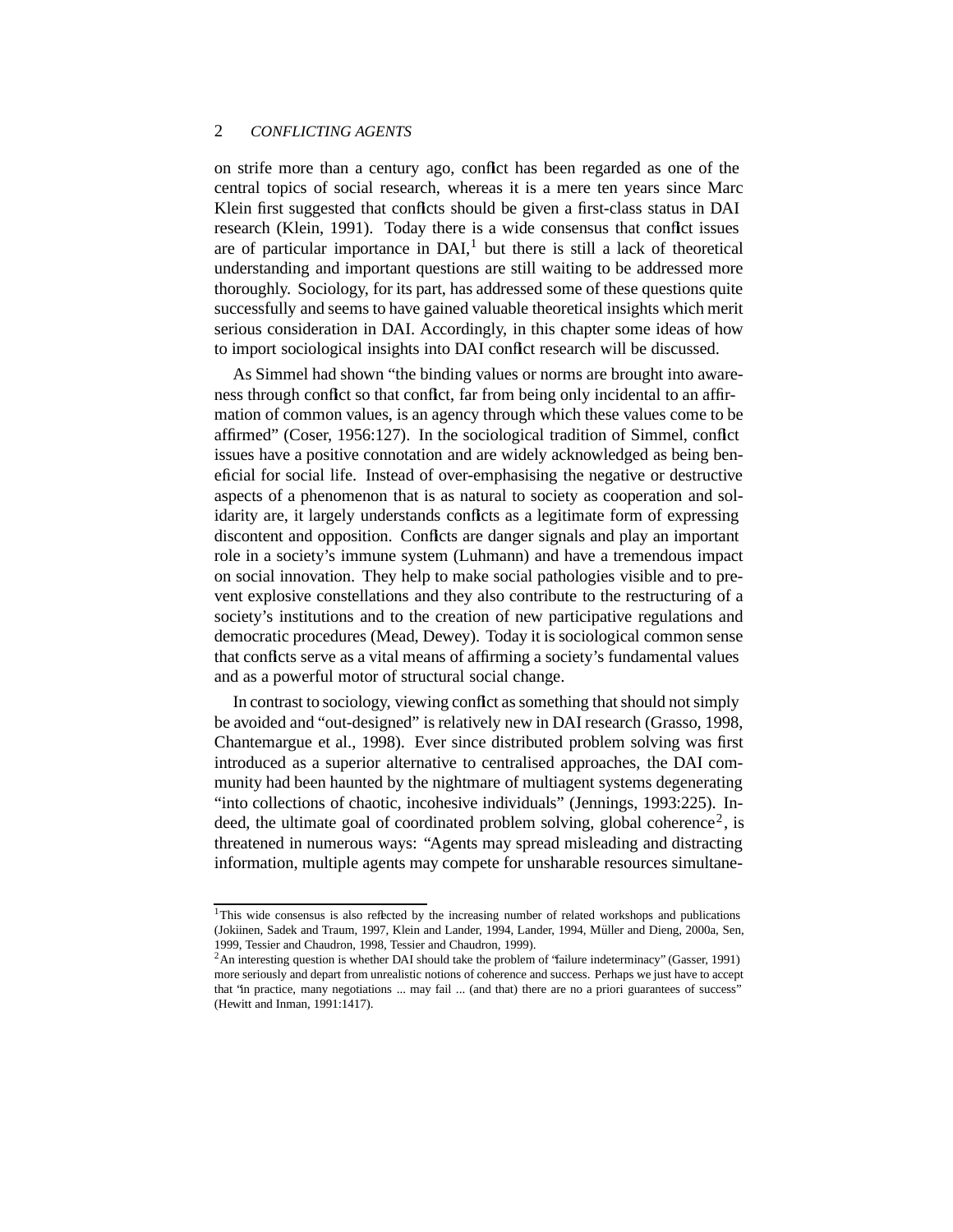ously, agents may unwittingly undo the results of each others activities and the same actions may be carried out redundantly ... the dynamics of such systems can become extremely complex, giving rise to nonlinear oscillations and chaos. In such cases the coordination process becomes correspondingly more difficult as well as more important" (Jennings, 1993:227).

Certainly, these are strong arguments in favour of avoiding and out-designing conflicts before they turn virulent. However, it appears as though rational conflict avoidance becomes increasingly difficult as multiagent applications become more complex and more demanding. Meanwhile a new insight has gained ground in DAI: Conflicts cannot be avoided any longer but must be accepted as normal social behaviour (Castelfranchi, 2000:20). Conflicts "become increasingly inevitable" as they have to meet "growing requirements of scale and autonomy" (Tambe and Jung, 1999:1). As conflicts have been identified as "the focal point of interaction", they "must be explicitly addressed" (Lander,1994:9) and can no longer be excluded from the research agenda by simply treating them as "undesirable side-effects which would impair the (agent) community's performance" (Jennings, 1993:246). All these quotations convey the same message: "Conflict in multi-agent systems is ubiquitous" (Wagner, Shapiro, Xuan and Lesser, 1999:1). But what, then, are the conceptual consequences to be drawn from the ubiquity of conflict?

Despite the fact that DAI has made considerable efforts to develop useful techniques for conflict resolution and conflict management, other issues of a more theoretical nature like definitions, causes, dynamics, and outcomes of conflicts have been largely neglected (M üller and Dieng, 2000:6). This is particularly true for the conceptual neglect of the relationship between conflict and coordination, one of the core tenets of any advanced conflict theory. Although it is easy to see that conflict and coordination are somehow twin concepts, it seems much more difficult to see how exactly they are interrelated: Do conflicts have to be modelled, as has been suggested by Shaw and Gaines, as failures of coordination (Shaw and Gaines, 1994)? Or is this view a curious misconception, as suggested by Müller and Dieng, "since usually coordination ... is used to resolve conflicts" (M uller and Dieng, 2000:9)? Instead of seriously analysing and discussing the question whether coordination follows conflict or conflict follows coordination, the issue is dropped from the agenda because it appears to be just another version of the ill-reputed hen-and-egg problem. Instead of striving to uncover the conceptual difficulties inherent in the relationship, business is done as usual. On one hand there are the "modern" approaches operating along the formula of "conflict - coordination" which try to resolve conflicts by explicit negotiation and contracting techniques. On the other there are the "traditional" approaches along the reverse formula of "coordination - conflict" with the aim of out-designing conflicts by multiagent planning or commitment-convention modelling.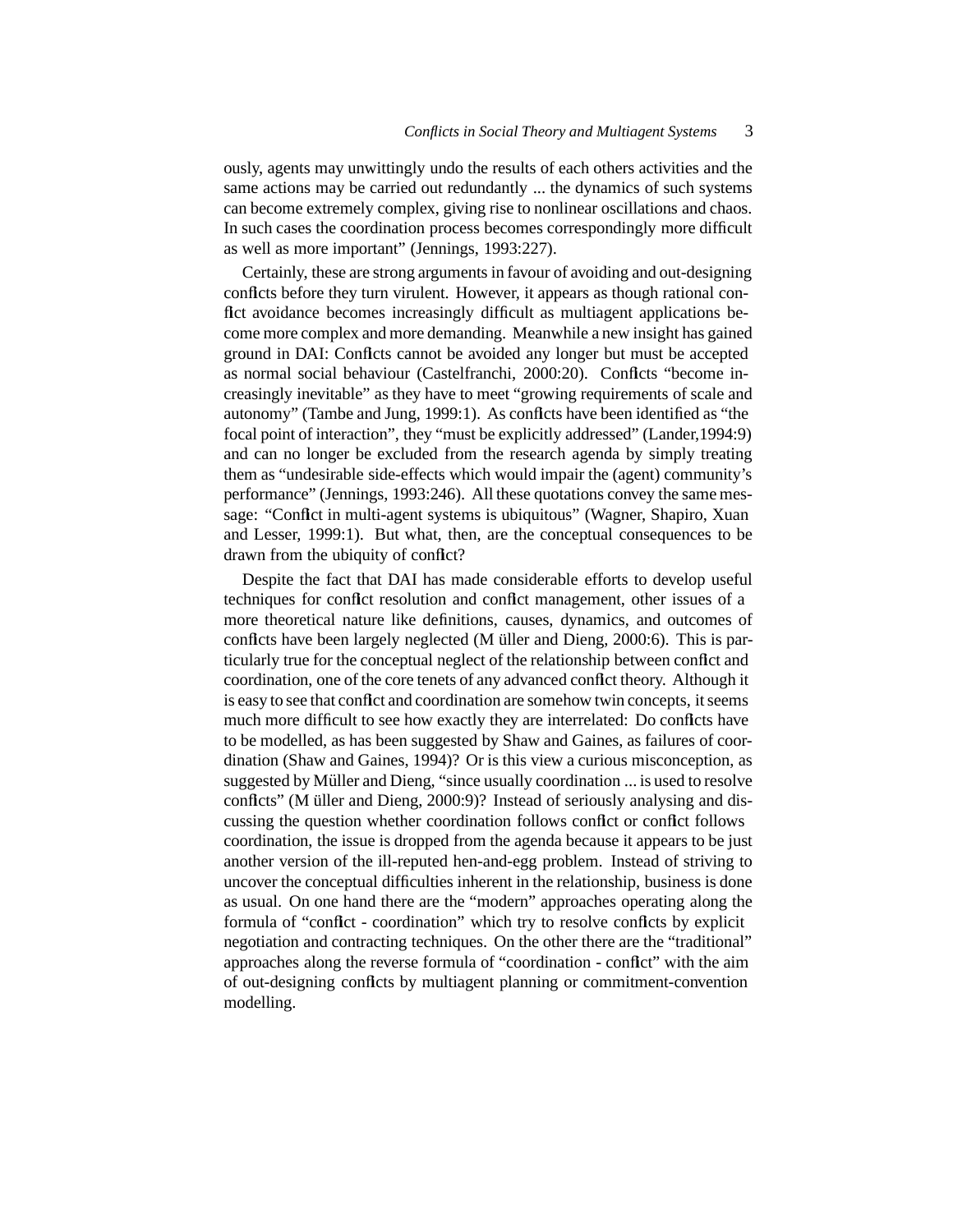Sociological conflict research, in turn, is more theoretically inclined – and has produced some interesting insights into the hen-and-egg problem which could prove useful for DAI. But how can DAI researchers learn from sociologists who are primarily inclined to explain society? What can those who are interested in engineering innovative techniques for conflct resolution learn from those who want to understand how conflicts are generated in modern human society and how social conflict is intertwined with structural social change? Why should it be valuable for DAI as an engineering discipline to gain a theoretical understanding of why social conflicts are in the main not rationally resolved but transferred, suppressed, postponed, translated and transformed? Although it seems clear that DAI and sociology do not talk of essentially different matters when they refer to conflicts, considerable spadework must go into the preparation of the ground for a fruitful collaboration which will – eventually – be able to answer these questions. The first thing to do, however, is to answer the question how to choose the most promising sociological approach to conflict research.

To an observer from the DAI community sociological conflict studies present themselves as a sweeping bouquet of heterogeneous approaches and disparate traditions (Giegel, 1998). Far from having developed a unified theoretical framework, sociologists are by no means unanimous in following Simmel's lead and conceptualising conflict as a positive phenomenon, nor is there a generally accepted conflict definition. Instead, there is an ongoing debate on the opportunities and dangers, benefits and damages of social conflict and political struggle. Conflict issues have been controversially discussed in social philosophy and political theory as a deeply ambiguous phenomenon eversince Thomas Hobbes spelled out strife and struggle as "homo hominem lupus", the "war of every man against every man". Hobbes' sombre conclusion was that in order to maintain social order conflicts had to be vigorously suppressed by an absolute power. The sociologist Talcott Parsons, whose theory of social systems became very influential in the post-war years of the 1950s and 1960s, took the Hobbesian problematic of social order as his point of departure. Parsons viewed conflicts as essentially destructive and thus was primarily concerned with the establishment and maintenance of social stability and harmony. However, unlike Hobbes, he did not believe in "zero tolerance" but explained social order in terms of a system-environment equilibrium based on internalised norms and values. Parsons was later criticised for the bias of his conceptual "equilibrism" which made him blind to one of the most interesting sociological issues: the link between conflict and social change (Coser, 1956). Today, many sociologists are in search of the missing link, but a unified theory is still not in sight. In other words, the most promising sociological approach to conflict research simply does not exist. In the light of this lacuna, the ground for importing sociological conflict theories into DAI must be paved in the following sections by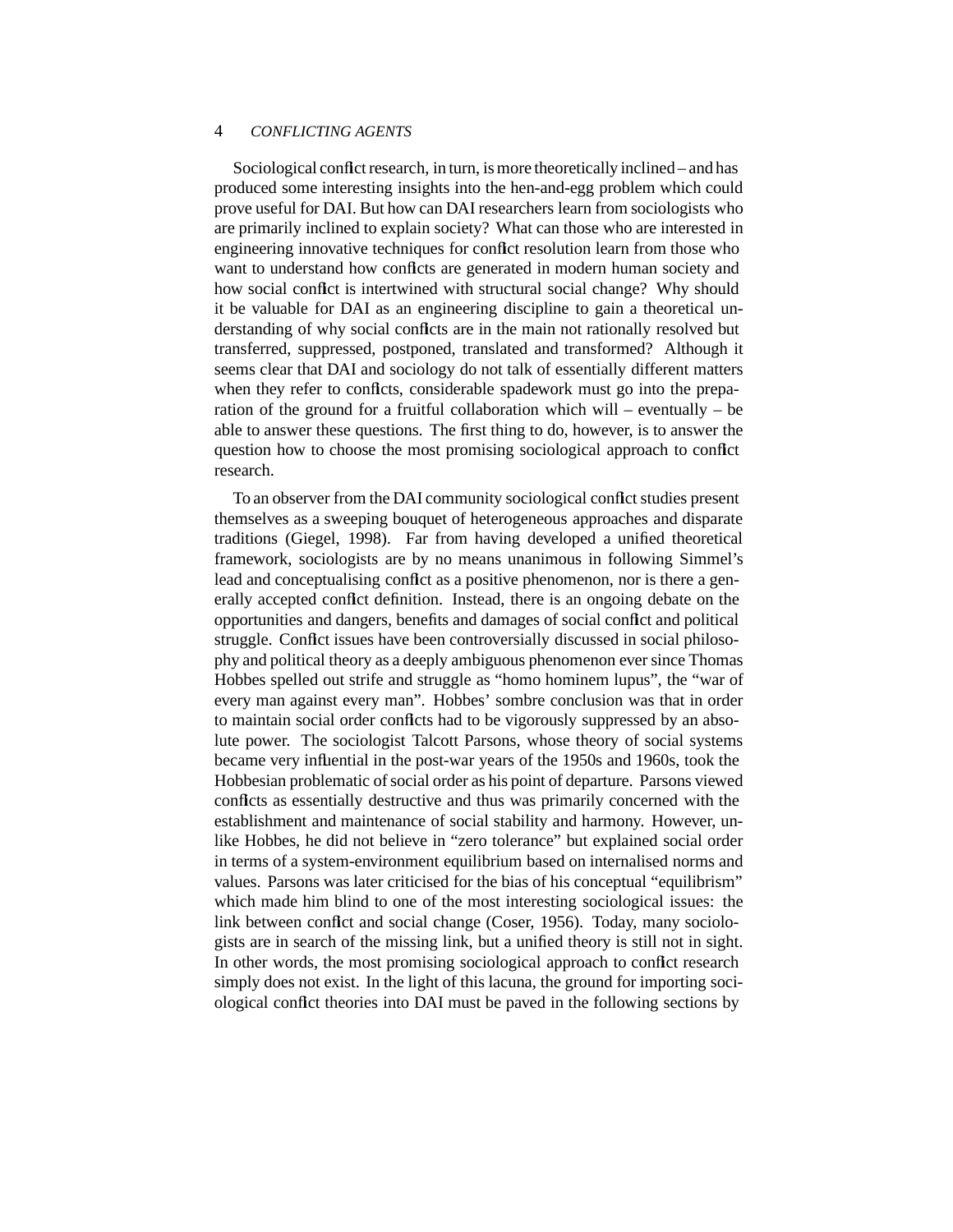comparing two of the more promising candidates: the sociology of autopoietic social systems and the pragmatist sociology of symbolic interaction, both of which rank among the intellectual heavyweights of sociological theory.

In the following we will begin by considering some differences and similarities concerning the meaning of conflict in sociology and DAI. These will be highlighted in section 2.1. with reference to two paradigmatic cases of conflict research: scheduling a meeting and the tragedy of Antigone. Having framed the setting with a short comparison of Simmel and Hewitt in section 2.2., section 3 introduces us to Luhmann's autopoietic sociology of conflicts as systems of communicated contradictions. Whereas the sociology of autopoietic systems is closely associated, if not identical, with the name of Luhmann, the pragmatist sociology of symbolic interaction discussed in section 4 does not easily lend itself to personalisation,although it clearly stands in the American pragmatist tradition of Peirce, James, Dewey, and Mead. However, the reader should be prepared to find other names associated with pragmatist symbolic interaction, names like Blumer, Strauss, Maines etc. In section 5 Dewey's theory of inquiry as a democratic learning process based on collective intelligence is contrasted with Luhmann's evolutionary approach of functional differentiation. In section 6 an attempt is made to identify some lines of sociologically grounded DAI research on conflicts.

# **2. DIFFERENT REASONS FOR STUDYING CONFLICTS IN DAI AND SOCIOLOGY**

# **2.1 WHAT WE CAN LEARN FROM SCHEDULING A MEETING AND FROM THE TRAGEDY OF ANTIGONE**

For preliminary clarification it is useful to draw on the problem of meeting scheduling, a canonic example in DAI research on multiagent systems. A quotation from a report on experiments in conflct resolution with agents which communicate and negotiate via message passing and which are able to relax their individual preferences when conflicts arise, will help to clarify an interesting point of difference between DAI and sociology: "In our experiments ... the agent with the fewest available time intervals becomes the task coordinator who is responsible for sending the first proposal. Each agent that receives a proposal accepts or rejects it by replying the message. ... When ... the proposal was accepted by all agents, the coordinator sums up the priorities to get the group utility measure for that meeting and sends a final confirmation message to all agents ... However, when the proposal is rejected by at least one agent, the coordinator selects a new task coordinator to the agent who opposes the current proposal. If there are more than one opposing agent, the agent with the fewest available time intervals is selected. The new task coordinator relaxes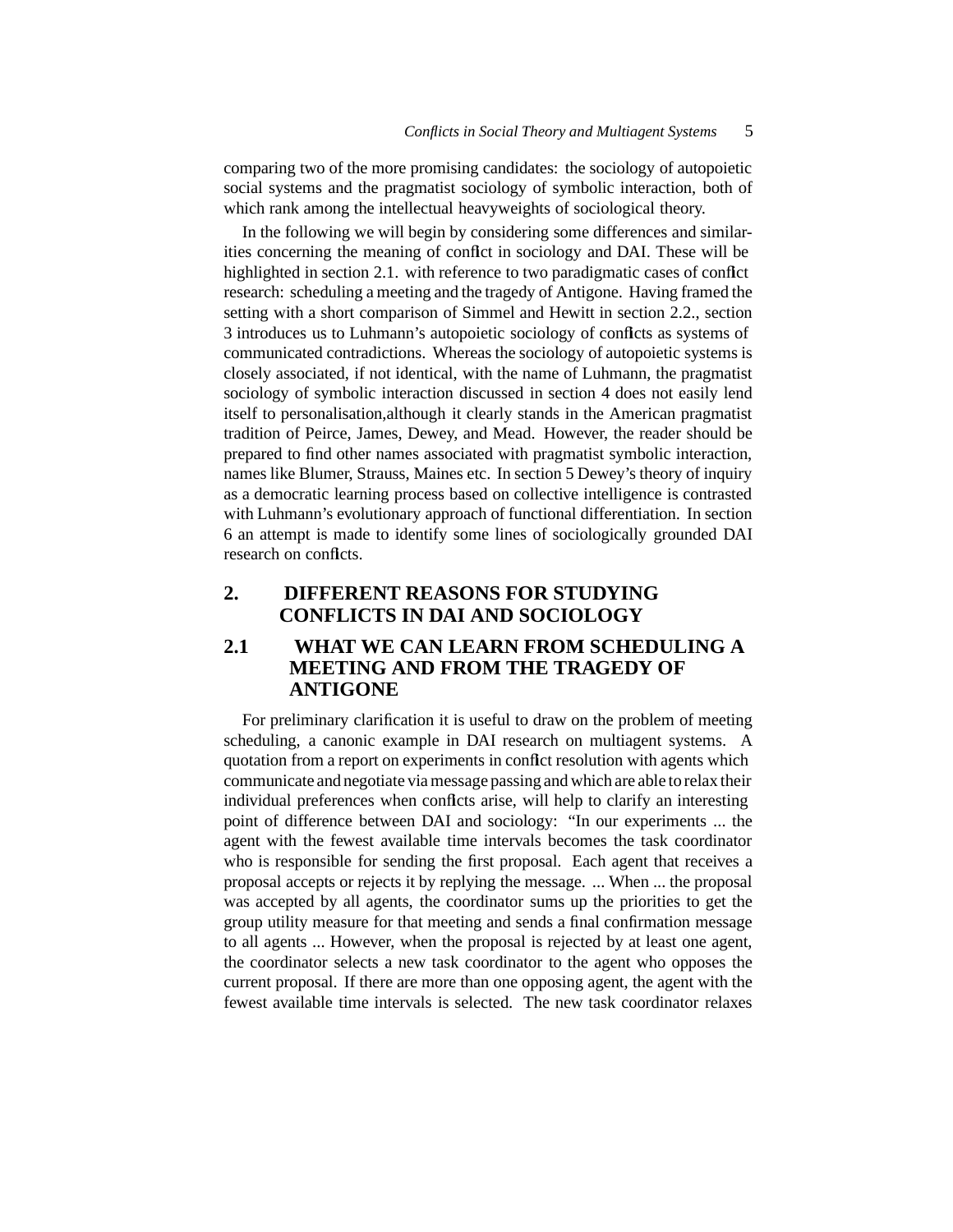its time constraints and sends a new proposal and the process is repeated" (Garrido-Luna and Sycara, 1996:88). In the light of the sociological approaches discussed in the following sections in more detail – the pragmatist sociology of interaction and the sociology of autopoietic systems – it is inadequate to call such a scheduling negotiation a conflict. Despite the fact that agents oppose each other while pursuing their respective subgoals, from a sociological perspective it would make more sense to speak of coordination or a coordination problem rather than a conflict or a conflict-resolution process.  $3$ 

The reason for rejecting the idea that negotiating a meeting schedule as shown in the above example should be construed as a conflict is not that the agents are benevolently trying to come to terms with each other in the course of further negotiations. It israther that the opposition evinced in the course of negotiations is simply too weak. To provoke a conflict, an agent must act in opposition to established norms or conventions. And for a fully-fedged or strong <sup>4</sup> conflct, his or her opposition must be opposed by another agent. Rejecting a proposal per se is not necessarily a conflict, but merely a cooperative opposition – although it may turn into a conflict later on in the course of a problem-solving process. Sociologically speaking, conflict is to be defined by rejecting a rejection of a normative expectation, as, for instance, in the case of Antigone. In Sophocles' tragedy the Greek princess Antigone was caught in a moral double-bind: on the one hand family piety commanded her to bury the corpse of her brother whilst on the other hand the king her father's express command prohibited it. Antigone's is a very special case though. Nevertheless, the message should be clear: Without rejecting or trespassing against the normative expectations of others, there can be no conflict. In the case of scheduling a meeting, however, rejecting other agents' proposals corresponds to socially expected behaviour. This is not to say that expected opposition will never turn into a conflict scenario. Indeed, it may turn into a conflict when agents continue to say "no" to each others' proposals until the point is reached when everybody realises that all further proposals will be rejected too. At that moment allegedly legitimate opposition to a particular schedule is exposed as what it really is: an illegitimate rejection of the meeting itself, or, in sociological parlance, a rejection of an expectation.

But there is more that we can learn from Antigone's moral predicament: Why, for heavens sake, did she not make as rational a choice as possible, when she was

<sup>&</sup>lt;sup>3</sup>The suggestion that has been made to distinguish in DAI between "cooperative conflcts" and "competitive conflicts" (Klein, 1990) is not really helpful; in fact it is a curious contrastof a paradox with a tautology. As a contradictio in adiecto the term "cooperative conflict" is merely a symptom of the underlying difficulty rather than its solution.

<sup>4</sup> In DAI literature we find a similar distinction between "weak" conflicts that can be resolved by the decision of a mediator and "hard" conflicts that must be resolved by negotiating a compromise (Hollmann et al., 2000:182).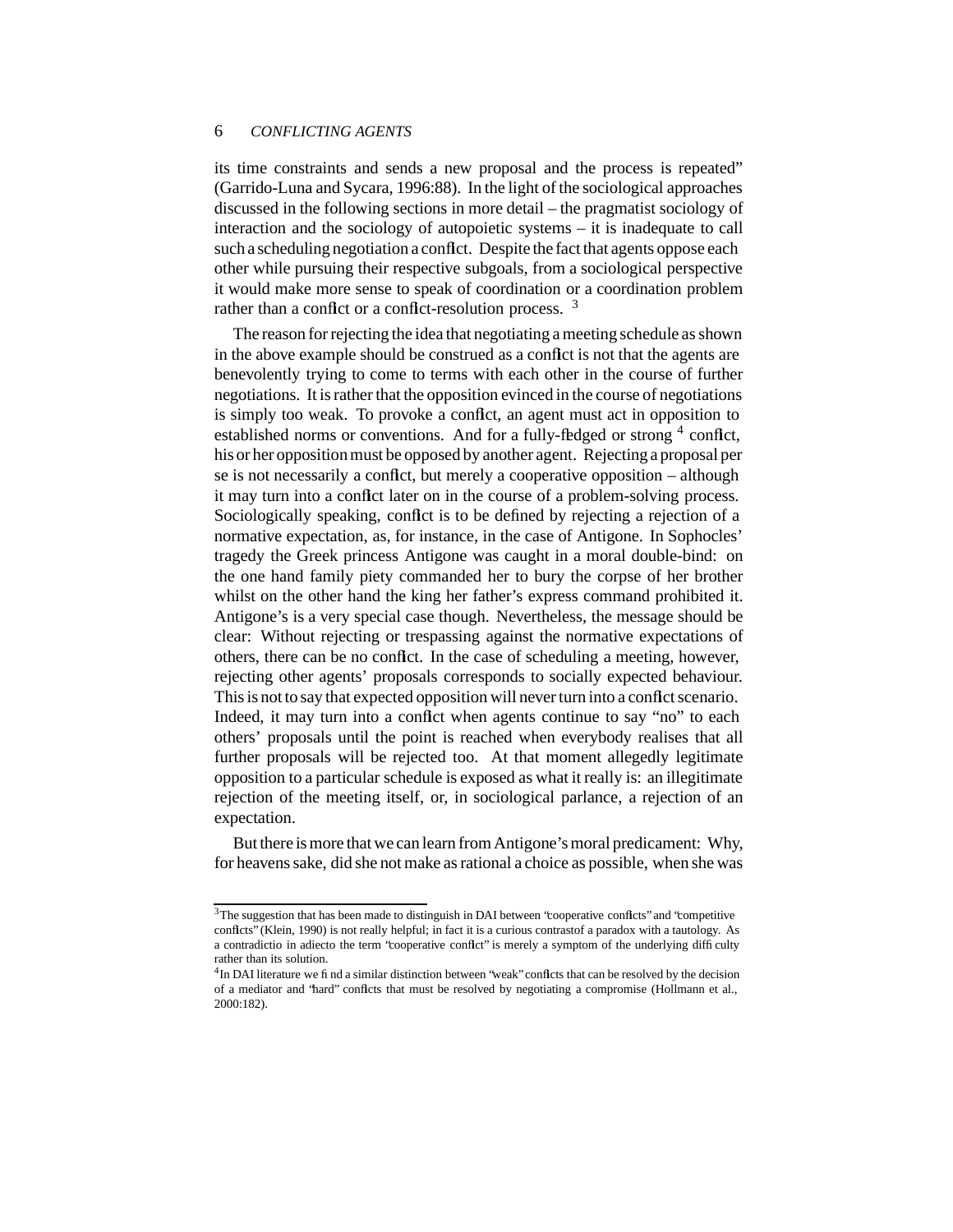prohibited, under penalty of death, from doing what family piety commanded herto do, namely to bury the body of her brother? Why did Antigone not take the strategic decision to, as it were, "bury and run"? Why did she commit herself to "disobedient obedience" and why, despite the fact that she could have escaped, did she commit herself to a voluntary acceptance of her penalty? The reason seems to be as clear as it is simple: social conflicts are morally constituted. They are intertwined with the normative foundations of human society and therefore cannot be treated like so many technical collisions or accidents. This also holds true for less rigid, more differentiated constellations of trust and treason that make life in modern societies much more complicated and much more contingent than life in pre-modern societies. Endowing a heroine's actions with higher degrees of freedom is a feature specific to modern society. So what can be learnt here is that it is the normative dimension of expectations that makes the difference between rational choice and social action. From a sociological point of view it is a misconception to qualify social conventions merely as "useful social laws" (Shoham and Tennenholtz, 1992) in the sense of traffic laws. For obvious reasons, however, society cannot be reduced to the normative or moral dimension alone. Modern society rather embraces a highly differentiated set of intersecting and sometimes conflcting logics of social action. And again it was Simmel who first introduced a concept of conflict based on the idea of intersecting logics of obligations and commitments.

# **2.2 SIMILARITIES BETWEEN SIMMEL AND HEWITT: "LOGICAL" AND "MATERIAL" CONFLICTS**

For Simmel conflicts arise from intersecting circles of social obligations and duties. As part of different social circles, a human individual can be represented as a point of intersecting expectations. Such intersections impact on the individual in the form of more or less incompatible demands, conflcting obligations and colliding duties. Cross-cutting through individual intentions and commitments, the courses of social interaction are shaped by two different types of social conflict, namely "logical" and "material" conflicts (Simmel, 1892/93). A "logical" conflict is characterised by a constellation in which an actor issimultaneously committed to a number of contradictory normative obligations. According to Simmel such conflicts are unavoidable and irresolvable.<sup>5</sup> They are the stuff from which classic tragedy is made: an antagonistic conflict

<sup>5</sup>According to Simmel, Antigone's tragedy does not lie in her inevitable death. "The real tragedy ... lies in the fact that the very contradictions survive the heroine's death" (Simmel, 1892/93:389). In Simmel's view her self-sacrifice did not constitute the tragic element but rather the fact that her sacrifice was in vain as social circumstances did not allow for a resolution of conflct through a creative restructuring of society's normative foundations.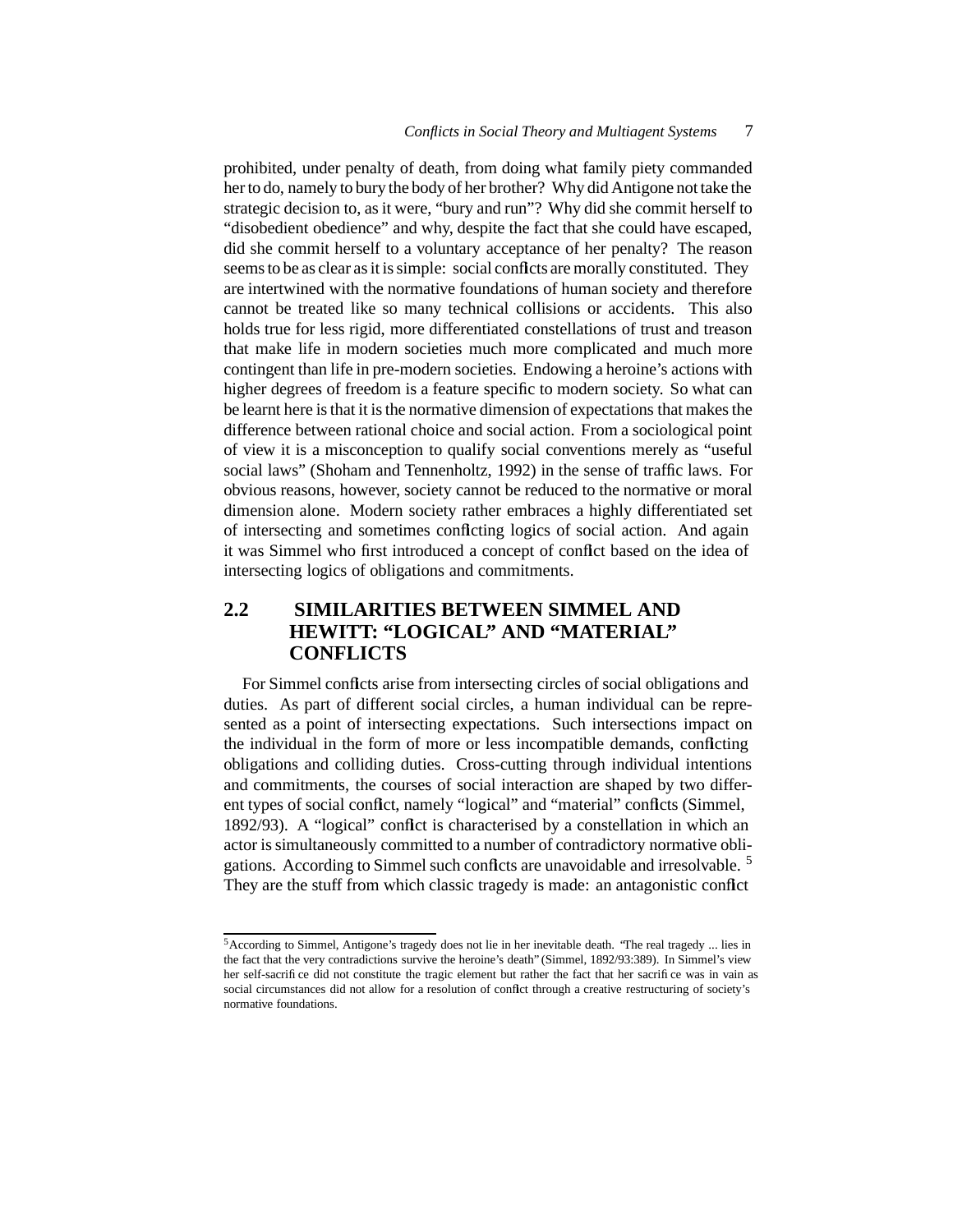between legitimate demands transformed into an unbearable individual weight of conscience with, as in the case of Antigone, all exit options blocked. A material conflict, on the other hand, is due to an incidental or contingent collision of goals and interests with no innate or logical contradiction between the goals and interests involved. Material conflcts arise when two courses of action happen to collide because they require the selfsame means or resources in pursuit of their respective ends or goals. Both courses of action are morally compatible and equally qualified as legitimate by the two parties involved. It is not the moral quality of incompatible norms and values which is in question but the economic scarcity of (un)available means and ends that gives rise to material conflct.

Intuitively and at first glance, Simmel's distinction seems to make sense, but a closer look shows his terminology to be unclear and distorted. Why does he qualify normative conflicts as logical and avoidable collisions as material? Does he want to make the dubious point that (material) interests and desires are negotiable while (logical) norms and values are not? Or is he implicitly drawing on the distinction between meaning and causality – logical conflicts have meaning while material conflicts have causes – without realising that there is nothing more logical than causes? Simmel's distinction seems to be inconsistent: material conflcts are neither meaningless nor illogical, logical conflcts are not non-negotiable or non-causal, and both are sometimes foreseeable and sometimes not. Of course, with today's hindsight it is all too easy to criticise a theory that was written more than a hundred years ago: material conflicts are neither meaningless nor illogical, logical conflicts are not non-negotiable or non-causal, and both are sometimes foreseeable and sometimes not. However, what makes this theory so interesting even today is the connection it establishes between normativity and logical necessity, and between material causality and contingency. A further point of particular interest is that Simmel's distinctions and connotations can be found in a slightly different guise in DAI where Carl Hewitt's work can be read as a curious reconfirmation of Simmel'stwo concepts of conflict.

Open information systems, according to Hewitt, are faced with a problem of overcomplexity that makes itself felt as unforeseeable or contingent conflcts. Such conflicts are not based on "differing ... theories of how to achieve an optimal solution" or "different conflict resolution strategies", but on coincidence and complexity when "the parties ... discover unforeseen interactions in their activities" (Hewitt and Inman, 1991:1417). That conflicts in DAI are generally conceived as unforeseen "material conflcts" in Simmel's sense, seems to be fully in line with DAI mainstream literature. What is different in Hewitt's distinction is the claim he makes that there is another type of deliberative and foreseeable conflict based on contradictory theories of problem-solving and conflict resolution. Although Hewitt is not very explicit on the difference be-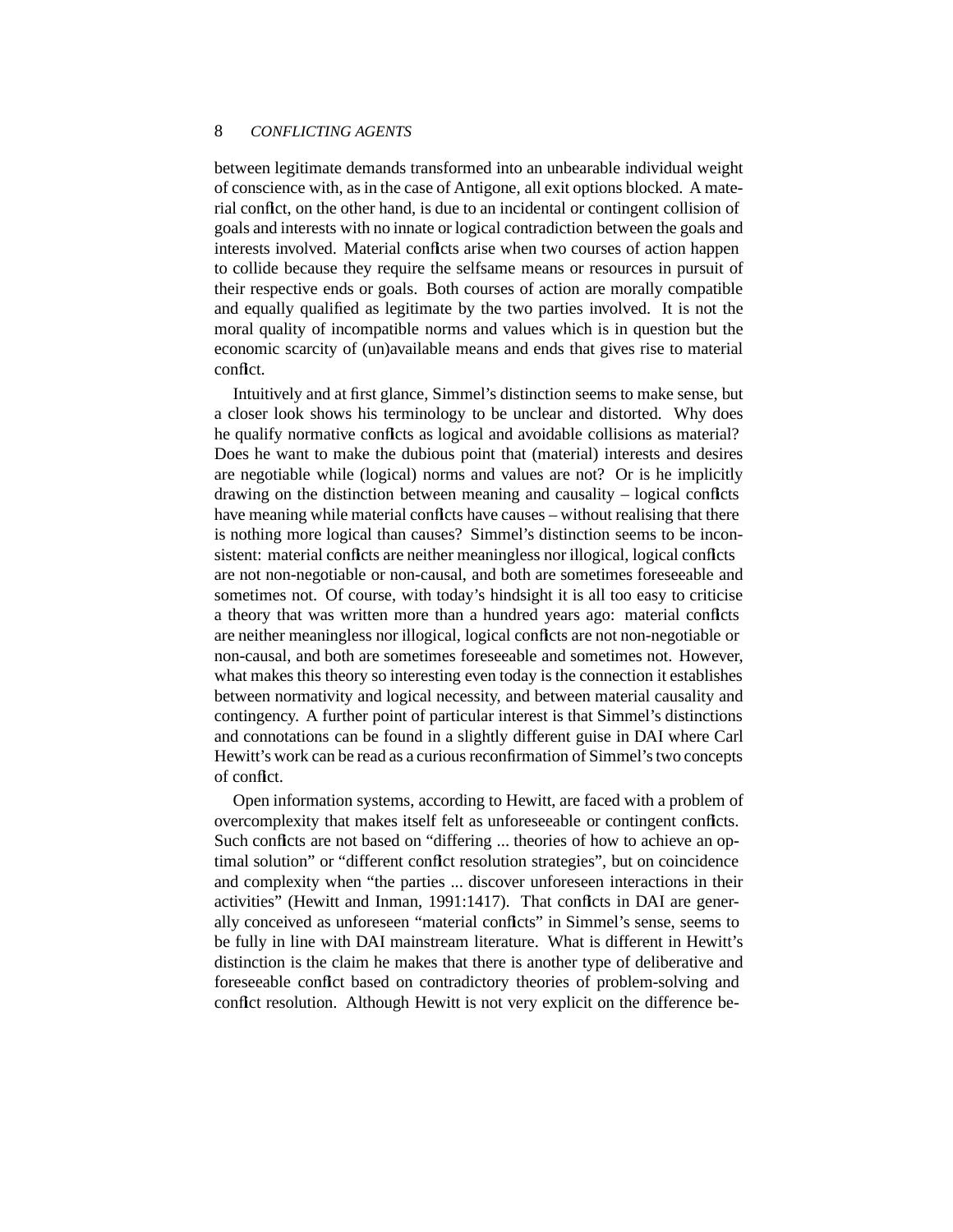tween the two types of conflict, the deliberative type of conflict seems to be more fundamental and comes quite close to Simmel's logical conflict. Deliberative or theoretical conflicts are rooted in the problem of "logical indeterminacy" (Hewitt, 1977) which occurs when two different "microtheories" of the same knowledge domain, both undoubtedly correct and both in full accord with deductive logic, lead to contradictory conclusions. As Hewitt showed, this type of conflict is irresolvable, unless it is transferred into the pragmatic dimension of social action.

What we can learn from Hewitt and Simmel is that DAI and Sociology are not talking of essentially different things when they refer to conflicts. Rather, the scope of both approaches reaches out and embraces similar topics. It should be clear by now that a set of common ideas, intuitions and distinctions cannot replace a systematic theory of conflict. To prepare the ground for more ambitious conflict theories in both DAI and sociology, current distinctions and definitions of conflicts must be taken as starting points for an explanation of how conflet dynamics are interwoven with structural social change. In the following sections two theories of conflct will be examined more closely: Niklas Luhmann's sociology of autopoietic social systems and the pragmatist sociology of symbolic interaction based on the works of Charles S. Peirce, George H. Mead and John Dewey.

# **3. CONFLICTS IN THE SOCIOLOGY OF AUTOPOIETIC SOCIAL SYSTEMS**

# **3.1 CONFLICT AS A COMMUNICATED CONTRADICTION**

According to Luhmann a conflict is an explicitly communicated contradiction (Luhmann, 1984:530ff). Wherever a communication is rejected, there is a conflict, and whenever an expectation is communicated and remains unchallenged by a subsequent communication, there is not a conflict. Conflict, in other words, depends on someone saying "no". It is an outspoken opposition defined as a synthesis of two communications which contradict each other. <sup>6</sup> This definition is based on the assumption that social life consists of "autopoietic" systems that use and generate communications, and nothing but communications, as the operational elements of their own reproduction. Communication, in Luhmann's sense, is black box communication at arms-length relationships. This

<sup>&</sup>lt;sup>6</sup>It is interesting to note that Luhmann emphasises the defensive over the offensive aspect of conflict. In saying "no", an individual defendsitself against an imputed expectation but does not necessarily articulate the offensive wish to actively change it. In DAI research, the emphasis usually is on defining conflict as an active attempt to change another agent's belief state (Galliers, 1990), for instance by persuasion or argumentation (Sycara, 1985, Parsons et al., 1998).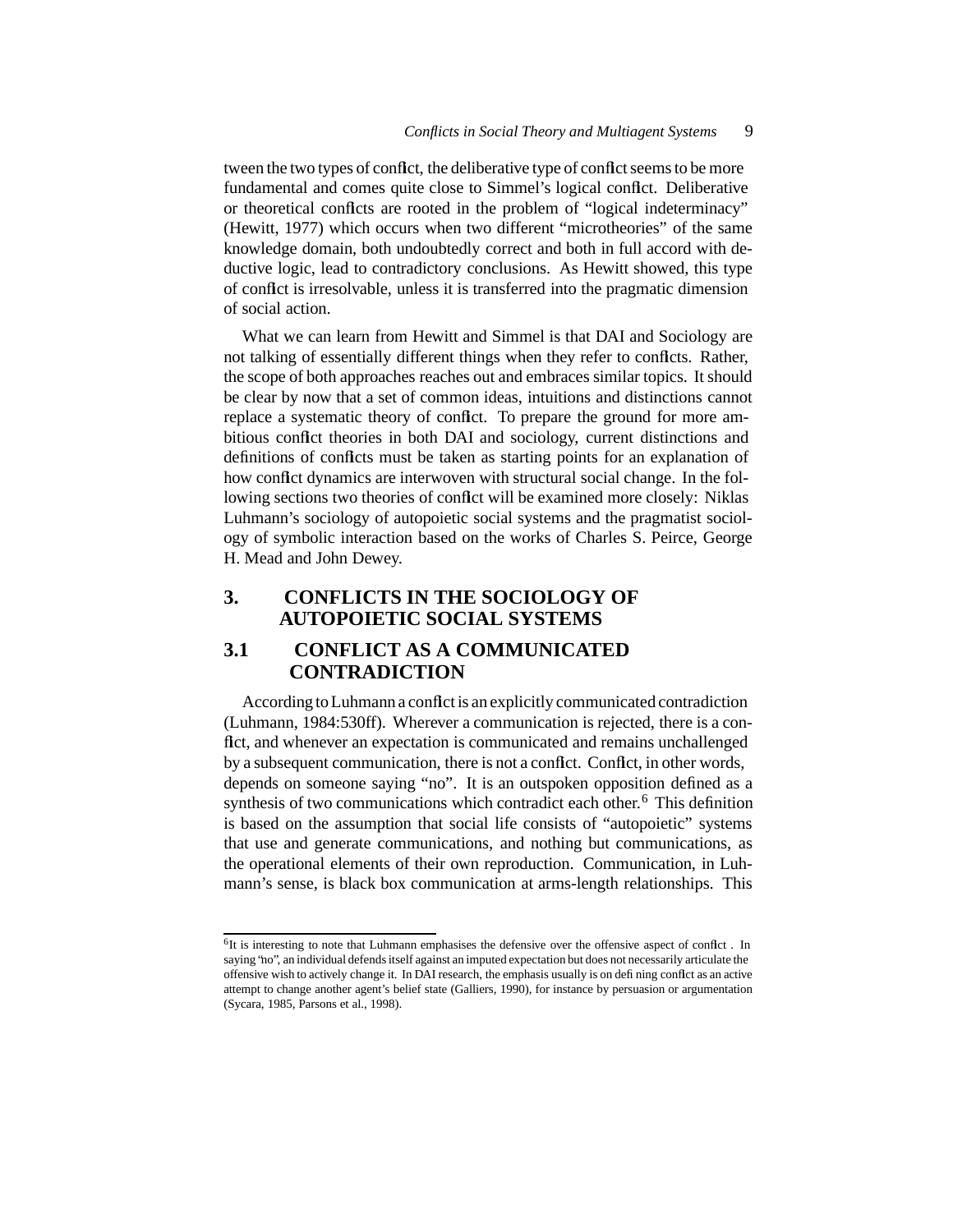is not to deny the empirical facts of intrapersonal or psychological conflicts. Rather, this means that the notion of intrapersonal conflict is not a category describing the "autopoiesis" – self-production as a closed process – of a social system but a category of the system's environment, part of which is the human being. In other words, a conflct which remains inside a human individual as an unarticulated feeling of hostile anxiety and aggression is not a social conflict.

The advantages of Luhmann's definition seem to be clear. By strictly defining conflict at the behavioural level of observable communication, speculations about mental or emotional states of hostility or aggression can be avoided. Moreover, this definition helps to clarify the more current sociological confusion between "structural" and "behavioural" conflcts (Luhmann, 1984:531). Conflict dynamics and their structural reasons must be clearly distinguished. Keeping conflicts apart from their structural reasons, has the conceptual advantage of acknowledging and taking into account that everyday social life is massively imbued with conflicts. However, there is an inconsistency in Luhmann's definition that should be settled straight away. After having defined conflict as a communicated contradiction, as an outspoken "no", it is inconsistent to change the definition by labelling the "no" as the mere beginning of a conflict. Luhmann does so when he explains how a hierarchy enables and constrains conflicts: Only those who are in a higher hierarchical position "are free to say 'no' because this will not be followed by a conflict" (Luhmann, 1984:539f).<sup>7</sup> In other words, if a "no" is followed by a conflict, then that "no" as such is obviously not a conflict in itself – unless we assume that Luhmann implicitly distinguishes between a conflictive "no" that is followed by a conflict (e.g. Antigone) and a cooperative "no" that is not followed by a conflict (e.g. meeting scheduling). Consequently, unless we assume that a single "no" is just a necessary but not a sufficient condition for a conflict system to emerge, Luhmann's statement is inconsistent.

Indeed, Luhmann seems to have noticed the inconsistency in his argument because when touching on the issue again some years later, he took pains to distinguish between a conflct as a communicated contradiction on one hand and the consequences it holds on the other: Political domination allows "to strengthen the rejection of a communication while relieving the rejecter from the strain of having to bear the consequences of conflict at the same time." (Luhmann, 1997:467, our emphasis) Instead of following Luhmann's revised proposal, we would suggest resolving the inconsistency the other way round by introducing the distinction between ephemeral or virtual conflicts and real conflicts. An ephemeral or virtual conflict shall be defined as a communicated expectation followed by a single "no", a real conflict as a rejected expectation

 $<sup>7</sup>$ All quotations from Luhmann translated by the authors.</sup>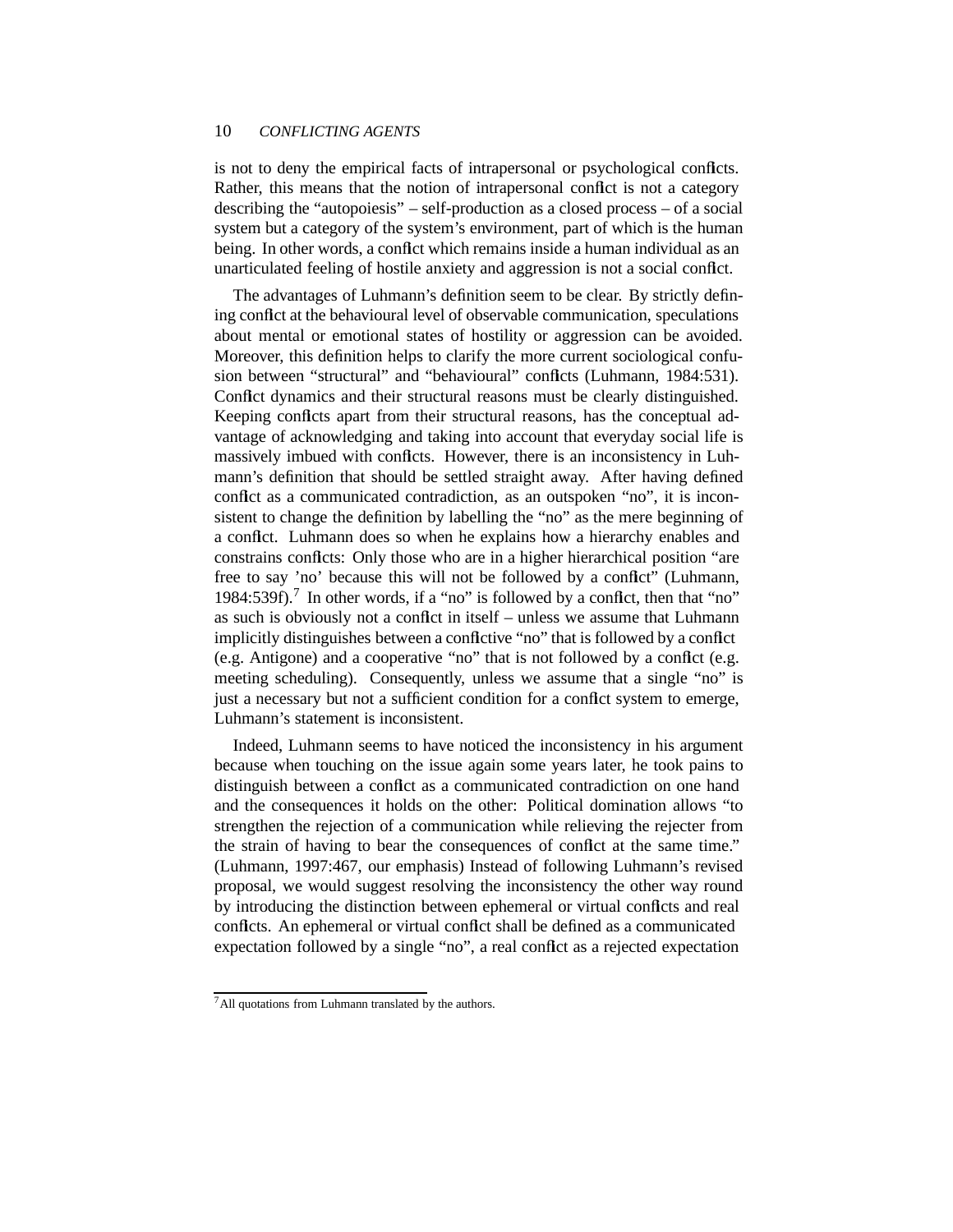followed by yet another "no". A first "no" must be followed by a second "no" in order to have a real conflict.  $8$  This definition is certainly more restrictive. Nevertheless, it is still far less restrictive than those currently circulating in contemporary sociology and hence it is quite in line with Luhmann's intention to effect a sharp distinction between conflct as a mass phenomenon of social communication and its underlying reasons.

Conflicts are mass phenomena (Luhmann, 1984:534). They are constantly flaming up and cooling down again, usually without deeper reason or meaning. They seem to break out spontaneously at almost any occasion and any time only to pass into oblivion again a few moments later. As mass events of social communication, conflcts usually erupt without doing much damage or harm to the structures of social expectation. Communication has an "innate tendency towards conflict" (Luhmann, 1997:462). The fact that minor conflicts are ubiquitous not only reveals that expectations in social life are counter-factual expectations; it also highlights conflict in its role as a permanent stimulus to the "immune system" of a society, as a prime means of reinforcing and modifying social expectations. At this point, however, another conceptual difficulty in Luhmann's conflict theory arises. If conflicts in the guise of harmless mass phenomena appear stripped of their menace, it is because the distinction between rejecting and accepting a communicated expectation has not been sufficiently clarified. Our objection here is that most communications are neither explicitly accepted nor rejected. How can we tell, for instance, whether a communicated information is rejected or not if it is followed neither by a "no" nor by a "yes"? Of course, there is not just the word "no" but many other ways to articulate or communicate a conflict, ranging from not agreeing explicitly or giving cautious signs of discontent to overt resistance and pugnacious opposition. Communicating a conflict may often occur as a somewhat camouflaged form of politeness, of not agreeing explicitly, of pondering other proposals, postponing a decision, or tacitly looking out for potential allies who also give signs of non-agreement or discontent. As will be shown below, this is a conceptual disadvantage that seriously counterfeits Luhmann's proposal as it raises the question when a reluctant "yes" or a tacit "no" is an unambiguous "no".

Perhaps it is the conceptual ambiguity of a "no" which makes conflicts appear to be all too harmless and all too dangerous at one and the same time. For the other side of the coin is that Luhmann conceives conflicts as parasitic social systems, with no standing of their own, parasitically feeding off other social systems in respecifying and reorganising every single communicative act according to the logic of adversarial interests and priorities. Once a conflict

<sup>&</sup>lt;sup>8</sup>In the sociological debate two options were put foward: either to ignore Luhmann's inconsistency as being of no vital importance for his conflict theory (Nollmann, 1997) or to resolve it through an unambiguous definition of conflict as a double negation (Schneider, 1994).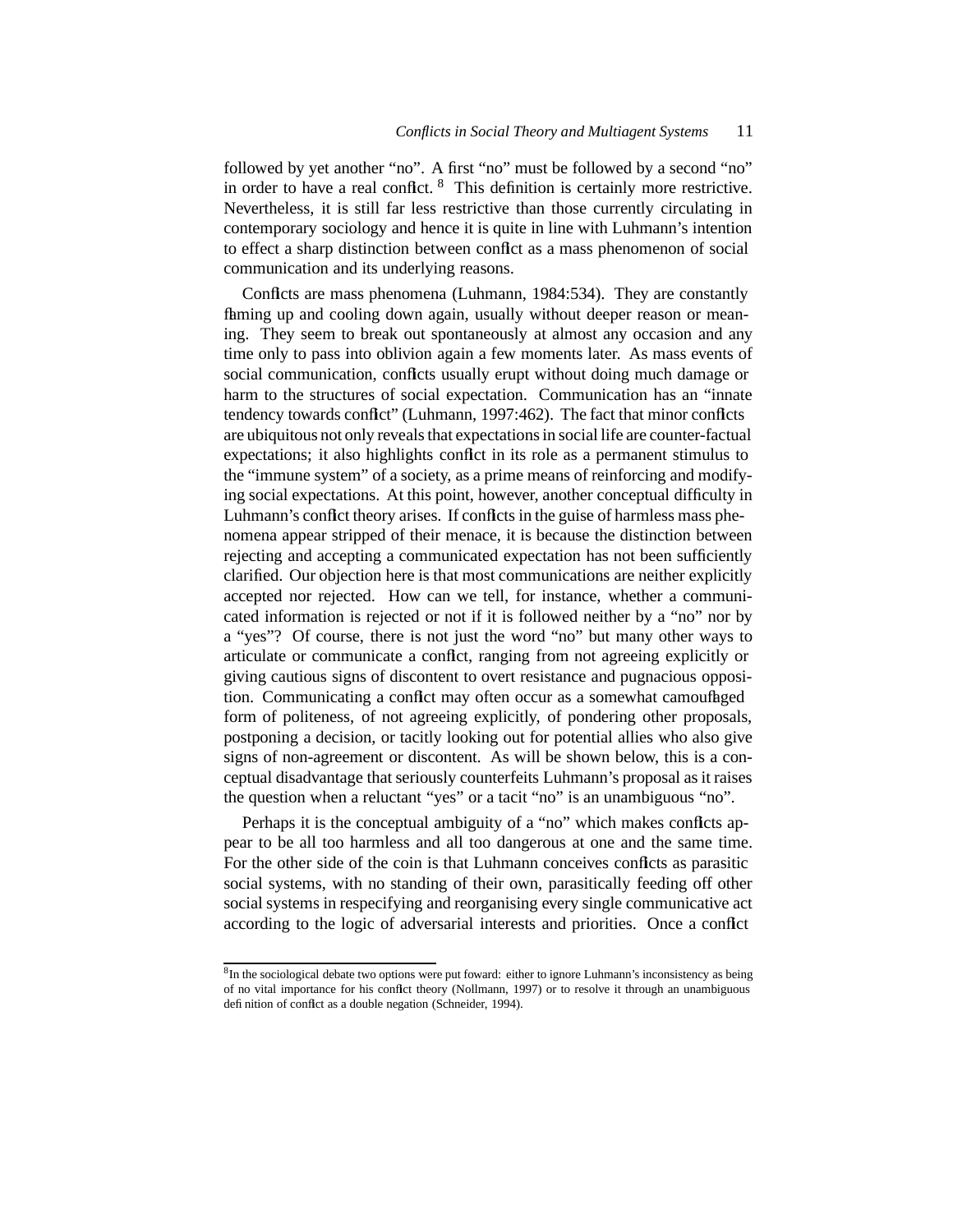has been reciprocally defined and, however casual and meaningless its point of departure might have been, has begun to mature into the adversarial relationship of a double "no" officially declared by both conflicting parties, it is difficult to keep it from escalating. All sorts of communicative events, all elements of the hosting social system and all its heterogeneous acts and actions are sucked into the undertow of an ever widening conflict system. Thus conflict systems tend to "overintegrate" themselves by changing gears from low to high interdependence of all their operational elements and by exchanging loosely coupled structures for tightly coupled ones. The "destructive power of conflict" (Luhmann, 1984:532), therefore, lies in its relationship to the system within which and from which a conflict originally started and gathered momentum. Hence, the metaphor of conflicts as parasitic systems is quite accurate, albeit not in the sense of a friendly symbiosis, but in the destructive sense of absorbing all the attention and resources of the host system. Just like other highly interdependent systems, conflicts too tend to ruthlessly exploit and demolish their environments, because in conflict systems the use of external resources is rigidly defined in advance: subordinating all available material and information to a sharp friend/foe polarisation at the structural level whilst remaining highly receptive at the level of action to all kinds of possibilities for harming and coercing the opponent. This is what we call the "cancer theory" of conflict. <sup>9</sup>

On the other hand, Luhmann emphasises that there is no need for external intervention and containment to stop conflicts from running out of control because of an innate tendency in conflict interactions towards trivialisation and minimisation, expiration and exhaustion (Luhmann, 1984:534). This is the "entropy theory" of conflict. While he considers the cancer theory more or less as a thought experiment, Luhmann seems to take the entropy theory at face value. Conflicts usually do not continue to grow ever larger but tend to extinguish themselves at some point (Luhmann, 1984:537). The difficult thing to explain, then, is how conflicts are to be given a chance for consolidation. Conflicts are consolidated bywhatLuhmann callsregulation. It isimportant to note, however, that conflict regulation is not the same as conflict resolution. Within a theoretical framework that does not lend itself as a "nice" social theory of benevolent cooperation, as Luhmann ironically notes, but which is rather interested in understanding the "normalisation of the unlikely" (Luhmann, 1984:537), conflct resolution cannot be more than a by-product of a more encompassing question, namely how is it possible that despite their entropic tendencies to disappear

<sup>&</sup>lt;sup>9</sup>The cancer theory of conflict reveals a weakness in Luhmann's conception of autopoiesis. If conflict systems override the established boundaries of functional subsystems, subsystems will no longer be able to follow their specific mode of autopoietic reproduction alone. This conceptual weakness could be cured by disavowing the strong empirical claim that social systems are autopoietic systems. Instead, autopoiesis should be construed as a useful analytical or heuristic concept that allows us to assume different degrees of autopoiesis (Teubner and Willke, 1984).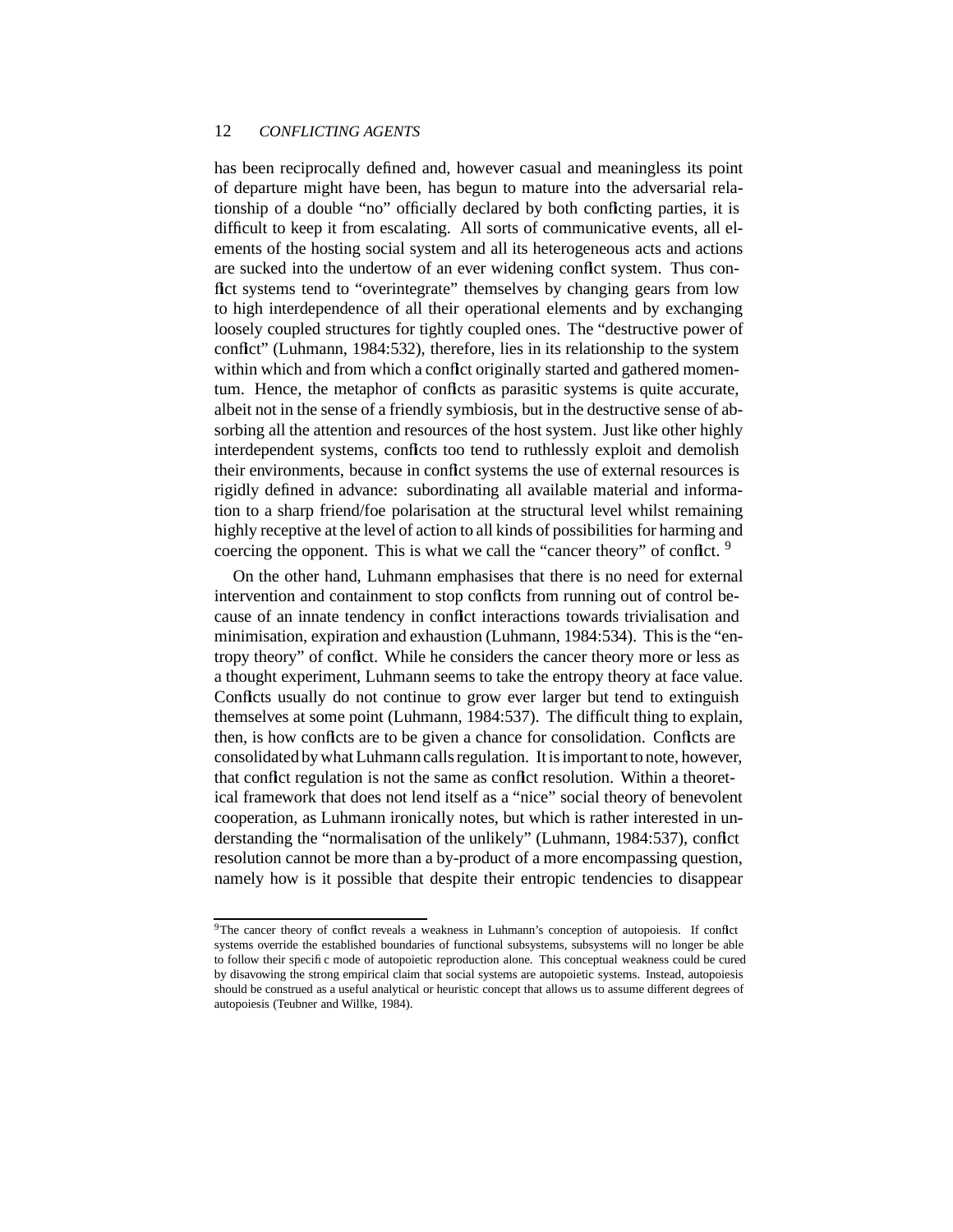again, conflicts are able to enjoy outstanding careers of cancerous growth and consolidation (Luhmann, 1984:535).

# **3.2 CONFLICT REGULATION INSTEAD OF CONFLICT RESOLUTION**

The reasons for such exceptional careers are not to be found at the level of interaction but rather at the level of society. Society needs conflcts because they help to disclose and highlight problematic social structures. By reinserting uncertainty (or "doubt", as pragmatist philosophy would have it) into well established structures of expectation, conflicts irritate and strengthen a society's "immune system". Society recruits conflicts, i.e. allows and, to a certain extent, even hatches opposing actions like refusal, disobedience, and deviant communication in order to keep itself on the alert via the installation of specialised systems of self-awareness and early warning. But how does that work if there is no way of consciously reconstructing or changing a society? The answer is: by differentiation. Differentiation develops "top down" (Luhmann, 1984:574) from the top-level of social systems – which is the level of society – without necessarily having to be backed up by differences at the lower system-levels of organisation and interaction. How conflicts are encouraged by evolutionary differentiation is shown in the following four points.

- 1. Firstly, conflicts are encouraged by a society that at the same time discourages and suppresses the exertion of illegitimate violence. This is made possible by installing what Luhmann calls asymmetric power relations, those displayed in stratified societies. Asymmetry of power and/or wealth is guaranteed by a sharp differentiation between a dominant or a ruling class and a dominated or subservient population. Examples here include ancient Greece, the Indian caste system, and European feudalism. Obviously – and this applies to stratified societies and our modern world in equal measure – those who are in a dominant position and equipped with sufficient monetary and political power are more easily able to say "no" than those without financial or political clout since they do not have to fear the consequences of conflict (Luhmann, 1997:467).
- 2. Secondly, by introducing a third party as an impartial mediator or moderator<sup>10</sup>, it is possible to reintroduce uncertainty again (Luhmann, 1984:540). The presence of third parties usually tends to discourage conflict tenden-

 $10$ Apart from the judge or the impartial mediator, Simmel envisages two other types of interested third parties (Simmel, 1908:108ff): the powerless third who stands aside and passively waits until the conflicting parties have weakened each other so much that he turns out the exultant winner ("tertium gaudens"); and the powerful third who divides and rules by actively taking sides and encouraging both conflict parties ("divide et impera").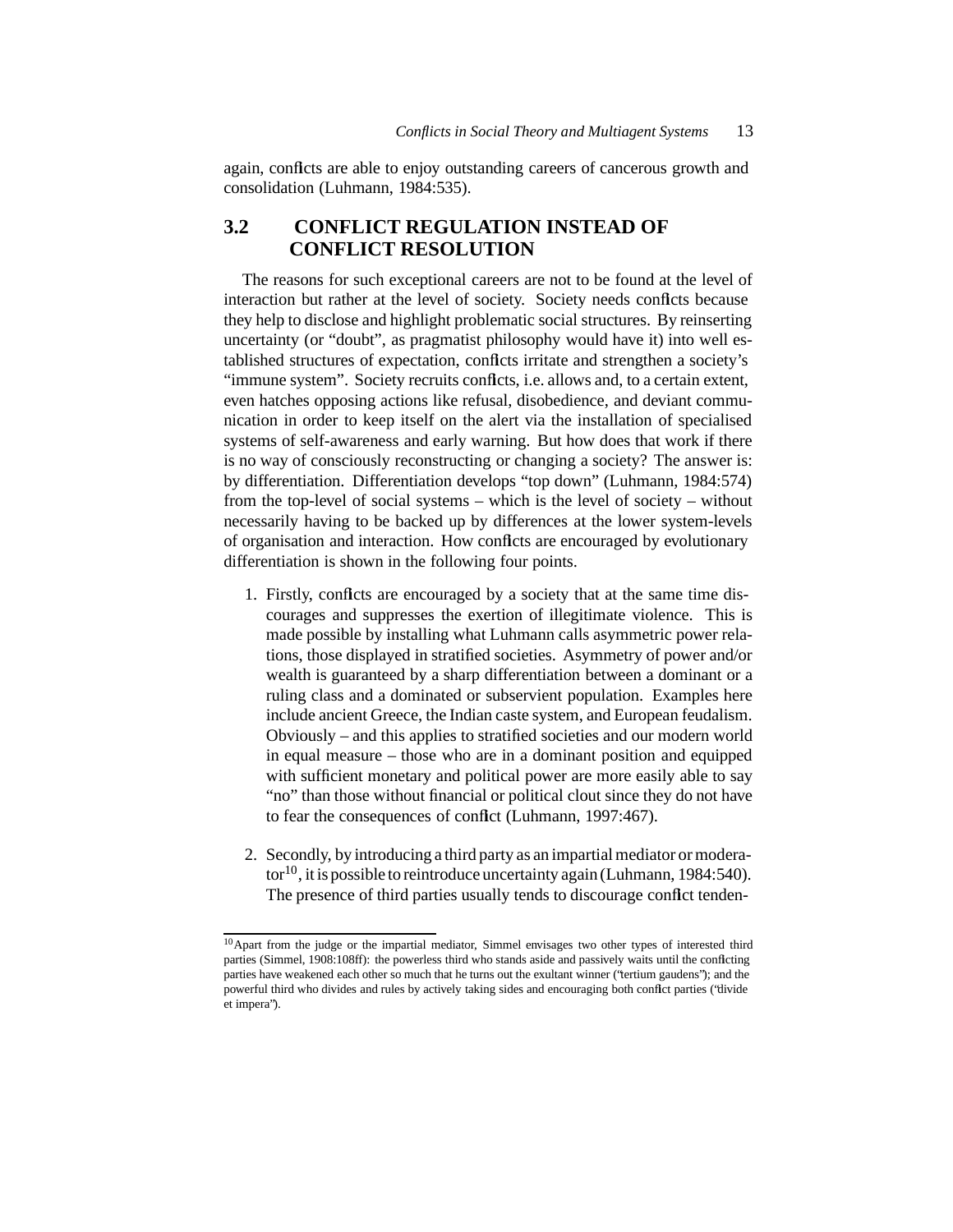cies, aids in the deescalation and easing of tension and prevents conflict systems from overintegrating their host systems. In the course of evolutionary differentiation conflct procedures have been furnished with a growing body of operational capabilities known as law and justice. The operational capabilities of law and justice function to lower the threshold of conflict risks including for those who are powerless as well – as long as they comply with and conform to the law and to the rules and procedures of conflict regulation. A significant feature of this development, moreover, is that it leads to an enormous enhancement of conflct possibilities without necessarily posing a threat to the social structures.

- 3. Thirdly, evolution evokes a differentiation between conflict reasons and conflict topics. There may be deep structural reasons that give rise to repeated and perpetual outbreaks of conflict, but, as Luhmann points out, conflict systems often prefer to choose other topics and issues instead of directly addressing the reasons and attacking the roots of the underlying structural problem which has brought them about in the first place (Luhmann, 1997:469). At this point Luhmann's sceptical message is very clear. He does not believe in conflct resolution but, at best, in evolutionary change. For him, conflict resolution  $-$  in the sense of an ultimate solution – is a futile endeavour because it is hardly ever possible to abolish the underlying reasons for conflict by consciously changing a society's structure. Or, even worse, he considers that deliberate attempts to pull up conflicts by their roots all too often drastically aggravate the situation instead of restoring peace and harmony.
- 4. Fourthly, highly specialised conflicts are enabled by functional differentiation between and disintegration of specific expert arenas. A conflct or dispute among the experts of a specific expert community in the main is a highly sophisticated, recondite affair which nobody else seems to understand or be interested in. This is particularly true for the arts and sciences. Power and law are early evolutionary achievements going far back to pre-modern times, but the growing differentiation between different kinds of conflict themes along the lines of disjointed functional subsystems (politics, economy, religion, science etc.) is a peculiarly modern phenomenon. In the course of social evolution, each of these subsystems has developed a highly specialised code and speaks an idiosyncratic tongue of its own. And rather than denying or suppressing conflicts, they are forward in the promotion and enhancement of specific types of conflct communication.

The scientific subsystem of modern society furnishes a prime example of how conflicts are specified within the boundaries of functionally differentiated subsystems. To understand the way it operates as a functional subsystem, we must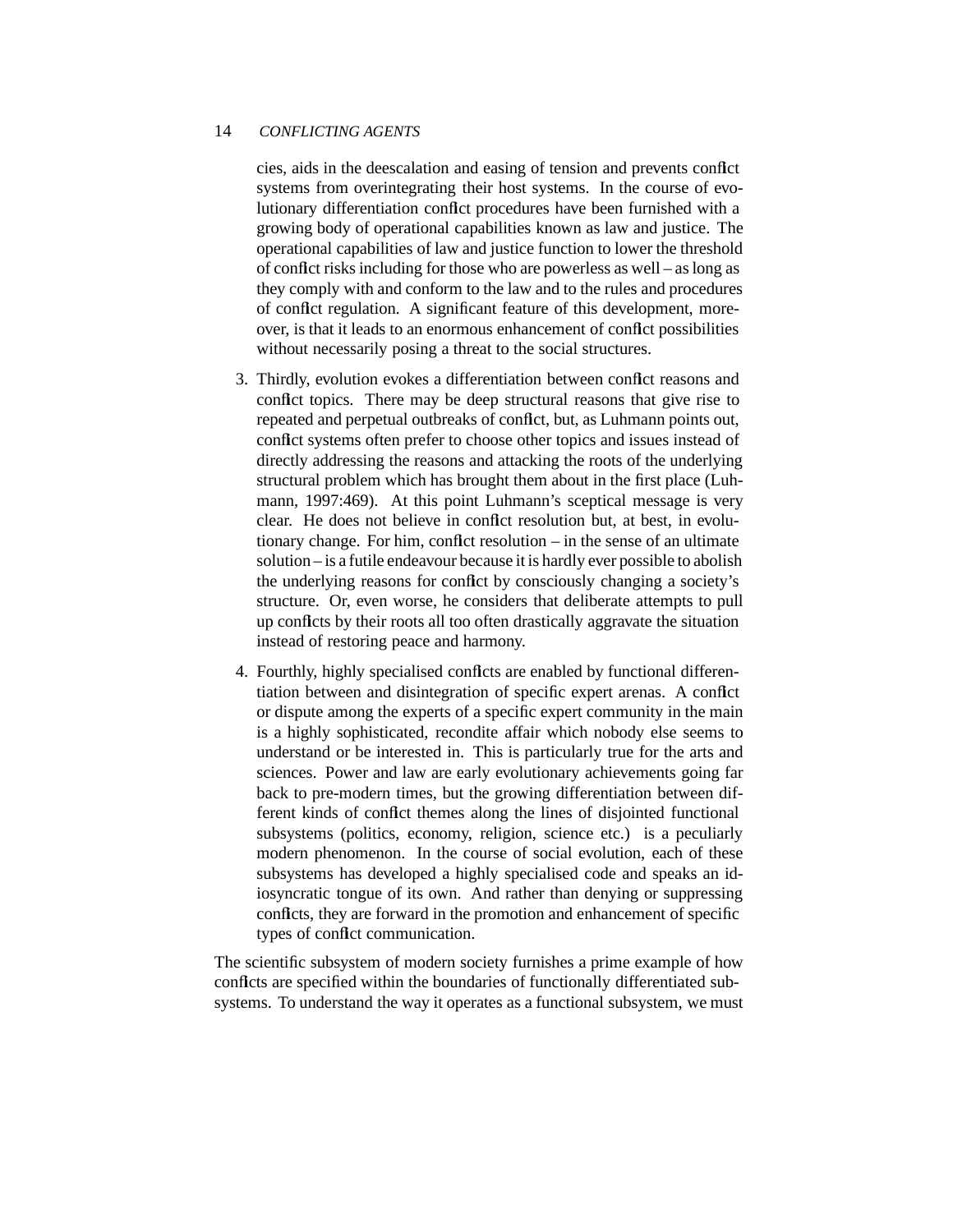recall that the scientific community is not to be defined as a cancerous conflict but rather by its innovative function in producing new knowledge of a very specific type: scientific truth. In order to hatch scientific truth it has to foster a discovery-friendly cultural climate , i.e. a climate in which new proposals may emerge and be tested and modified without discouraging those who propose and those who criticise. To achieve this climate it is necessary to release participants from what would otherwise be considered as normal, polite, smooth behaviour at the level of social interaction. Here aptitude for contradiction and zest for conflict must be underpinned by a specific professional attitude. Accordingly, subsystems like the scientific community fulfil a specialised function within modern societies. They "use asymmetric relations, corroborated by professional and/or organisational structures, and they must encourage contradiction as a means of control, advancement, and improvement. This leads to highly artificial rules for interactions, which then become , dried up' and functionally specialised – and unpleasant. (...) In spite of the formal equality of all fellows, the society must recognise the asymmetry between the researcher and his or her critical audience. In spite of its interactional mode of communication it must encourage polite distrust, delay in acceptance and critical contradiction" (Luhmann, 1987:123).

The task of scientists is to produce new knowledge and in order to do so they are constrained to contradict established doctrines and currently accepted knowledge. In other words, it is their job to say "no" to entrenched belief expectations and to face stubborn opposition. Indeed, a scientific controversy is a highly conflict-ridden affair. If a scientific knowledge proposal were but a reappraisal of a current doctrine or a mere replication of what other people have found out already, it would be considered as a truism by the scientific community, unworthy of mention, publication or criticism. But if it lays claim to being new, then it is essentially conflictive in nature because its very newness poses a threat to earlier discoveries. And whether the new proposal will be accepted and the old doctrine rejected or vice versa is dependent on the process of peer review. Peer review is essentially conflict communication. Any scientific proposal implies a "no" to another proposal and hence runs the risk of rejection or disqualification by the scientific community as being false or irrelevant. Before being dismissed or accepted as a discovery that adds more truth to the accumulated knowledge of mankind, a proposal must run the gauntlet of much hostile interrogation. And, as Luhmann argues, this kind of punctilious hostility is acceptable for those who risk proposing only because of what he calls the evolutionary differentiation between an author and a person. In order to make scientific conflicts functionally possible, it is necessary to shelter those whose contradiction is contradicted from being totally discredited as people – in the event that their contribution is rejected by the scientific community.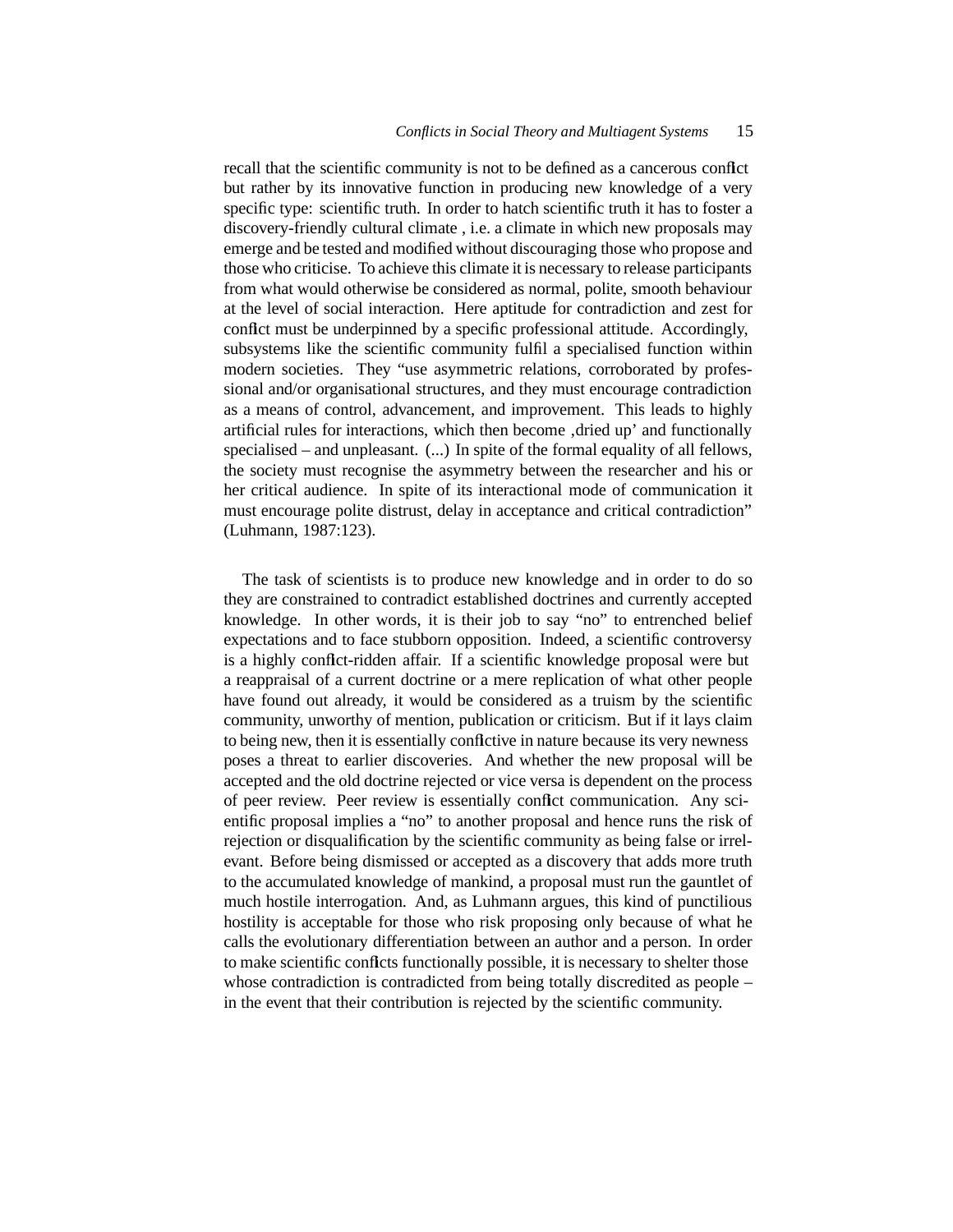This means that all other contexts of personal interaction must be buffered from the potentially discrediting effects of controversial scientific discourse. Marriage, friendship, income, public reputation, and the political right to vote must remain untouched (Luhmann, 1992:243). Buffering the person from the damages done to the author does, even nowadays, not always work as it should a deplorable empirical fact of life, as Luhmann readily admits. Even so modern vicissitudes are as nothing compared to the case of the 16th century Polish astronomer Copernicus who was vilified as a liar and condemned as a blasphemer for his scientific discoveries. Nowadays, within the boundaries of a differentiated scientific arena and other specialised subsystems, modern societies refrain from conflict suppression and enable fburishing cultures of controversial debate. So conflict is systematically elevated and cultivated through evolutionary differentiation. Thus it is not conflict resolution which sociology must address but conflict regulation, and it is not the intended "solution" of the established procedures of conflict regulation that should stimulate our curiosity, but the questions how evolution and conflict are interrelated and how it is possible that there is always something unexpected about to happen somewhere else once a conflct system has gained momentum.

### **4. CONFLICT IN THE PRAGMATIST SOCIOLOGY OF SYMBOLIC INTERACTION**

# **4.1 FROM HOSTILE FEELINGS TO ADVERSARIAL RELATIONSHIPS**

In George H. Mead's theoretical framework for a pragmatist sociology of symbolic interaction, conflcts are closely associated with strife and struggle, hostile feelings and adversarial relationships. Conflict is anthropologically rooted in socio-physiological impulses or behaviour tendencies that lead to social antagonism among individuals (Mead, 1934:303f). Thus Mead's approach seems to be much more in line with common sense notions of conflict and struggle than Luhmann's more sophisticated definition. Conflict, here, is more than just someone saying "no" to someone else's proposal. Rejecting a proposal in an attitude of friendly cooperation is not a conflict but an act of cooperation between two or more individuals who express different views on how to attain a collective goal. Unless explicitly symbolised as an attitude of aggression or enmity or hostility, a social situation cannot be conceived as a conflict. Accordingly, an unstructured social setting in which different views or opposing opinions impact as a need for further clarification and alignment holds a potential for both conflict and cooperation. Thus a pragmatist sociology of symbolic interaction can neither be reduced to a concept of conflict along the lines of Coser nor to one of harmony as suggested by Parsons. To quote Mead's well known disciple, H.Blumer, who coined the phrase "symbolic inter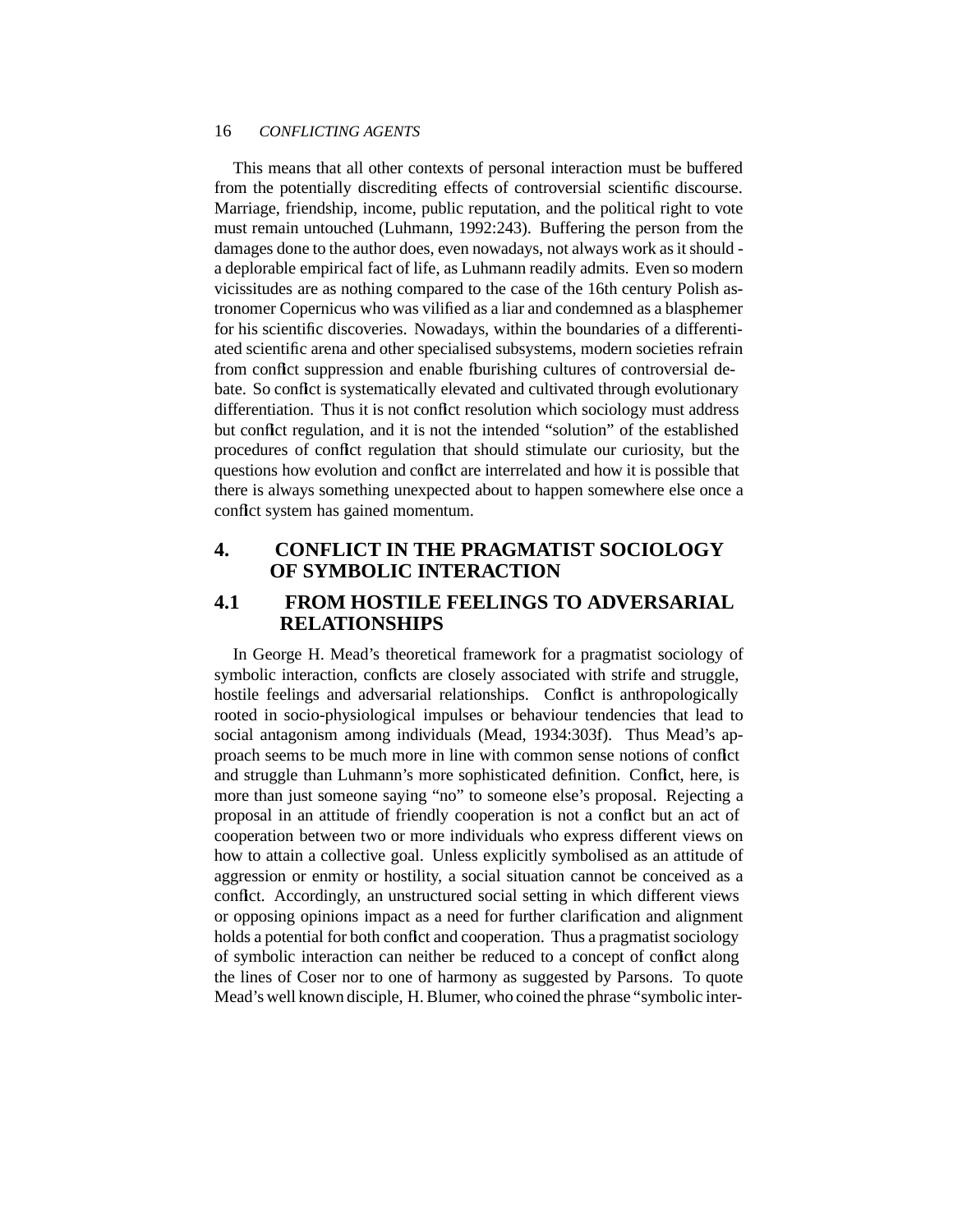actionisms": "Imposing either of these two optional patterns of human sociality on the breadth of social interaction is a fallacious claim" (Blumer, 1966:538).

Social interaction is a fundamental concept that covers the whole range of sociality and is constitutive not only for human societies but for the human individual as well. In Mead's pragmatist sociology the point of departure is not the individual human being or the individual social action, as in Max Weber's sociology, but a group activity of at least two individuals exchanging significant gestures or symbols. Meaning is reciprocally attributed through a mechanism called "role taking". The mutual assumption of each other's role by participants shapes the course of social activity whilst those engaged in symbolic interaction simultaneously confer meaning on the respective social settings. For it is not the individual intention but the exchange of significant gestures among actors in the flow of everyday group life which constitutes meaning. Hence, meaning is alwayssocially situated meaning. It does not have an existence outside and apart from the social situation in which it is socially constituted. By taking the role of the other, both participants develop a shared meaning, a common or mutual understanding of their situation and of themselves as socially intelligent beings. This links in with the intuition of pragmatist sociologists that, in a more general sense, the human mind and human society are constituted in essentially the same way. Mind, self, and society are shaped just like any other meaningful object in a fundamental process of symbolic interaction. Society is created and formed in a never-ending process as a web of interlocking actions and reactions, proposals and responses that give rise to new objects and conceptions, new patterns of behaviour, and new types of social intercourse.

Within the conceptual framework of symbolic interactionist sociology, confictive interaction can be defined by an exchange of significant gestures and symbols that generate feelings of aggression, for instance shaking a fist or announcing the withholding of vital resources or the revocation of a given commitment. There is no automatism of conflict escalation envisaged in pragmatist sociology. Role taking enables the conflict parties to anticipate a possible chain of escalating reactions, and, through anticipation and reflection, enables human actors to consciously interrupt an impending escalation and to resolve a conflict by reconstructing the situation in a novel way. Viewed in this manner, role taking looks like a powerful mechanism for interrupting blindfolded chain reactions and restoring agency to the social group of actors by allowing them to combine conflict prevention with deliberative social change. Thus a pragmatist sociology of symbolic interaction claims to wield a conceptual tool of innovative conflct resolution, where Luhmann's theory of social systems has to step back and wait cap in hand for evolution to occur. Advantage pragmatism? Not quite. The case for overcoming the structural reasons for conflict through collectively redefining and restructuring social life is not as strong as it looks at first sight. It cannot explain stability and robustness because it construes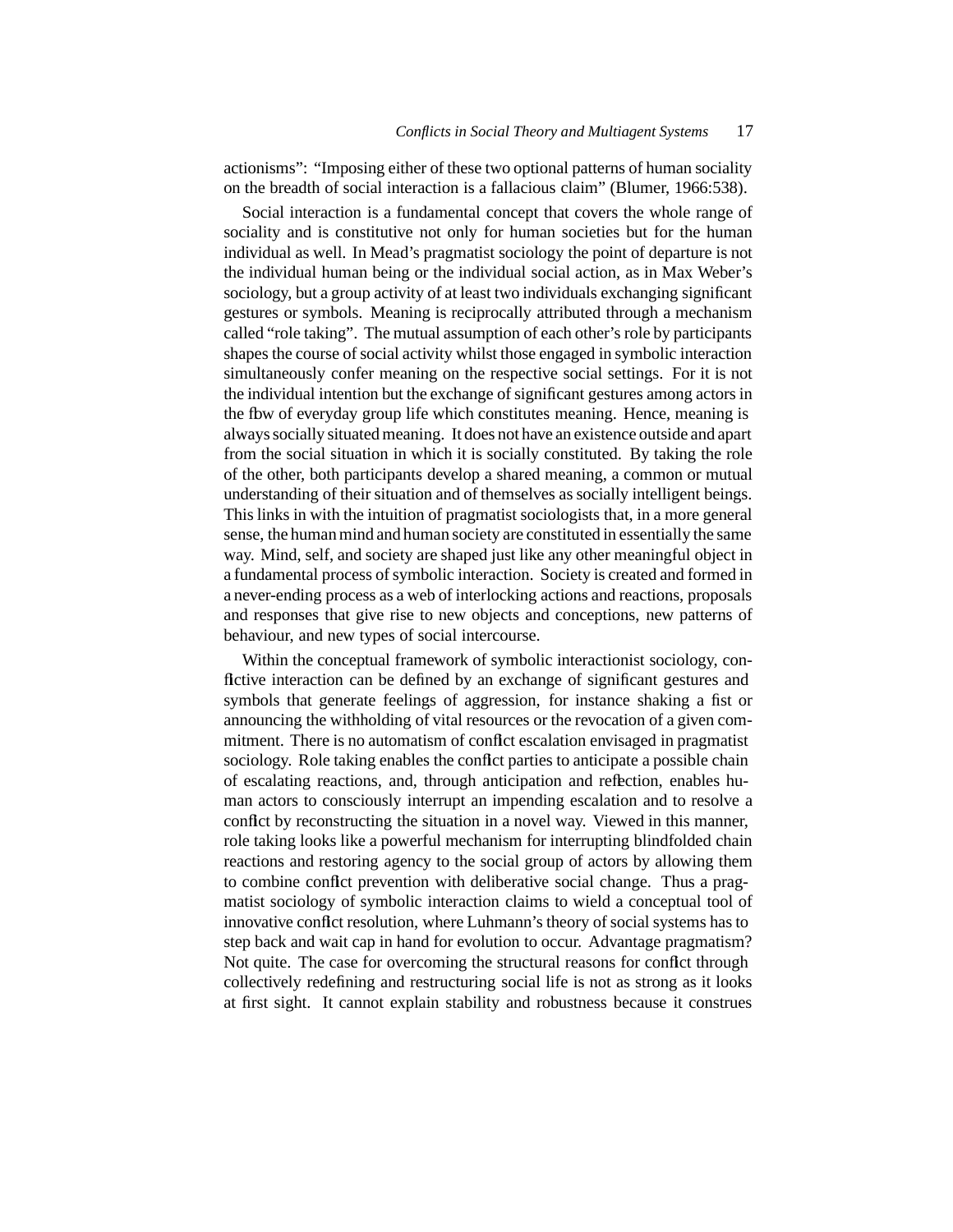human societies as fragile webs of reciprocal commitments that could collapse at almost any moment.

Indeed, the very fragility of patterns of joint action emerging in a process of permanent behavioural adjustment and readjustment makes it difficult to explain why and how these patterns can be sustained and confirmed, whereas it looks altogether too easy to change them or make them collapse. If symbolic interaction is conceived as a process of permanent readjustment of group life by defining and reinterpreting social norms and shared knowledge, it looks as though it is an unlikely candidate to affirm and maintain established patterns through their continued use. Pattern maintenance seems to require a permanent and exhaustive effort of explicit approval and tiresome reapproval from all members of a social group. People seem to have to say "yes" all the time. Or, as Blumer explicitly points out, group life just does not carry on by itself but depends on recurrent affirmation and agreement. This means, in Luhmann's terminology, that the established patterns of sociality are overintegrated and highly vulnerable to dissent and disagreement. They can be easily undermined or disrupted by changing definitions from others and may easily be brought to collapse. On the other hand, variations in the use of the original schemes of conduct and discontinuities in the use of shared knowledge seem to be acknowledged by symbolic interactionist sociologists as the most normal things to happen. Here, conflict seems to be just one more way among others – though a particularly important one – for the production of discontinuities: "In the flow of group life there are innumerable points at which the participants are redefining each other's acts. Such redefinition is very common in adversary relations, it is frequent in group discussion, and it is essentially intrinsic to dealing with problems" (Blumer, 1966:538).

Blumer's statement comes quite close to what Luhmann writes about the bubbling-up of myriads of minor conflicts at the level of face-to-face interaction. What is different, though, is that Luhmann explicitly states that these minor conflcts usually do not reach the system level of society. Pragmatism, in turn, does not clearly differentiate between interaction and society and is largely unable to explain its self-made mystery why and how a modern society can stand living under the permanent threat of being questioned and renegotiated all the time. Seen from the perspective of pre-modern societies, and particularly from the perspective of segmented societies like tribes and clans, this type of self-questioning communication would indeed be unbearable. Tribal societies are largely interactional societies, which means, according to Luhmann, that the system levels of interaction and society are largely undifferentiated and that every communication is communicated at the interactional and societal level simultaneously. Hence, a conflict in a group of tribesmen sitting around a fire is not as harmless as a conflict among a casual group of friends drinking in a pub as it would pose a direct threat to the foundations of kinship and the continuance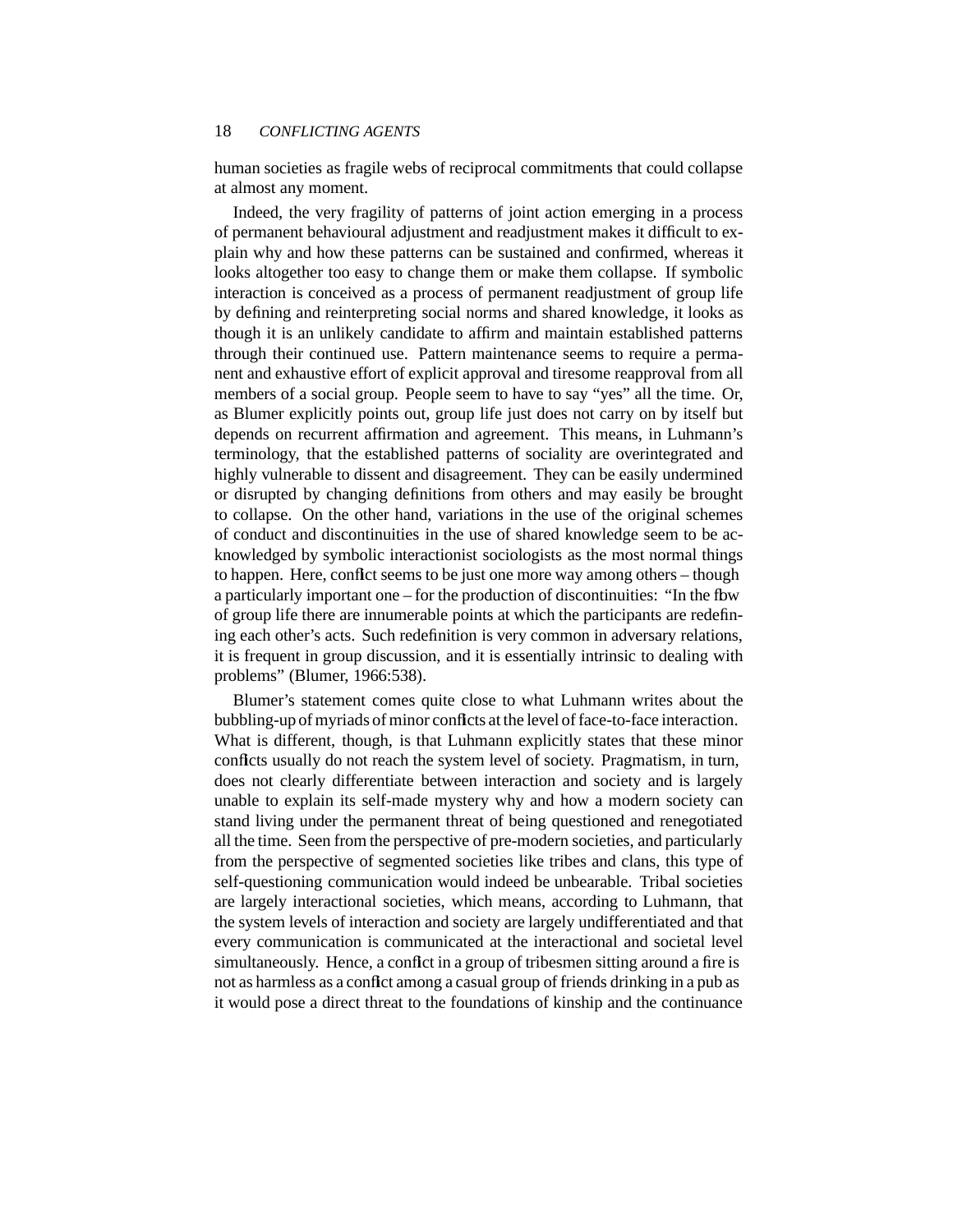of tribal existence. Therefore, along the lines of Luhmann, the immediate suppression of even minor conflicts becomes a matter of sheer survival. In the casual-friends-in-the-pub case, a conflict would usually be a minor event, over and done with the next day because it does not impinge on the job, the family, the church, the school, the government or the economy. It does not even inhibit the return to the pub the next evening because, even in a worst case scenario when the conflict is still fresh, there are still other pubs and other friends.

Another controversial point hasto do with the conceptual distinction between explicit and implicit conflicts. According to Luhmann's theory of autopoietic social systems, a "no" which remains unspoken or a fist that is secretly shaken in the pocket is not a conflict. A contradiction which is not explicitly communicated as a contradiction but remains inside a human being as a pure mental state, as an unarticulated frustration, or a tacit objection, cannot be acknowledged as a conflict unless a distinction between manifest or external and latent or implicit conflicts is introduced and conceived of as being useful. <sup>11</sup> The pragmatist sociology of symbolic interaction considers this to be a very useful distinction indeed, and one quite in line with Mead's idea of internalisation (Mead, 1934:307). The distinction between internal or latent and external or manifest conflicts is conceptually implied in the sociology of symbolic interaction because the mechanism of role taking is based on the interplay between internal and external behaviour. Taking the role of the other means interiorising or internalising the other actors' normative expectations and impulsive intentions in a process of reciprocal socialisation and developing what sociologists like Habermas or Joas call "intersubjectivity": the capability to anticipate another actor's reactions to one's own actions – as in the case of Antigone's intrapersonal conflict which is, of course, a social and an interpersonal conflict.  $12$  At this point it is possible to build a bridge between internal and external conflcts. A human being, or in Mead's terminology a social "self", is able to anticipate and balance the risks and outcomes of a conflict by an inner dialog between the "I", representing an individual's spontaneity and impulsiveness, and the "Me", representing the expectations and normative demands of the "generalised other" or the society. Thus, external or manifest conflicts are but the tip of the iceberg of latent or tacit conflicts most of which are below the surface of observable social interactions and it would certainly be fascinating to know more about the

<sup>&</sup>lt;sup>11</sup> Again there is a parallel in DAI literature: Impressed by Gasser's critique (Gasser, 1991), Hewitt was too hasty in abandoning the interesting distinction he had made between 'trials of strength' and 'conflcts' which comes quite close toLuhmann's distinction between plain contradiction and conflict as a communicated contradiction: "Sometimes a trial of strength occurs without manifest conflict. One participant says 'Let's do it this way', and everybody agrees, so no conflict is noticed, but there is always the potential for conflict" (Hewitt, 1991:91).

 $12$ DAI distinguishes between inter-agent (social) and intra-agent (mental) conflicts (see Castelfranchi, 2000, Wagner, Shapiro, Xuan and Lesser, 1999).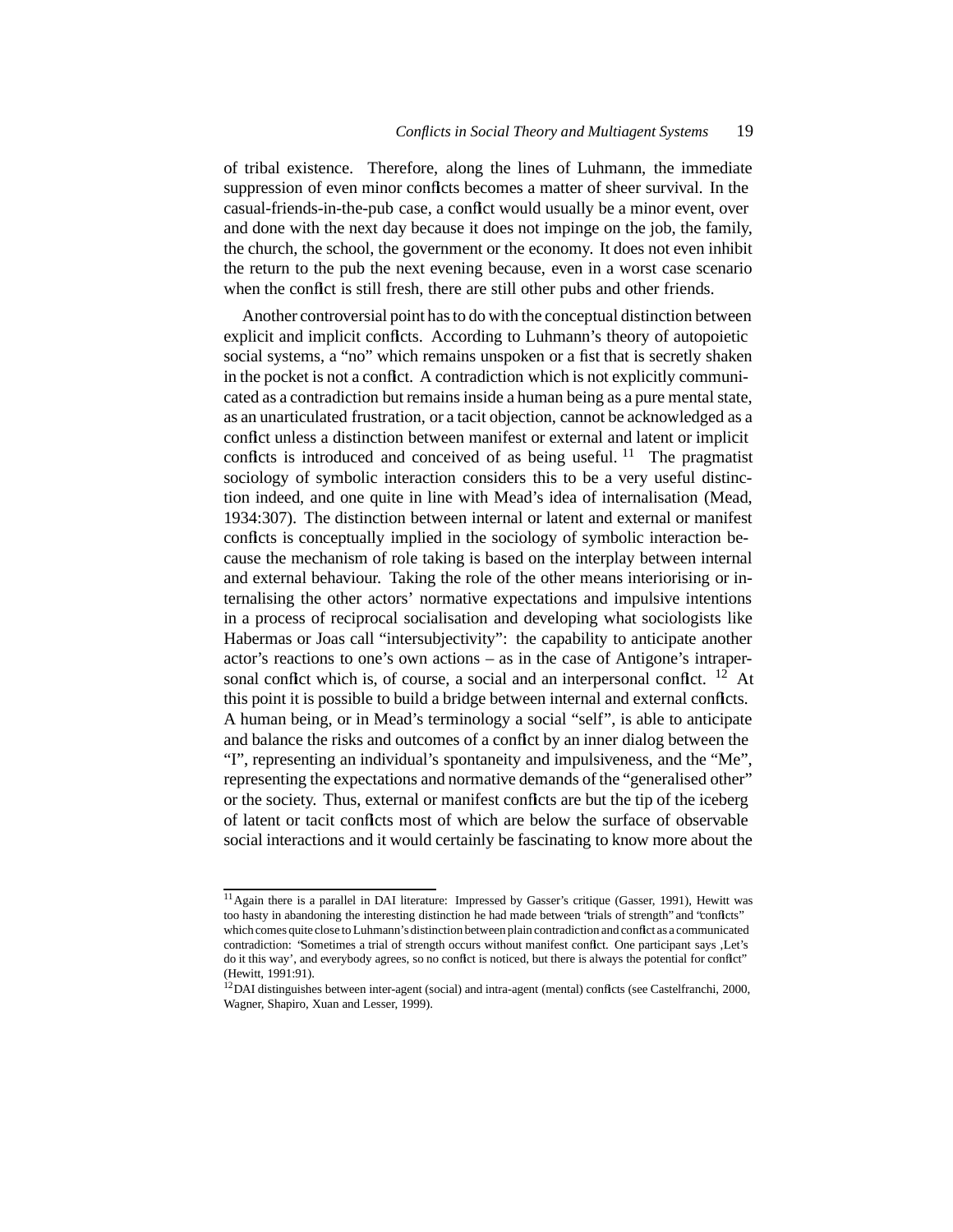circumstances of why and when conflicts are switched from the internal to the external level and back again.

Is introspection via intersubjectivity to be regarded as a legitimate empirical method? Social systems theory does not believe in building a bridge between internal and external conflicts – except by what Luhmann calls "structural coupling" – not just because such a theoretical move would blur the distinction between sociology and psychology, but because it confuses conflicts with conflict reasons and opens a Pandora's box of speculation on the observability of unobservable conflicts. If there is no conflict visible, is this due to conflict suppression, because people do not dare to express their hostility and frustration or is the absence of conflict to be explained by an invisible consensus based on common values and norms? Or does the internal/external distinction help to explain why and when a society allows a conflict to develop into a full-blown conflict system? These are the sceptical questions that must be raised from the perspective of a theory of social systems. In spite of his conceptual scepticism regarding social theories of action, Luhmann does not hesitate to draw heavily on an implicit notion of the intersubjective capabilities of human actors which comes quite close to a Meadian concept of taking the role of the other. This is obvious in Luhmann's account of open decision-making processes where conflicts are handled not by the process of communication as such, but by empirical participants who are able to intelligently adjust their individual contributions and responses to each other by anticipating the others' possible reactions. When it comes to the point when an influential group member has given his or her definitive commitment to the case in question, the others will be cautiously weighing their chances for overt opposition. And, as in the case of the tribesmen sitting around the fire, they will choose their words very carefully, before daring to express disagreement, because they know "by introspection" or by "taking the role of the other" that this might provoke a destructive conflict.

# **4.2 CONFLICT APPEARS WHERE ROUTINE COORDINATION BREAKS DOWN**

In a pragmatist sociology of symbolic interaction, social change and innovation is based on nothing more than human beings defining and reinterpreting each other's acts. Reinterpretations and redefinitions, be they of minor or major scope, are intimately linked to conflict resolution, or, as Blumer explicitly states, to adversarial relationships. More generally speaking, however, Blumer's point is that all social situations are ambiguous to some extent and that redefinitions are nothing particularly exceptional or peculiar. Redefinitions are mass phenomena that occur in all different kinds of everyday situations that must be distinguished from problematic situations which are quite exceptional events. Whenever the continuous flow of routine action is seriously inhibited, people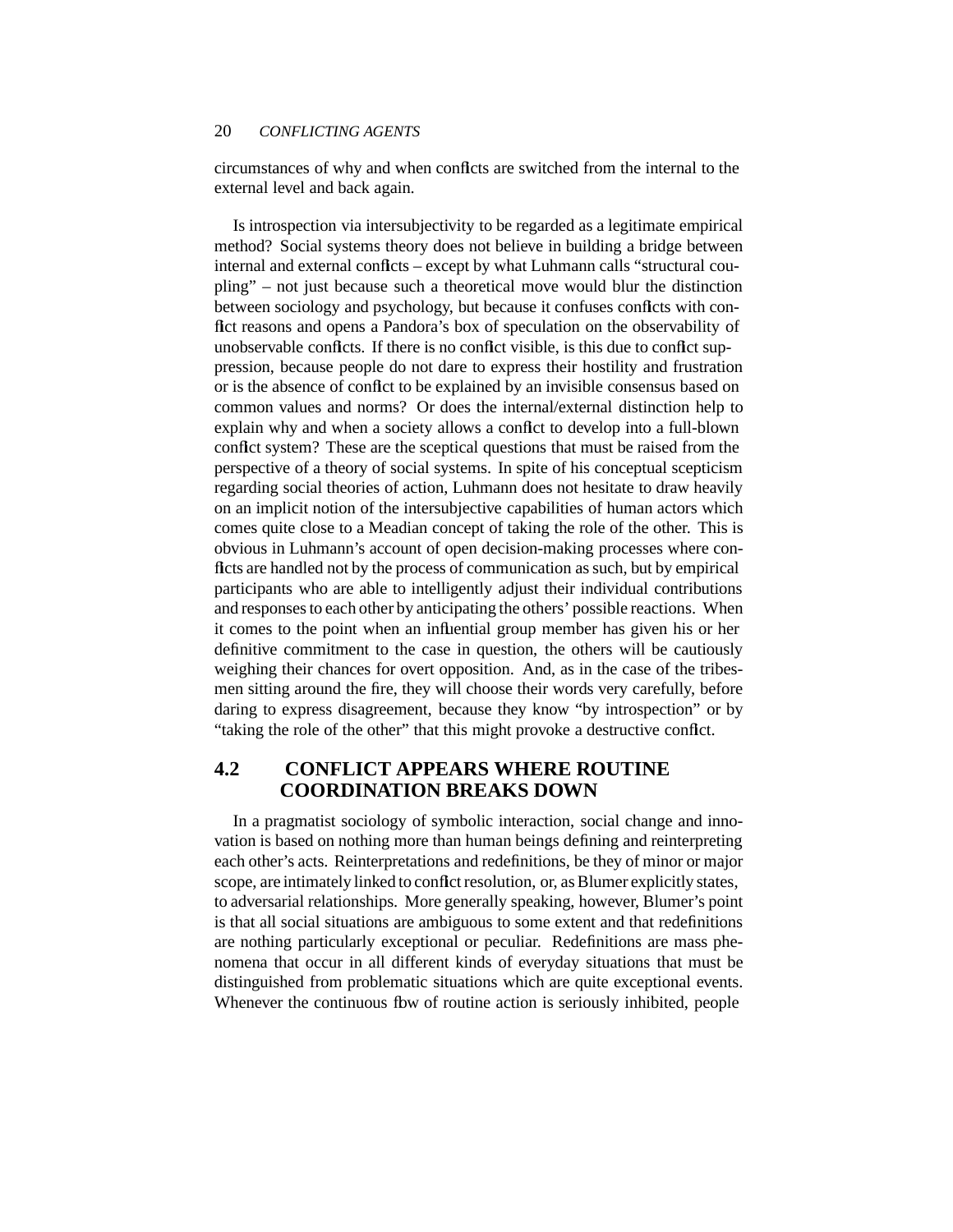start to rethink their situation and, after having found out that restoring the status quo ante is out of reach and not just a matter of minor repair, they tackle the situation by trying to find an innovative solution. In pragmatist sociology, finding a new way out of a problematic situation is considered a creative act of problem-solving that, after the new solution has been successfully proven, leads to a new routine and allows action to fbw continuously again.

The concept of creative action is a core tenet of a pragmatist theory of social change (Joas, 1992). Creative action marks the turning point within a process of change that transforms an established pattern of individual or joint conduct into a new one. Charles S. Peirce, the founding father of pragmatist philosophy, was the first to elaborate the idea that knowledge and action are deeply intertwined and that the notion of objective knowledge or belief apart from human behaviour is false.<sup>13</sup> In his view, the objective world of facts is a Cartesian illusion because it is based on the epistemological separation of subject and object, of a material world separated from an extra-mundane mind. Descartes' separation is an untenable misconception because the world cannot be construed at all unless it is construed as our world, a world for us, constructed by real human beings whose cognitive actions are inseparably interwoven with their practical actions (Peirce, 1991a). And this interwovenness explains how "objective" knowledge is possible and why it changes as the relationship between action and world changes. Peirce's formula for knowledge transformation is "belief - doubt belief".

In rejecting Descartes' tenet of "radical doubt" as a fallacious abstraction from the empirical roots of practical problem solving in a real world, Peirce claimed that belief and doubt cannot exist apart from the reality of practical action. Hence, "radical doubt" must be replaced by "real doubt". It is a fact of life that people normally do not doubt their beliefs unless they have a practical reason for doingso. As long as everything runs smoothly they stick to their practical beliefs and generally they are not even aware that they "believe" in something. Whenever people begin to doubt, however, they have a very practical reason to do so – the experience of a dissonance, for instance, or a difficulty arising in the course of action. But they do not experience doubt in a situation of smooth fbwing, uninhibited routine action. Real doubt begins to make itself felt when well proven and hitherto unquestioned patterns of action and knowledge unexpectedly break down in the face of an obstinate reality. This is the moment when, in Peirce's terms, belief abruptly changes into doubt. At the outset doubt

 $13$ That knowledge and action are irreducibly intertwined is one of the fundamental assumptions of pragmatist sociology adopted by bottom-up or behaviour-based approaches to AI which speak of "situated agents" (Maes, 1990, Steels and Brooks, 1995). It should be noted that this view is incompatible with another distinction which has become popular in DAI, namely between epistemic or belief conflicts and intentional or goal conflicts (Garagnani, Fox and Long, 1998:55, Maudet and Evrard, 1998, Galliers, 1989).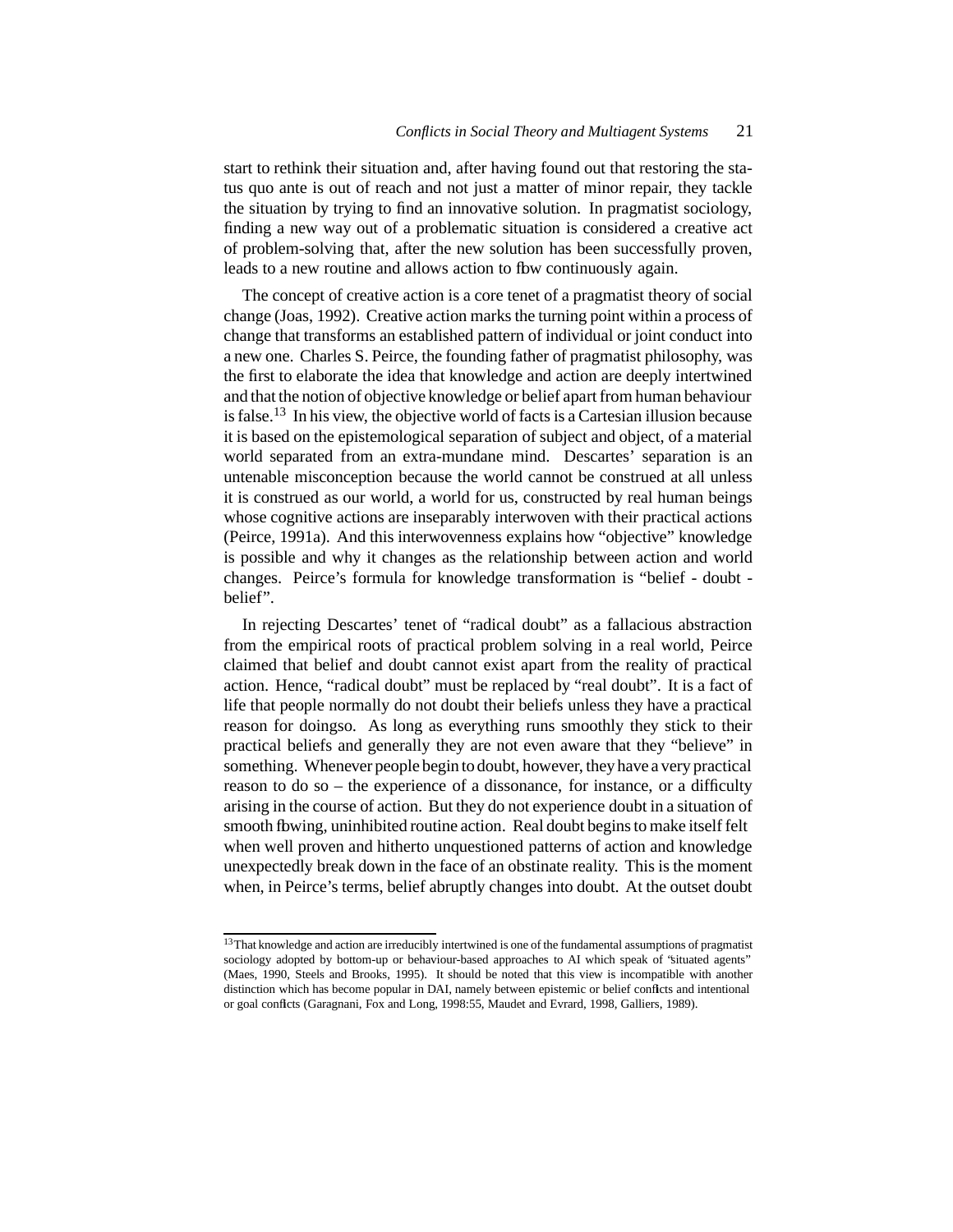is experienced as a state of disorientation and despair which later passes over to a state of creative problem solving. Solving a problem means analysing the reasons that have caused the breakdown of a routine and rearranging the entire course of action, including its goals and means, in a thoroughly novel way. After the new solution has passed the reality test and turns out to be successful, it will be established as a new pattern of action and will eventually be accepted as an unquestioned belief. And it will remain unquestioned until a new problem arises.<sup>14</sup>

Mead's concept of symbolic interaction differs from Peirce's formula "belief - doubt - belief" inasmuch as it is both more general and more sociological. More sociological, since Peirce, although he emphasised that "logic is rooted in the social principle" (Peirce, 1991b:218) and referred to the scientific community as its paradigmatic case, conceived both cognitive and practical action as individual exercises.<sup>15</sup> And more general, since Mead treated reasoning as a special case of symbolic interaction, among many others. Mead, too, believed that "reasoning conduct appears where impulsive conduct breaks down" (Mead, 1934:348), in other words, that a human being who experiences a critical situation of inhibited action is shocked from the usual prevalent attitude of immediate experience to a more exceptional attitude of reflexive analysis. Facing a situation of maladjustment, human beings feel extremely insecure before they seek to adapt themselves to the new circumstances by conscious intellectual reconstruction. According to Mead, this is but a special case in a more general conception where two human beings, alter and ego, produce meaning by reciprocally defining and interpreting each other's actions. But what has caused the routine conduct of symbolic interaction to collapse in the first place is, of course, nothing else but a conflict among individuals. Hence, the sociological term for Peirce's doubt is conflict: I do not believe what you do believe. And

<sup>14</sup>Gasser introduced the pragmatist model of Peirce and Dewey into DAI research in terms of settled and unsettled issues: "... internalised conventions are the outcome of previously 'solved problems' or 'settled questions' that have been codified into routines. Conventions and routines are built in this way by repeated negotiation and problem solving ... settled issues ... can be taken for granted and for further reasoning. However it is important to remember that a settled question – in this case the solution to a coordination or control problem – may have to be unsettled in a new situation; the problem may have to be re-solved in a new way for the new situation. In Dewey's terms, certain tentative positions or reasoning perspectives of the agent will have to be given a 'loan of certainty' so that the agent has a ground of belief on which to stand for the purpose of taking action" (Gasser et al., 1989:57). However, some of the most important "certainties", e.g. agent roles and communication structure, are designed into the multiagent architecture and cannot be revised by the agents. It would be interesting to explore how an agent community could be endowed with capabilities not only of distributed reasoning about organisations but of collectively changing or restructuring it.

<sup>&</sup>lt;sup>15</sup>The difference should not be overestimated, though, since Mead like Peirce was convinced that problems can only appear in the experiences of the individual. In Campbell's words: "Unless individuals are able to bring to social consciousness anticipated ills, we will never be able to respond to them. This involves listening to the reports of individuals" (Campbell, 1981:197).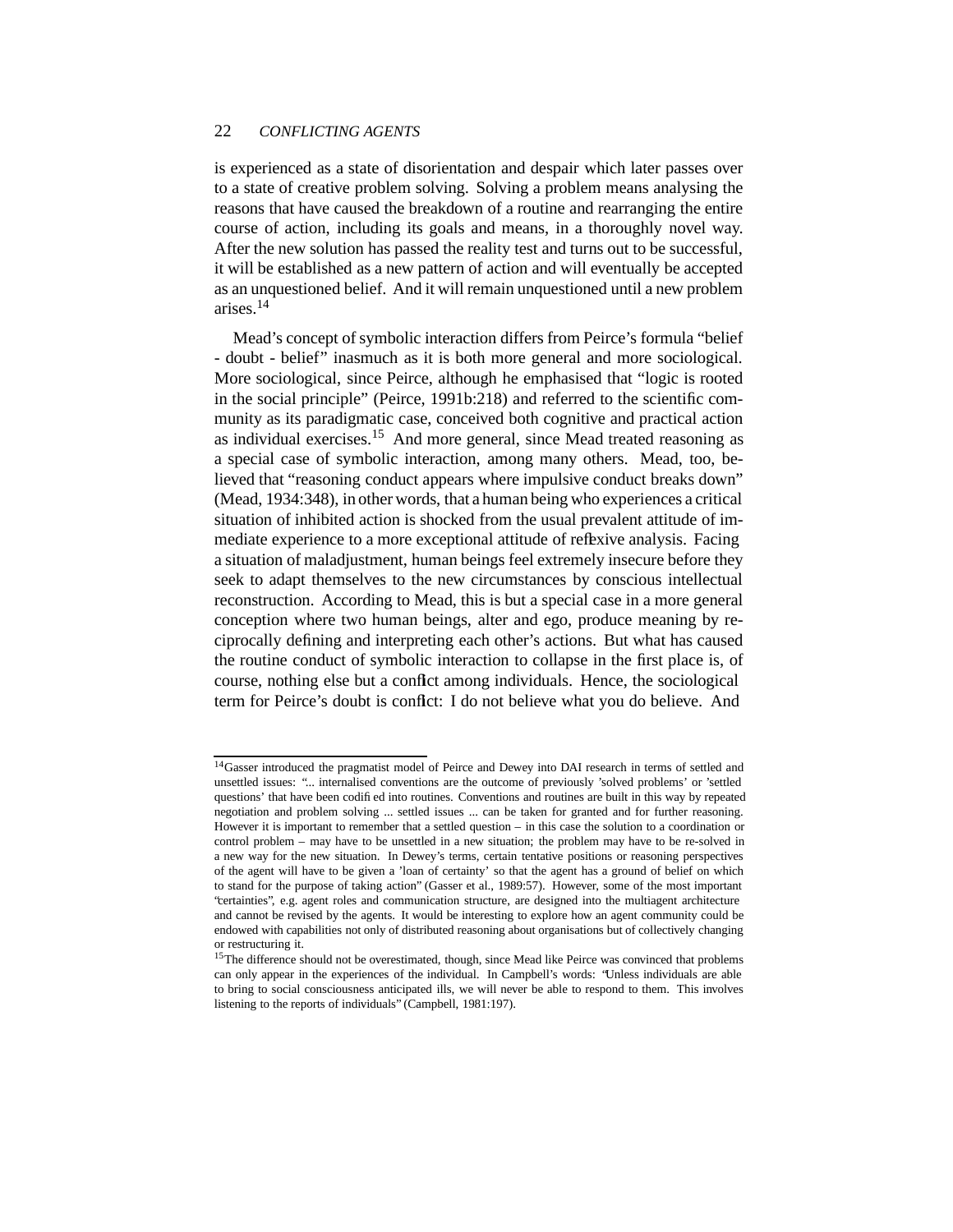thus "belief - doubt - belief" can be translated into the formula "cooperation conflict - cooperation".

In the main meaning is changed and adapted in exactly the same way as it is originally constituted and there is nothing particularly shocking about that. In everyday communication, an "ego" usually does not conceive an "alter's" interpreting reaction to his own defining action as extremely irritating or at the point of a serious inhibition, even if the reaction unexpectedly redefines and changes the social situation. According to Blumer openness and change is just the normal way of producing and reproducing any socially defined situation. And as all situations, objects and realities are defined or constructed socially, this goes hand in hand with people acting in a continuum of attitudes shifting between immediate experience and reflexive analysis, sliding from conscious to unconscious, from unreflexive to reflexive attitudes. Thus, symbolic interactionist sociology envisages a continuum of social change instead of a discontinuum between little readjustments at the interaction level and deep transformations at the level of society.

What makes Peirce's epistemological formula different from Blumer's view, then, is the idea that changing a shared belief or an established body of knowledge is an experience of abrupt discontinuity. Experiencing doubt as a shocking event implies that the continuous flow of impulsive (inter)action must have been previously channelled into a solid state or pattern of routine action or an unquestioned normative social structure. Indeed, a belief is acknowledged as a belief only to the extent that it has the quality of consolidated trustworthiness, of some kind of structural unchangeability. And this is the point where a powerful sociological conception of "doubt", now conflict, can be introduced. Although sociologists of symbolic interaction like Blumer refrain from construing society as a rigidly objectified pattern of shared values, norms, and convictions which, as in social systems theory, cannot easily be bent to and by the will of individual or collective actors, they clearly dispose of a concept of normative social structure: the "generalised other". This concept allows us to respecify Peirce's original formula in sociological terms of conflict: Alter's redefining reaction to ego's action may trigger a conflict if it is experienced as a shocking violation of ego's expectation and if ego's spontaneous readjustment is seriously inhibited. Moreover, conflict in a sociological sense is characterised by an inhibition or a blockade of ego's spontaneous adjustment which is not simply given by alter's refusal, but by a particularly unexpected and unacceptable refusal that must be interpreted as a refusal of the generalised other, i.e. as an offence against the cultural and normative foundation framing ego's and alter's situational interaction. What is at stake here is not ego's more or less idiosyncratic "expectation" in the sense of a disappointed wishful hope or desire, as in the case of loosing a fair competition. What is at stake are the very foundations of sociality, as in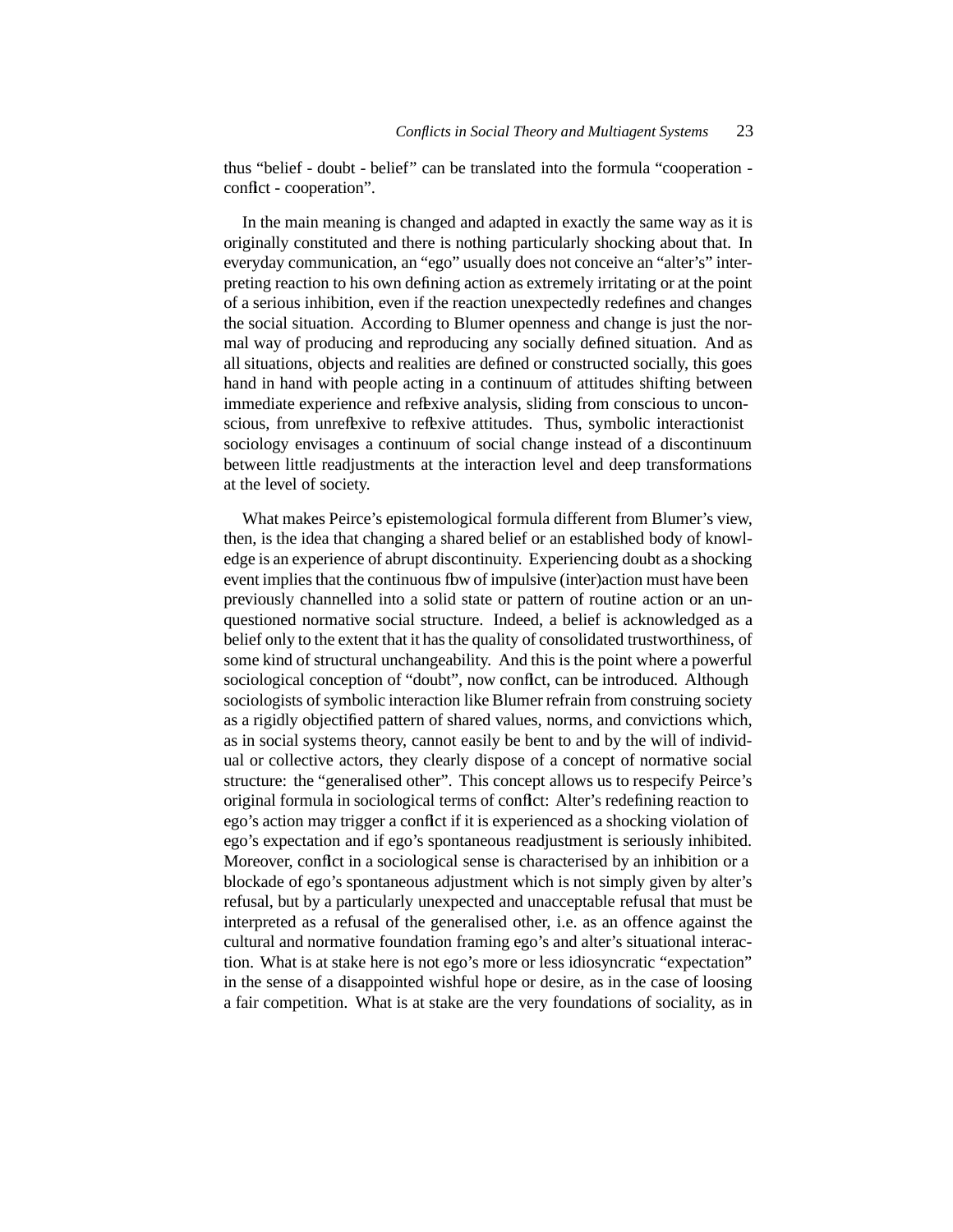the case of loosing a competition not because of defeat in fair play but because of fraud and deception.<sup>16</sup>

The distinction between a conflict in the sense of a "problematic" encounter with another person, i.e. a rule-breaking reinterpretation of an expectation on one hand, and an almost unnoticed everyday adjustment of a normative pattern on the other, paves the way for specifying the impact of conflict for a theory of social transformation. A problem arises from the shocking experience of a continuous fbw of action being exacerbated and disrupted by an unexpected obstacle, but a conflict must be defined as a problematic event caused by a very specific obstacle, namely the unexpected action or reaction of another human being. However, this alone is not sufficient to define conflct. Since people often act and react in an unpredictable and unexpected manner, usually without provoking any serious irritation – since unpredictability is normally expected in everyday human interaction too  $-$  conflict must further be specified as a reaction that trespasses against a normative expectation. Again, as long as rulebreaking behaviour is limited to minor incidents and harmless exceptions that rather confirm the rules of, for instance, a competitive game like football, or, in other words, as long as ego is not seriously inhibited or shocked by alter's unexpected reaction, there is no conflict impending.

A conflict begins to escalate when alter's rule-breaking actions can no longer be interpreted by ego as casual or exceptional incidents, even under idealistic assumptions of benevolence, but must be seen as deliberative and harmful violations of a normative pattern of action to ego's disadvantage. In the course of a conflict, both parties, at first, will be claiming to act in accordance with the established patterns of action, i.e. with the normative basis of social behaviour. Sooner or later, however, a conflict will escalate and bring the normative basis itself into question. This is the case when ego begins to reinterpret alter's actions as a definitive departure from the shared normative foundation which both alter and ego, and all other members of a social group, have so far been committed to. More than ego's frustration at being inhibited by alter in the attainment of a goal or satisfaction of a personal desire, more than ego's moral disappointment that alter has played unfair or broken a promise, is the discovery that, because alter has definitely departed from the shared normative basis, the basis itself is shattered and cannot be trusted any longer. Taking the role of the other, here, precisely means that ego can no longer believe in the trustworthiness of an established and well-proven pattern of interaction, once she or he has realised that alter has already stopped believing in the generalised other.

<sup>&</sup>lt;sup>16</sup>Of course, the former case may trigger a conflct too, when the looser of a fair competition feels too disappointed or humiliated to accept her or his defeat and starts to play foul, although she was not taken by surprise since loosing was part of the expectation. In that case, however, it is the looser who is provoking a conflct with his unexpected reaction.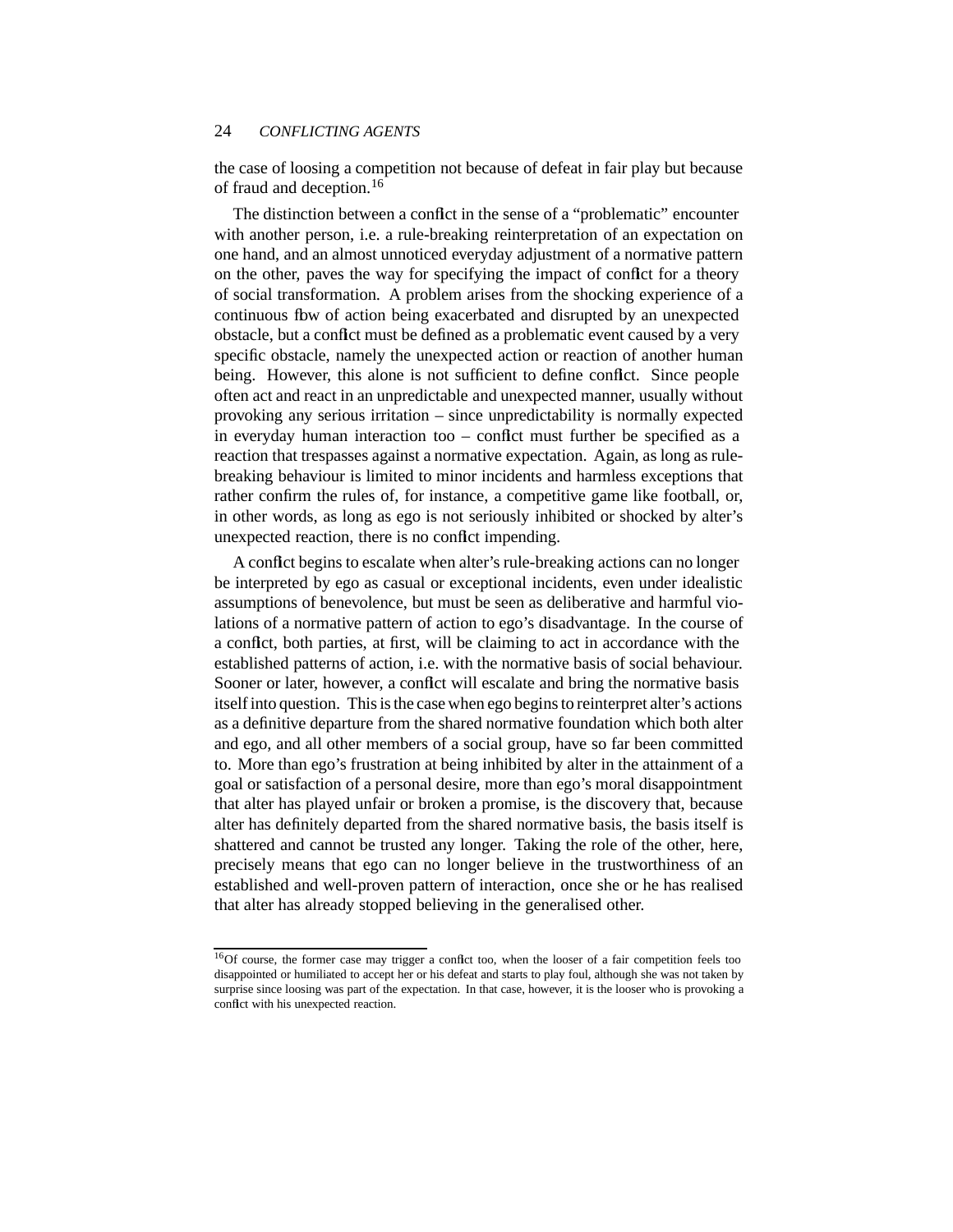The crucial point in a conflict process is reached when both parties realise that the foundation of binding norms and shared values that has hitherto structured their relationship is on the verge of collapse. This is the reason why conflict parties are overcome by a feeling of deep insecurity far beyond their situational frustration at being inhibited in attaining a certain goal. Conflict, then, highlights the strategic importance of doubtful or problematic situations for a pragmatist theory of social change. As the grand old men of classicist pragmatism, Peirce, Mead and Dewey, repeatedly emphasised, the touchstone of inhibited action is the shock, the immediate experience that the inhibition can neither be removed nor by-passed nor ignored which goes hand in hand with panic-stricken feelings of doubt and despair. In the case of a conflict, this could be the devastating experience that all other participants who frame or contextualise ego's and alter's situational setting – and particularly those who, like the referee, somehow act on behalf or in the name of the generalised other – begin to reinterpret and reorganise their actions according to the logic of conflict. This can be illustrated with the fiction of a football player who, in a Kafkaesque reinterpretation of Mead's paradigm of a game, has been fouled by another player only to be told by the referee that his protest is out of order because the rules have just been changed. Or, to take a more realistic example, it is the experience of someone threatened by the Mafia who turns to the police for help only to find that they are in league with the very gangsters gunning for him.

This is the moment when the conflict parties will be aware of walking on very thin ice. The sociological insight that unquestioned norms cannot be trusted unless they are permanently reconfirmed is revealed as an insight of everyday knowledge which appears when the official representatives of the generalised other no longer acknowledge and approve the established patterns of normative action. At this point first-order conflicts about rule-breaking behaviour can turn into second-order conflicts about the appropriateness of an underlying social rule. However, Mead's idea of the generalised other is not organised as a static construction but rather as a dynamic web of reciprocal commitments. Usually, in case of a conflict there are always some others who still can be trusted, there are other committed players and referees who act according to the rules of the game, other police officers, attorneys, and judges who still respect the law. And even the criminal who consciously breaks the law is contributing to its reproduction, so long as crime remains the exception: A criminal act reconfirms the foundation of shared values not only by provoking retaliation by the police, but by the very fact that the offender must first know the law before she is successfully able to break it. The example of the police officer and the criminal shows that conflict interaction is based on a layer of shared knowledge below the contested terrain of rule-breaking behaviour. Since it is not possible to outwit an opponent and to win a conflict without taking the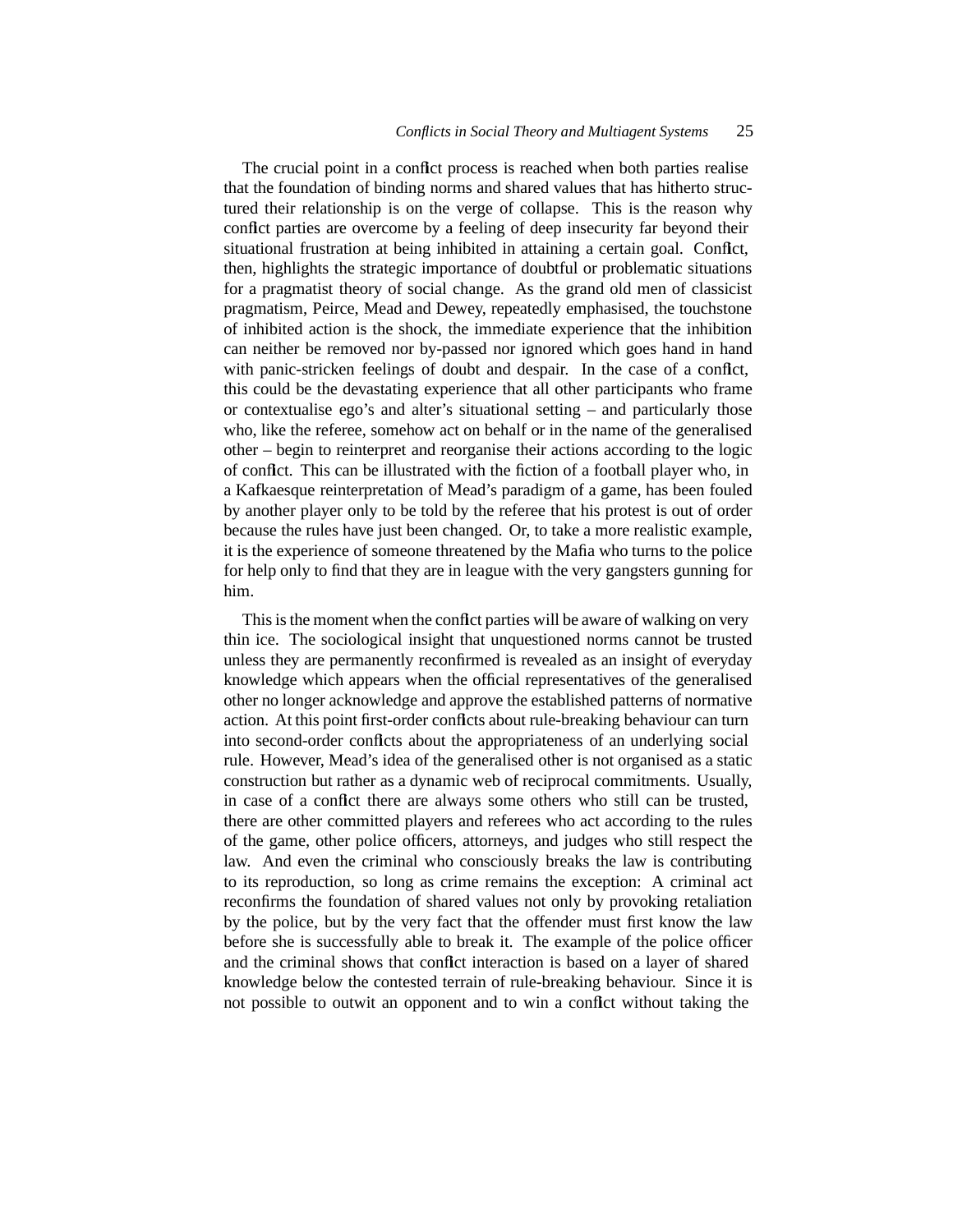role of the other, both conflict parties, the law breaker and the law restorer, must share the same norms and values and must know what is right and wrong. Hence, both parties share the knowledge of what it means to break a law. What they do not share, however, is the moral conviction that it is wrong to do the wrong thing (Haferkamp, 1985:179).

### **5. CONFLICT AND SOCIAL CHANGE**

# **5.1 CONFLICT NEGOTIATION AS INQUIRY INTO INQUIRY**

The interesting question, now, is not how to resolve a conflict in the case of unambiguous criminal behaviour and how to restore social order by coercing the maverick back onto the right track. The point in question now concerns conflicts between parties who both claim to be right in the face of a value conflict and are unable or unwilling to resolve their disagreement by violence. What will happen if a value conflict cannot be resolved by coercion or violence because such measures are prohibited by a superior third party or because the conflict parties are equally powerful and shun the risks of open violence with its concomitant risks of moral and material self-destruction? The answer is that nothing will happen. Instead, both conflict parties will experience the famous pragmatist shock of inhibited action. And as long as nothing happens, there will be an undeclared moratorium or a kind of tacit armistice which, after it has been unofficially respected for a while, may begin to crystallise into shared knowledge with gradually growing normative implications. However, so long as the parties are far from accepting the status quo and so long as conflict is still imminent, the shock of inhibition will pass over into what pragmatists call the attitude of reasoning or reflexion. Reasoning and reflexion may begin with cautiously taking the bite out of the conflict by declaring a unilateral armistice and by taking other one-sided measures of de-escalation. And they will gain momentum when both parties agree on a bilateral or collective exchange of arguments. Such a collective process of conflict reasoning is called a negotiation. While unilateral, individual conflict reasoning alone usually tends to produce avoidance behaviour and conflict latency by encapsulating and by-passing the conflict, negotiations as a multilateral or collective form of conflict reasoning have the potential for restructuring the situation in such a way as to resolve the conflict by creating novel forms of social order.

Negotiation is a collective process of consciously restructuring a conflictive situation, and its outcome is a "negotiated order" (Strauss,  $1978$ ).<sup>17</sup> Its for-

<sup>&</sup>lt;sup>17</sup>According to Strauss, negotiation is not only conflict negotiation. Strauss distinguishes between three aspects or levels of negotiation: the types of interaction, the immediate context of negotiation, and the structural context. Hence, although negotiations usually influence the immediate or situational context, they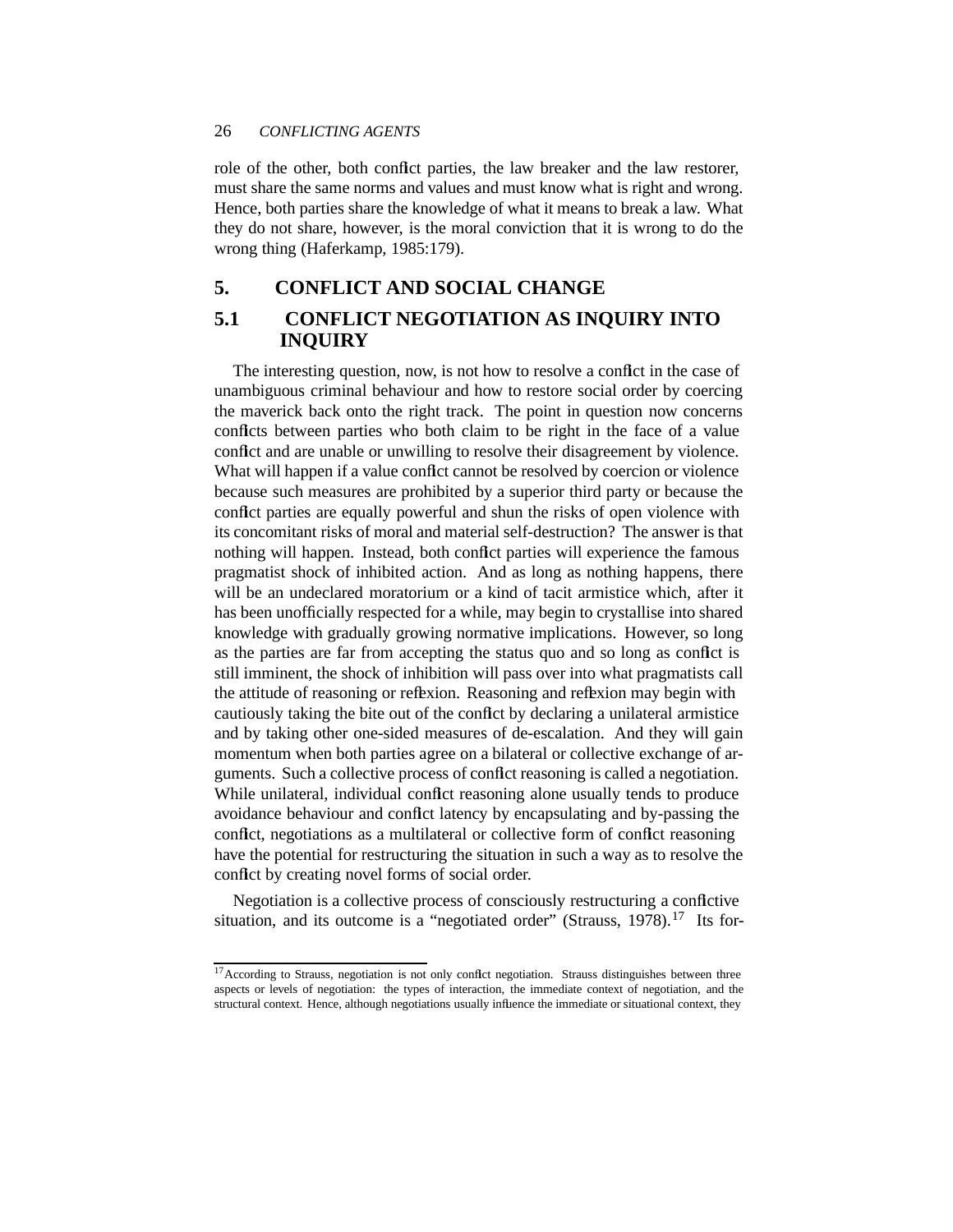mula is "order - conflict - negotiation - order". Once the new order has been established, the way in which the conflict has been successfully resolved is not forgotten but stored in the memory of a society's accumulated wisdom. Whenever a similar conflict reoccurs, the successful mode of earlier conflict resolution will be drawn on again, and, via case-based reasoning and repeated use, will be gradually transformed into an established pattern of conflict negotiation. Any negotiated order, therefore, is endowed with its own complementary institutions of negotiation. From now on, order does not follow conflict alone but conflict follows order, too. The new order of negotiation consists of its own regulations and methods and is specifically institutionalised as a "social inquiry" (Dewey, 1991/1938) to settle the conflicts from where its own institutionalisation originates. Thus, conflict settlement becomes a routine. As this happens a remarkable shift in the meaning of conflct takes place. The conflct looses its original shocking quality and no longer functions as a crisis-trigger. People just remember how they have learned to resolve it collectively. In this way, through accumulated learning, conflct is turned into regular competition, and "struggle" becomes an expected, legitimate form of behaviour. Of course, this is only true to the extent that opponents adhere to the new rules of conflict negotiation. Creating order from conflict via negotiation is, by and large, no longer an excursion into unknown territory, but has been turned into a meta-routine that effaces the disturbing ambiguity of conflicts and conflict negotiations.

Transformed into a negotiated order of negotiation, the origins of negotiation in conflict are no longer visible, and conflict negotiations appear to be plain negotiations, devoid of hostile impulses and ill-feelings. This may be the reason why the protagonists of the negotiated order approach do not explicitly discuss the connection between conflict and negotiation. They speak rather vaguely instead of "ambiguities" that "require negotiation, either explicit or implicit" (Maines, 1982:269). Seen this way, a scientific dispute within the conventions of civilised discourse cannot be conceived as a conflict, but rather should be seen as a normal collaborative search for truth among people who share the same values and follow the same goals. What makes it so difficult for those who adhere to the sociology of symbolic interaction to perceive the original conflict as having been domesticated by, and incorporated into, a regulation is Mead's fundamental anthropological distinction between friendly or cooperative impulses and hostile or conflictive impulses. This is not to say that Mead ignores or excludes phenomena like argument, dispute, or disagree-

may even have an impact on the higher level and can be measured in changes in structural contexts (Maines, 1982:270). However, negotiations do not determine the context; rather, the lines of influence can go both ways (Strauss, 1978:101). This means that it is also the context which influences the course of negotiations. The relevant features of the immediate negotiation context enter into the process of negotiations directly and affect its course in a more direct way, whereas the larger structural context constrains and conditions the course of negotiations in a more indirect way.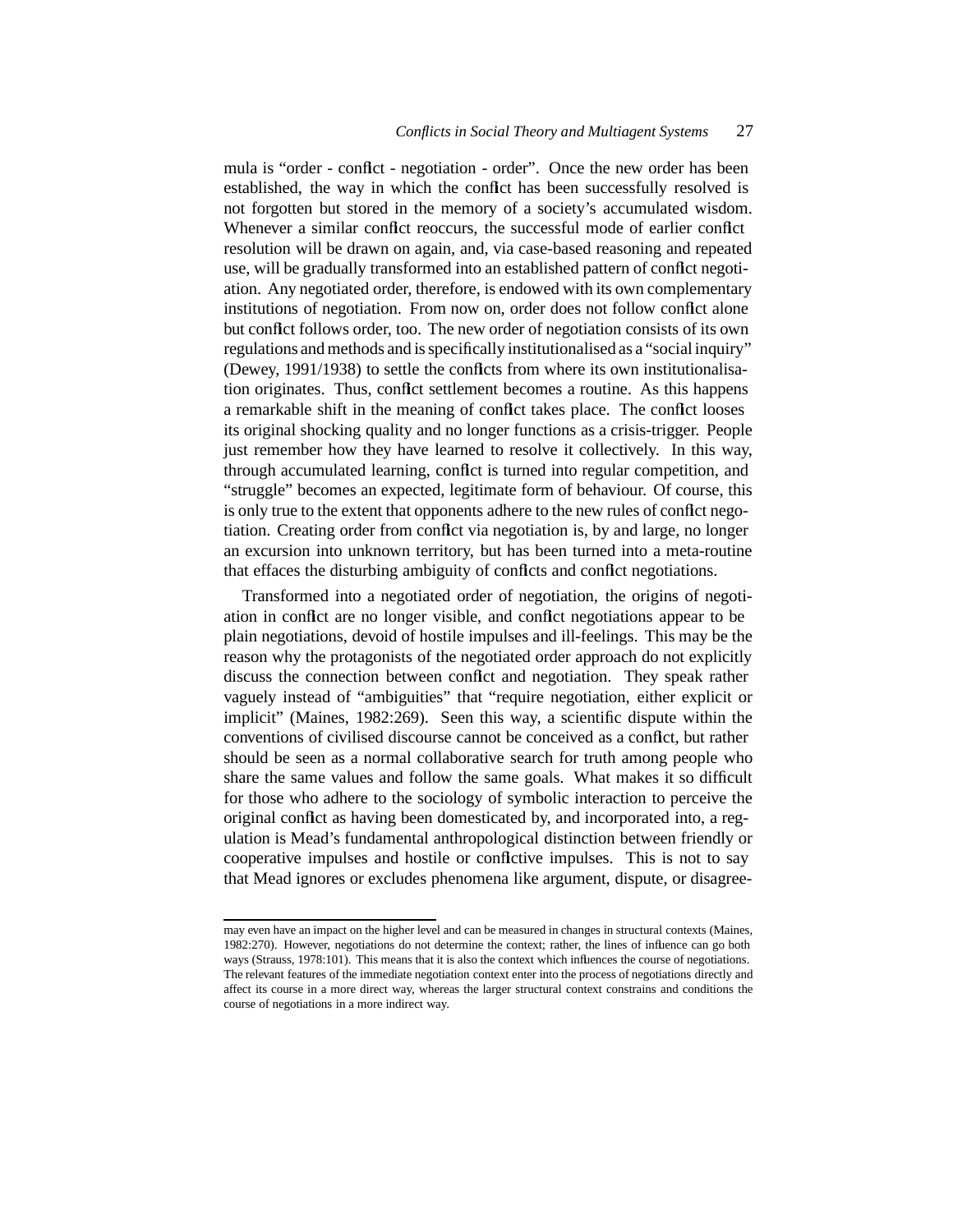ment from his agenda. On the contrary, he vividly argues for the individual right of disagreement and even claims, as though he were personally sharing Antigone's burden, that an individual should not be punished for disagreeing with the majority, as long as she is acting in full accordance with her own moral judgement (Campbell, 1981:199). Mead is able to make such a claim because he does not believe in fundamental value conflicts but in an ever growing, all encompassing moral order of universal values. However, Mead's moral justification of disagreement would not really make sense unless he expected such disagreements to continue in the future and, as Campbell remarks, they will certainly continue, simply because "different evaluations of human goods are related, not to factual disputes, but to different positions on the nature of a good human life." (Campbell, 1981:199)

Again, it is obvious that Luhmann was absolutely right to criticise the lack of an elaborated sociological conflict terminology. The lack of clarity in the sociology of symbolic interaction makes it difficult to understand how underlying conflict reasons like "hostile impulses" and "different value positions" are related to visible conflict symptoms like "factual disputes" and "negotiations", and whether a disagreement should be called a conflict as long as it is a legitimate form of behaviour regulated by an order of negotiation. In any case, Campbell feels encouraged by Mead and Strauss to abandon hope for ultimate solutions and to adopt an approach of "continual readjustment" (Campbell, 1981:197) in order to anticipate value conflicts and to preclude their most damaging consequences. What he suggests isthe creation of a kind of early warning system endowed with flexible modes of response that seeks out and resolves problems and conflicts "before they come upon us full-blown ..." (Campbell, 1981:197). In his philosophical terminology, John Dewey calls such an early warning system an inquiry. "Inquiry isthe controlled or directed transformation of an indeterminate situation into one that is so determinate in its constituent distinctions and relations as to convert the elements of the original situation into a unified whole" (Dewey, 1991/1938:108). Translated into contemporary sociological terms, Dewey is imagining a "nonindividualistic society, based on cooperative, experimental intelligence" (Denzin, 1996:66) which voluntarily institutionalises public processes of conflict negotiation.

According to Dewey's pragmatist social philosophy, history is made by conscious human beings who, under given conditions of pragmatic interaction, produce what he calls "potentialities" by activelymediating between possibility and reality – a conception which seems to come quite close to Luhmann's definition of meaning as the difference between actuality and potentiality. Working on the same lines as Peirce's problematic-situation approach, Dewey developed the idea that mankind's historical progress in democracy, science and technology is based on a cooperative process of goal-oriented and self-correcting inquiry. Inquiry is a kind of practical inference and its settled outcome is called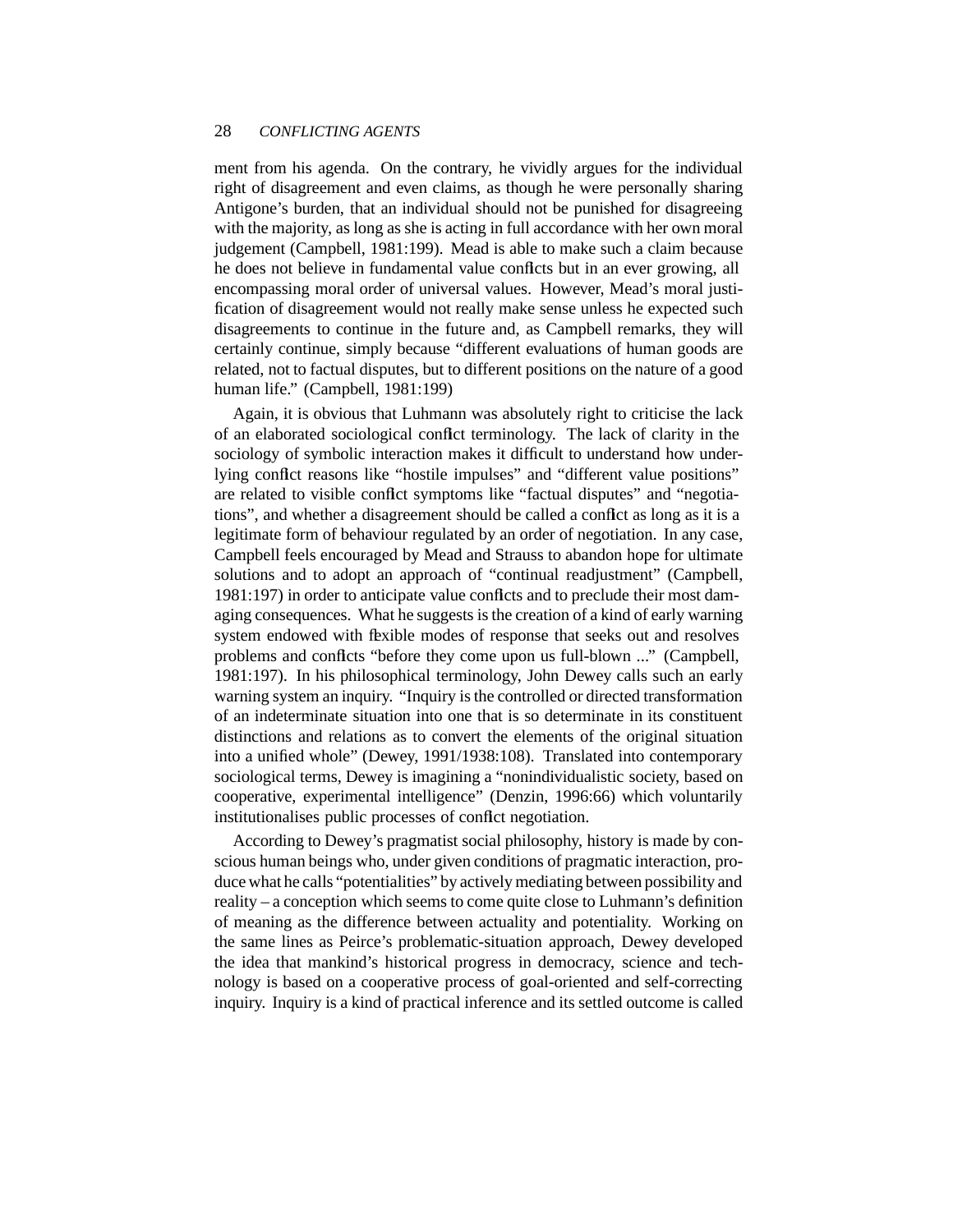a judgement. Dewey's theory of inquiry is explicitly modelled on the procedural principles of "due process" or a fair and prompt trial: "A literal instance of judgement ... is provided by the judgement of a court of law in settling some issue which, up to that point, has been in controversy. The occurrence of a trialat-law is equivalent to the occurrence of a problematic situation which requires settlement. (...) This settlement or judgement is the outcome of inquiry conducted in the court-hearings" (Dewey, 1991/1938:123). However, inquiry and judgement are more than a first-order mode of conflct settlement constructed on the blue print of a democratic court of law and its trial regulations. The crucial difference here is that Dewey'sidea of continually readjusting a democratic society does not stop short when it comes to improving democratic institutions, the very modes of a society's cooperative and explorative intelligence. Inquiry is essentially self-adjusting. It is inquiry into inquiry.

In order to understand why Dewey calls an inquiry a controlled or directed transformation, it is necessary to take the institutional model of a court of law seriously but not literally. Inquiry as a highly generalised model of a creative decision-making process is abstracted from both jurisdiction and legislation, and enriched with elements from scientific discourse. Inquiry does not mean solving standard disputes by standard jurisdiction, but producing "legislation" by creatively resolving unprecedented conflicts, quite in the Anglo-American judicial tradition of a precedent. It is the model of a democratic process of collectively analysing and negotiating a controversy and transforming it – as well as the institutions of negotiation in cases of second-order conflicts – into a novel solution that can be reactivated as a precedent for the future resolution of similar conflicts. Dewey envisages four or five stages in a cyclical process of inquiry beginning with a conflict of an exceptional quality and ending with a practically proven judgement. Unless the initial conflct does not immediately end in a catastrophe, $^{18}$  the stage of inhibition is followed by an attitude of detached reasoning and the attempt to delineate the conflictive constellation by arranging what Dewey calls a "logical division of labour". All aspects which might be conducive to a solution are identified and decomposed, propositions and hypotheses are generated and debated in expert hearings, further empirical evidence is collected, and experimental settings are explored and tested until "functional fitness" between a conflict and its resolution is reached. Indeed, inquiry is largely described as a scientific method, but as a rational method whose rationality is rooted in practical action: "functional fitness", by defini-

 $18$ Hence, any inquiry presupposes that social life is just partially, but not totally, collapsing in the face of a conflict. Apart from the broken routine there must be a large amount of other routines and other resources available which are not affected by the crisis and which allow normal social life to be continued outside the realm of inhibited action. Moreover, these routines and resources will be badly needed to fuel the resource-intensive process of inquiry.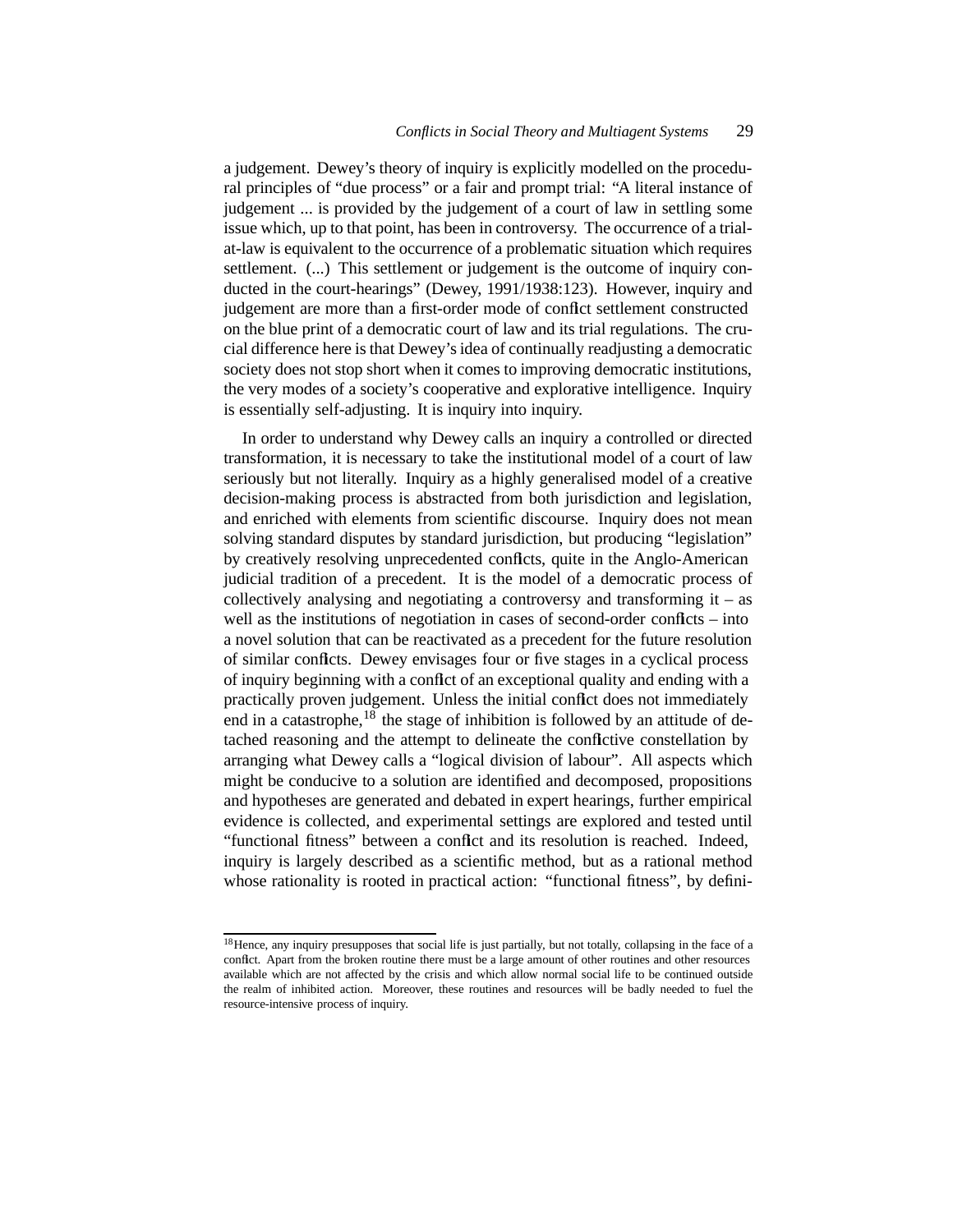tion, cannot exist apart from those individuals who have the problem. It is a non-starter unless accepted and confirmed as a shared judgement by those who are practically involved. Judgement<sup>19</sup>, thus, is the operational link between expert cultures and common sense, and inquiry is the mode of reflexive mediation that allows a society to change the way in which the link is institutionalised and justified in accordance with democratic progress and human rights. Indeed, Dewey's "defence against the rise of totalitarian states always returned to the level of the individual. It was up to cooperating individuals to create voluntarily institutions that would protect their most vital liberties" (Denzin, 1996:67).

# **5.2 COMPETING EXPLANATIONS: INQUIRY VERSUS EVOLUTION**

In contrast to the proponents of American pragmatism, Luhmann neither believes in voluntary democratic reforms, planned change, nor in establishing a direct operational link between expert cultures and common sense via inquiry and judgement. In his eyes, concepts like inquiry and judgement must appear to be heavily overburdened with the onus of having to operate both ways: as an institution of routine negotiations on one hand and as a creative procedure of planned self-modification of routine negotiations on the other. Unlike pragmatist sociologists of symbolic interaction and their philosophical ancestors, he is firmly convinced that social change is a matter of evolution or unplanned selfadjustment. Conflicts play a double role in Luhmann's evolutionary conception. They are enabled by functional differentiation and they enable functional differentiation. To begin with, specialised conflict communication is the outcome of evolutionary differentiation. Conflcts become more visible and more tractable – and more harmless. They are more harmless because they are encapsulated within the closed worlds of expert cultures and, according to Luhmann, it is neither possible nor desirable to bring expert cultures in direct touch with, or translate them into, common sense judgements and democratic progress.

Luhmann's conceptual equivalent to the pragmatist formula of inquiry is evolutionary change. As has been shown earlier in section 3, social life is packed full of conflict communications with their heady brew of deviance, coercion, and persuasion all of which are adept at producing masses of new variations of surplus "semantic material", which mostly vanishes soon after it has been communicated. Far from being confirmed and stabilised by acceptance and repetition, most conflicts are hardly ever noticed and disappear without trace Some of these variations, however, happen to have been selected and reconfirmed in

<sup>&</sup>lt;sup>19</sup>'Judgement may be identified as the settled outcome of inquiry. It is concerned with the concluding objects that emerge from inquiry and their status of being conclusive. Judgement in this sense is distinguished from propositions. The content of the latter is intermediate and representative and is carried by symbols; while judgement, as finally made, has direct existential import" (Dewey, 1991/1938:123).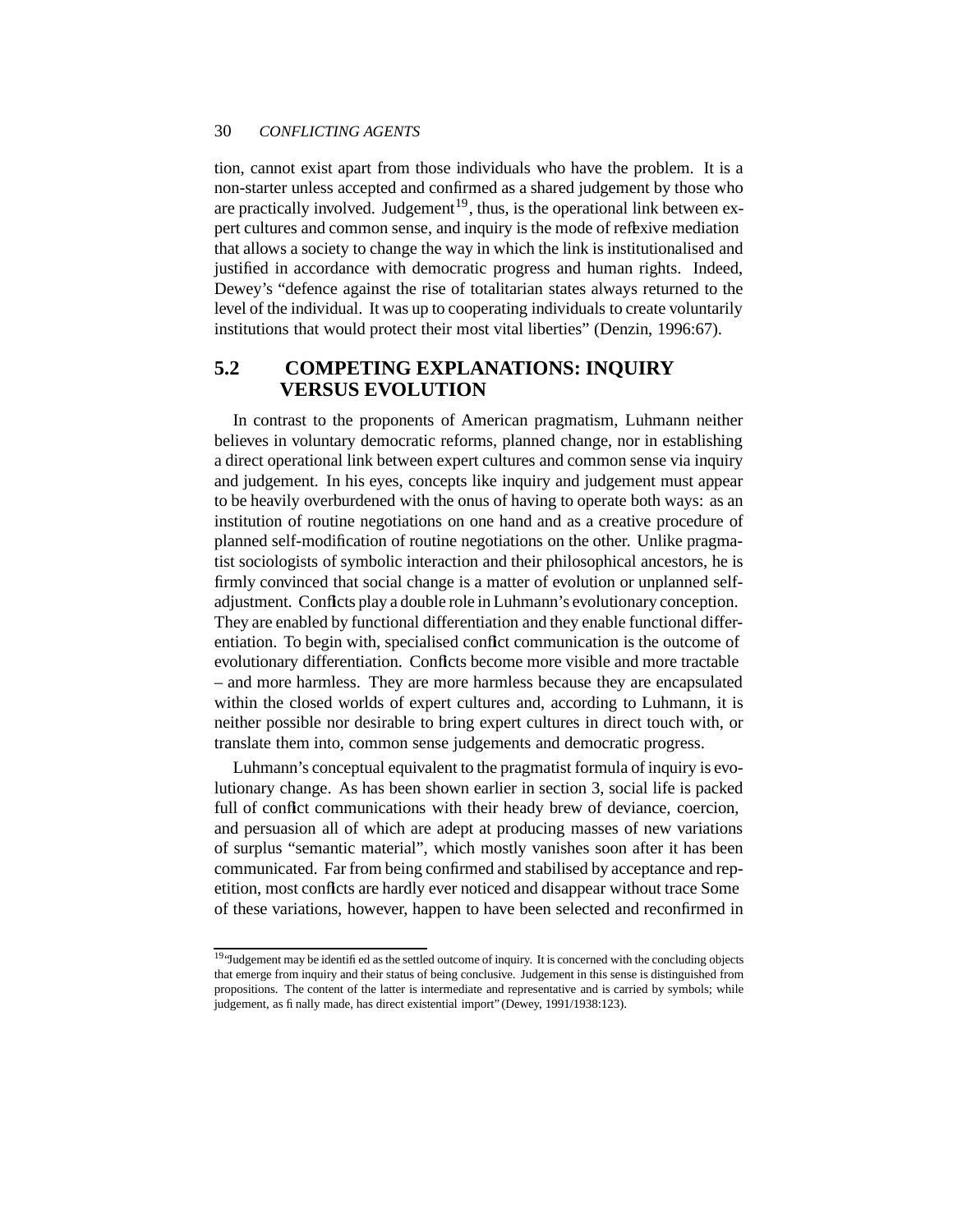a largely unintentional, unplanned process of contingent social exchange – and afterwards, in the rear-view mirror of historical hindsight, this looks curiously like a progress in system differentiation. Social change is an evolutionary process, quite in Darwin'ssense, that follows the three stages of variation, selection and restabilisation. It cannot be conceived of as a conscious, planned change since communicating a new or an unexpected proposal (variation) is systematically disconnected from being either accepted or refused (selection) and from being transformed into structures or institutions by perpetual repetition (restabilisation). Conflict tolerance is like the invention of writing, an evolutionary achievement which helps accelerate and propel the evolutionary process. Conficts allow us to test the potential for rejection (Luhmann, 1997:466) and this helps to strengthen the immune system of a society and its self-adaptation. Thus, conflicts propel the evolutionary process of differentiation on the one hand, while, on the other, they are reinforced and stabilised by functional subsystems.

Within the theoretical framework of autopoietic social systems it is easy to show how subsystems immunise and reproduce themselves with the help of domesticated conflicts. However, it is difficult to demonstrate how further advances in social differentiation might occur via conflict systems by thoroughly restructuring a subsystem's mode of reproduction. But the truly difficult thing to explain is how conflicts contribute to the transformation of the structural foundations of a given mode of subsystemic autopoiesis. If these cannot be fundamentally restructured by conscious reasoning or by collective decision, but solely by evolution, then how is it possible that an old subsystem gives birth to a new one? Luhmann's theory can demonstrate how the modus operandi of conflct regulation in a social subsystem like the scientific community produces and generalises cognitive knowledge. What is difficult to explain, however, is how the modus operandi of conflict negotiation in the scientific subsystem was originally generated, and, turning from retrospection to prospection, to what extent it will be able to transform itself into more differentiated subsystems in the future. According to Luhmann, it is quite clear that as long as a specialised type of conflict is bound by the regulations of an existing subsystem like the scientific community, it is prevented from both entropic expiration and cancerous escalation. As a result of scientific conflict communication, an ever growing body of knowledge is being accumulated, perpetually refined, reworked, and revolutionised. But how do conflicts account for generating a qualitative differentiation between, say, the code of religious truth and the code of scientific truth in the era of enlightenment? Or, in trying to anticipate future developments, how is it possible that new modes of autopoietic reproduction will be generated from old ones?

Retranslated into the pragmatist terminology of negotiated order, it seems as though scientific conflcts within the scientific subsystem tend to reproduce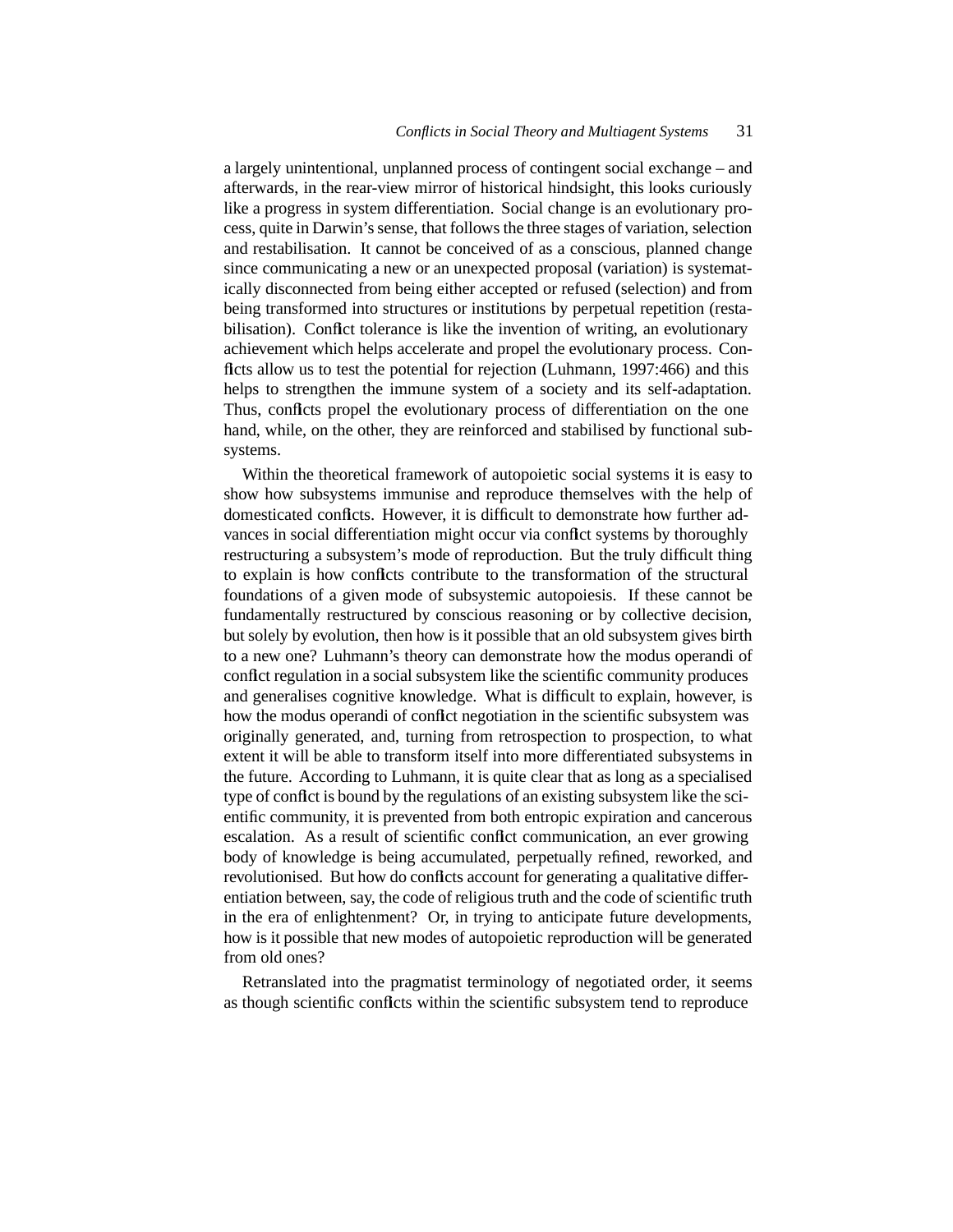the same old procedural rituals or modes of inquiry again and again during the creation of innovative knowledge, and while the system's stock of knowledge is rapidly changing it seems as though the system's structural order of negotiation always remains the same. In other words, scientific controversies are revolutionary only with regard to cognitive content, but appear blatantly conservative with regard to the subsystem's order of negotiation. They seem to lack the potential for second-order conflicts characterised by the fundamental challenge they pose to a given mode of conflict regulations. The question whether a subsystem is able to change its own structural regulations – or its own order of negotiation – by means of internal conflict communication or whether it can only be interrupted and modified from outside or from above (Luhmann, 1984:532) remains essentially unanswered. Perhaps an answer could be sought in Luhmann's historical reconstructions of evolutionary change, for instance in his analysis of the semantics of passionate love in French literature (Luhmann, 1982) or in the transformation of the concept of truth from a medieval religious category into a modern scientific category. What we might find there, however, will not resemble a social order negotiated by participant actors. Rather we should brace ourselves to find interesting changes in areas where those who brought them about would least have expected them. Unlike the sociologists of symbolic interaction, Luhmann would neverrecommend following social actors to find out what really happens in a society. He would recommend excavating a society's semantic material instead.

However, pragmatists have no reason to be self-righteous. Dewey's scenario of inquiry, where conflict parties, judges, attorneys, lawyers, witnesses and experts sit around a table elbow to elbow with democratic common sense, in order to purposely organise a unique procedural structure or a "logical division of labour" for conflet resolution, also stops short when it comes to inquiring into its own procedural foundations. In our view, inquiry into inquiry is a misleading label as long as the underlying structures of inquiry remain untouched throughout the process of inquiry. The crucial point here is that, apart from certain cosmetic modifications, questioning the foundations of inquiry is not provided for by pragmatist theories of inquiry and negotiation. There is no provision for an aggressive rule-breaking inquiry into the institutionalised setting of the court of law itself with all itsroles and regulations. In contrast to Hewitt's conclusion, Dewey does not seem to have seriously considered that "negotiating conflict can bring the negotiating process itself into question" (Hewitt, 1986/88:323) in a radically obstructive way. Instead, pragmatists seem to reify the theoretical concept of inquiry with existing institutions that must be respected by everybody – conflict parties, judges, attorneys, lawyers, witnesses and experts alike. Pragmatists seem to assume that playing with regulations by inviting unexpected new witnesses, calling for other experts with different expertise, or even by exchanging a biased judge for an impartial one is self-reflexive inquiry. But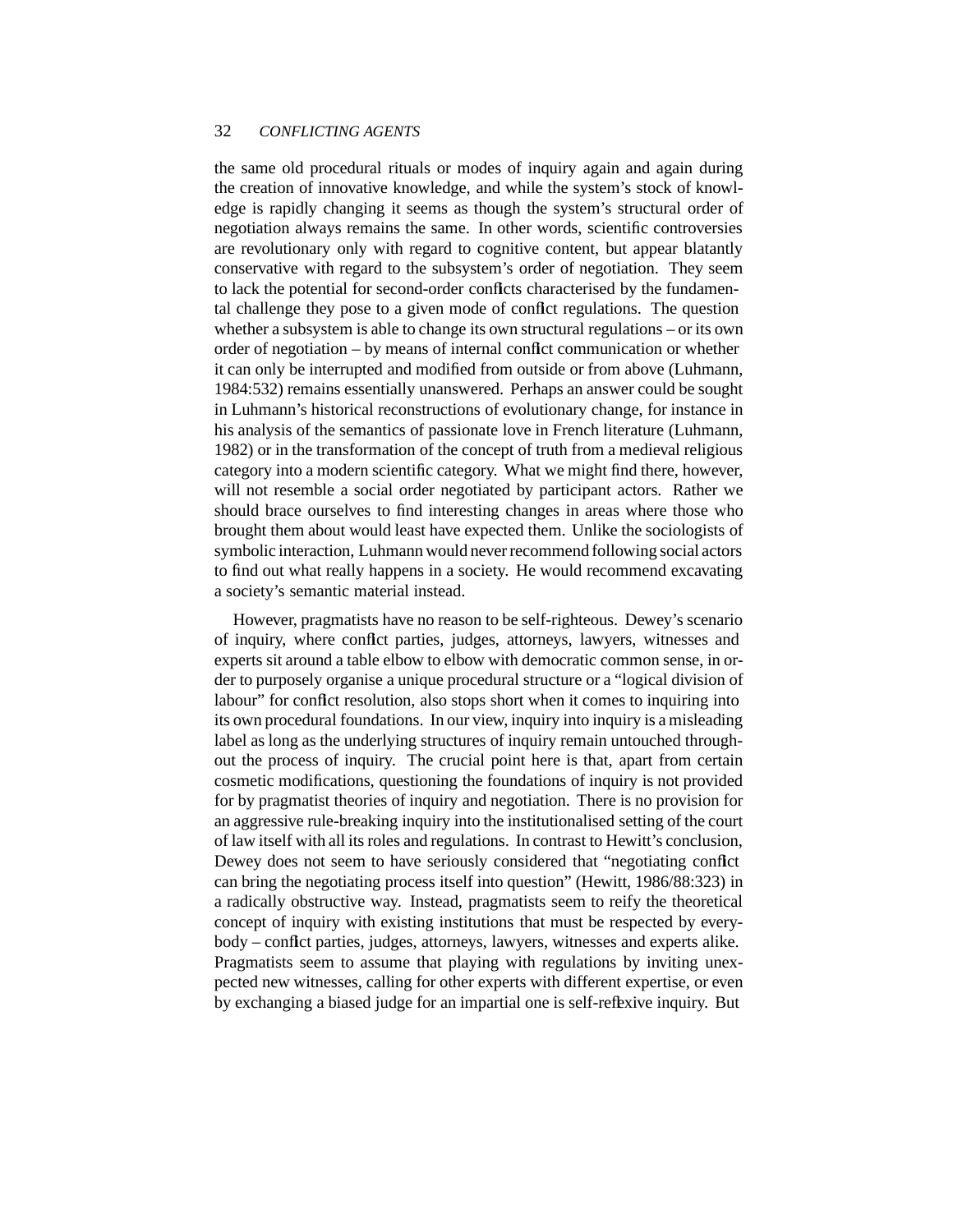this leaves the institutional structures themselves untouched. Luhmann, who in any case does not believe in inquiry into inquiry, would probably argue that it is impossible to question social structures by practical inquiry because structural change is not a short-term achievement but a long-term accumulation of minor events – of masses of conflict events which usually will not even be recognised as crucial symptoms of a fundamental change before the new structure has been established and consolidated.

As we do not have to believe in the existence<sup>20</sup> of autopoiesis either, we should try to exploit Luhmann's approach as a heuristic way of referencing conflicts from different subsystemic perspectives. We should begin to observe how conflicts migrate across the boundaries of subsystemic domestication and become cancerous. From here, ecological conflicts or social movements can be construed as symptoms of structural or tectonic tensions which fall betwixt and between the established codes of subsystemic conflict communication (Luhmann, 1986). These conflicts have no choice. They must become "cancerous" in order to produce resonance and amplification. Evolution begins with masses of tiny conflicts bubbling up at the level of social interaction. Some of these will be recruited by larger systems which are endowed with powerful amplifiers, the mass media, for instance. The interesting question here is cross-boundary conflict recruitment or conflict migration. How is it possible for conflicts to be recruited across the established boundaries of subsystems? Is it possible that a "no" which is communicated in a particular subsystem language may contain a sort of information which is useful – for whatever reasons – for some other subsystem? If so, then it might have a chance to be recruited as a starting point for structural differentiation. When a conflict communication is rejected by one subsystem but accepted as a useful contribution by another one, it has already won a natural ally. Thus it could be stabilised and strengthened and eventually remigrate into its originating subsystem to induce structural change there by enforcing a new mode of differentiation within the subsystem in question. To elaborate on the idea of differentiation by cross-boundary conflict migration, however, would imply a departure from the essentially negative connotations of Luhmann's cancer theory of conflict.

 $^{20}$ Strictly speaking, autopoiesis is not an 'ontological' category. Relative to Luhmann's theory architecture, however, autopoiesis shares a quasi-ontological status with other terms like communication, differentiation and system. Luhmann's "ontology" assumes that "systems exist" (Luhmann, 1984:30). Things that "exist" can be distinguished in his theory from more "constructivist" categories like action, intention, observation, perception etc. ascribed by the sociological observer.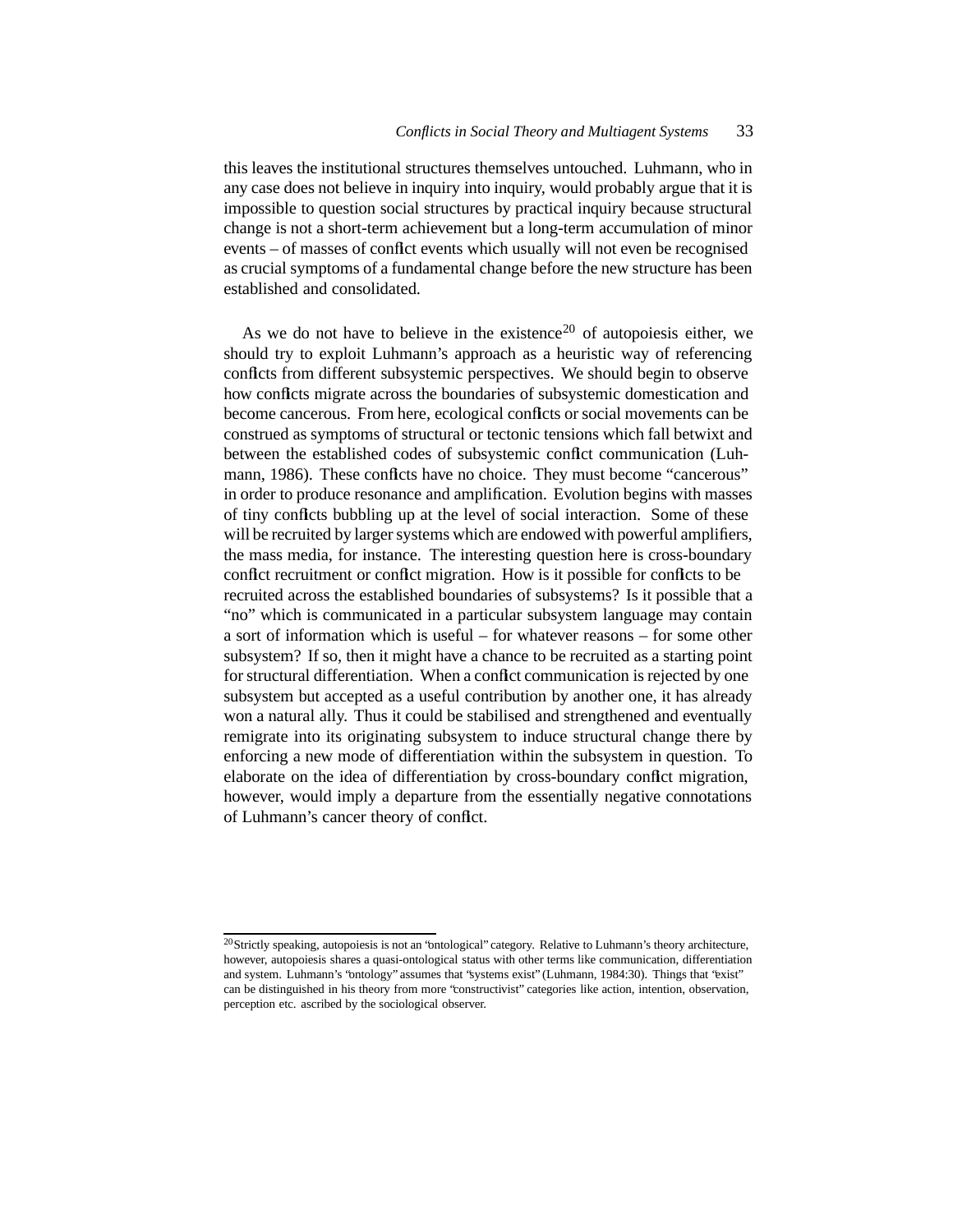### **6. CONCLUSION: IMPORTING SOCIOLOGICAL INSIGHTS INTO DAI**

Importing conflict theories from sociology into DAI opens new opportunities for both disciplines. Viewing conflict as rule-breaking behaviour in a sociological sense and defining it – with Luhmann – as a double "no" or a communicated rejection of a rejected expectation, appears to be a promising point of departure for future collaborative work. Moreover, viewing conflict as conflict communication allows us to construe intrapersonal conflicts as internalised interpersonal conflicts or – with Mead – as inner dialogues between "I" and "me". But more questions have emerged which need further investigation. How can a conflict be conceived as a rule-breaking behaviour when it has been domesticated by social institutions and negotiation procedures? How can a conflict be experienced as a shocking event or a deep crisis of inhibited coordination if it is just a competitive game? How are conflicts interrelated with structural social change along the lines of the pragmatist formula "coordination - conflict - coordination", and how is it possible to translate this formula into a useful design for multiagent systems? To understand and answer these questions is of importance for both sociology and DAI. Developing multiagent systems that are able to effectively and efficiently handle conflct and coordination as twin concepts signals a departure from the myopic assumption that coordination mechanisms can be designed to perfection. Rather it would be more adequate to build computational systems under the premise that states of coordination and conflict continuously alternate – no matter what coordination mechanisms are applied. Along these lines we can identify six research topics that would repay future collaborative work.

#### (1) *Conceptual clarifications*

As shown in the introductory sections, there is a broad variety in the ways the term "conflict" is used in DAI. The sociological theories treated in this chapter provide two interesting starting points for more precise definitions of this term. First, by following the theory of autopoietic social systems, a computational conflict could be defined in terms of a communicated contradiction, that is, as an agent's communicated rejection of another agent's communicated rejection. Second, by following the pragmatist theories of symbolic interaction, a conflict could be defined as a rule-breaking action that contradicts shared values and harmfully violates the expectations of other agents to such an extent that it is experienced as a shock. Both definitions offer a perspective that goes far beyond a friendly rejection of a proposal within a shared framework of coordination, and beyond a casual exchange of different views on how to use joint resources and how to treat detected (or perhaps even undetected) inconsistencies in the knowledge bases of agents. To make these ideas computationally tractable raises a number of interesting research questions for DAI. What forms of explicit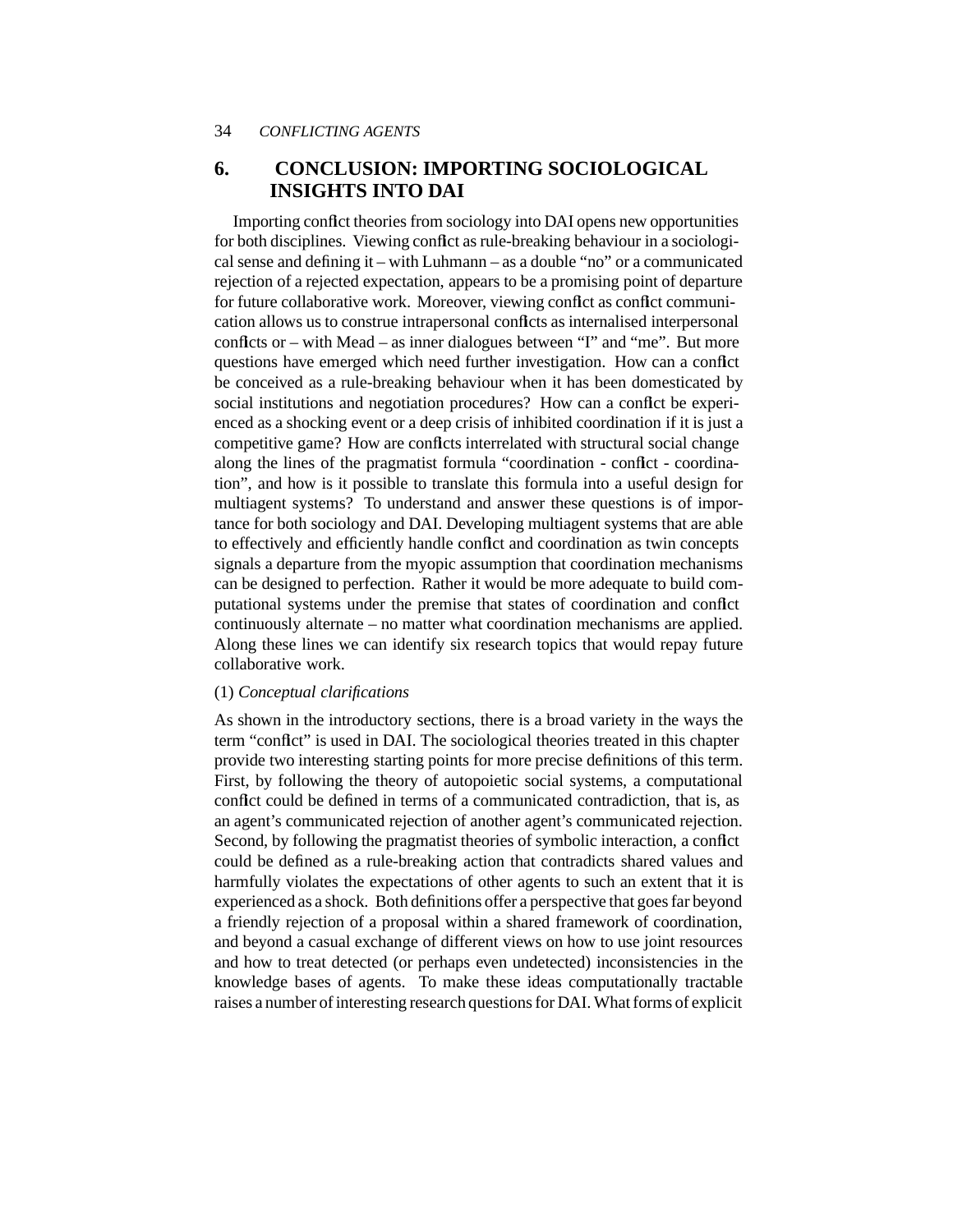rejection are possible in multiagent systems, given the agents' communication facilities? Does rejection always require an exclusive and definite "no", or would it make sense for computational agents to also interpret a conditioned "no" (i.e., a "no, under this or that circumstances") as a communicated rejection? Similarly, would it make sense to adopt a more relaxed, extended form of Luhmann's definition by also considering an implicit rejection (i.e., a rejecting by not saying "yes") as a sufficient condition for the existence of a conflict? How can agents decide whether an expectation is in accordance with established norms or whether an action violates some normative expectation? Can this kind of accordance be measured in absolute terms or is some relative metrics more appropriate? Doesthis decision require a neutral and commonly accepted thirdparty instance as a mediator? Should the violation of norms be treated in an absolute yes-or-no style, or would it be more appropriate to introduce some relative measure that allows differentiation between levels of violation?

#### (2) *Levels of conflict and conflict tolerance*

The sociological considerations in the previous sections show that it is problematic to think of conflict as a phenomenon that either is available with maximum impact or is not existent at all. Instead, it seems to be justified to think about conflict as a phenomenon that can show different levels of intensity – maturity, urgency, and implication. Moreover, conflict cannot be expressed and measured in absolute terms because it is recursively related to a structural social context – in DAI terms: a multiagent world composed of other agents' interactions – where each conflict level is potentially associated with different levels of conflict tolerance. Different levels of conflict and conflict tolerance could be distinguished on the basis of different degrees of rejection or different degrees of violation of normative expectations. Distinctions like those between ephemeral and real conflicts or between first-order and second-order conflicts can be considered as a basis for levels of conflicts and conflict tolerance. From an individual or agent-oriented point of view, different levels of conflict and conflict tolerance could be distinguished on the basis of different degrees of goal and belief inconsistency among agents. From a societal perspective, they could be distinguished on the basis of different degrees of maintaining, repairing and adapting structural patterns of coordination. Introducing levels of conflct appears to be particularly attractive for DAI, because this could result in more sophisticated and finer-grained models of, and mechanisms for, coordination and conflict treatment. However, taking levels of conflict into consideration is not equally appropriate for all problems. Hence, the solution variety (or the specificity of the solution requirements) of a problem should also be introduced as another criterion for computational appropriateness.

### (3) *Solution variety and global coherence*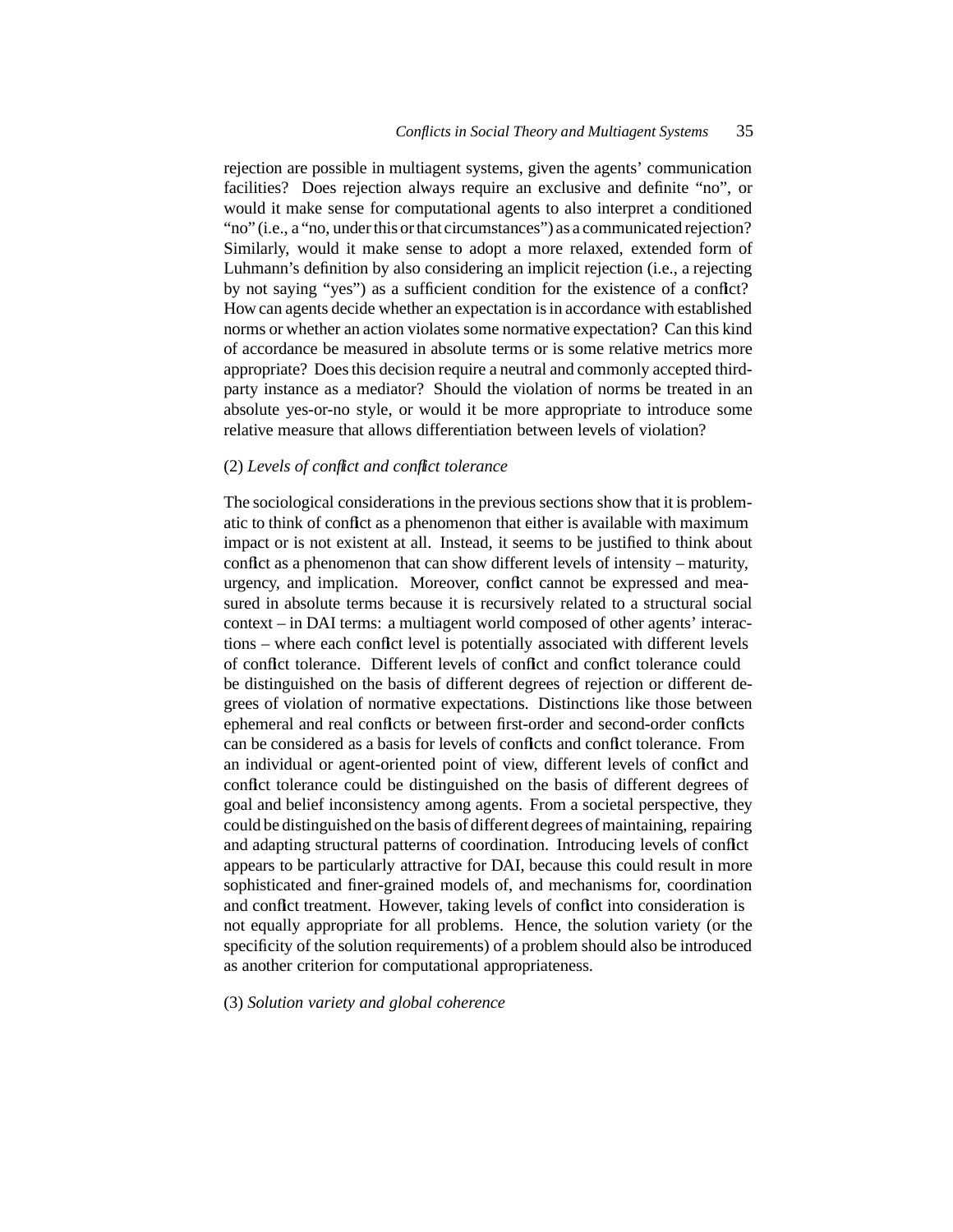What is meant by solution variety can be shown by comparing analytical problems with synthetic problems: Analytical problems like medical diagnosis typically require an optimal solution and thus do not leave much room for alternatives, while synthetic problems like meeting scheduling or computer configuration typically possess several alternative solutions of equal quality. Clearly, high conflict tolerance is likely to be more damaging for problems displaying a highly constrained solution space, while low conflct tolerance may unnecessarily complicate the treatment of weakly constrained problems which dispose over a much larger solution space. Moreover, we suppose that it may be useful to define levels of conflct and conflct tolerance dependent on the phases or stages of a problem-solving process. For instance, and in analogy to the simulated annealing methodology, one could tolerate (or even desire) a high conflict tolerance in the early phases of problem-solving which is then successively lowered as the problem-solving process proceeds. Obviously the computational realisation of levels of conflct and conflct tolerance opens a broad range of open research questions for DAI, and finding answers to these questions is also of relevance to sociology: What are appropriate qualitative and quantitative measures for computationally capturing and handling different levels of conflict and conflict tolerance? How can agents decide what level of conflict is available and what level of conflict tolerance is most appropriate in the current situation? How can agents resolve meta-disagreements on the level of conflict and conflict tolerance (and thus on the actions to be taken in response to the conflict they identified)? How are levels of conflict and conflict tolerance related to degrees of rejected or violated expectations? How are they related to coordination and to multiagent systems' overall coherence? Do they imply corresponding levels of local cooperation and global coherence?

### (4) *Detection and prevention of conflicts*

The idea of levels of conflict violation and of levels of conflict and conflict tolerance constitute a promising starting point for the design of "early warning systems" for conflct detection and conflct prevention in multiagent systems. Here, DAI will have to contend with the dilemma that conflict prevention often either comes too early or too late. Intuitively it seems clear that the earlier a conflict (or the possibility of the formation of a conflict) is detected the better are the chances to resolve it and prevent its escalation because it looks easier to handle a low-level conflict or a minor violation of socially grounded expectations than a high-level conflict or a major violation of expectations with far reaching impacts for a large number of agents. However, this intuition is misleading: Immature or low-level conflicts cannot be tackled adequately because at an early stage it is still unclear how they will develop, whether they will be entropic or cancerous, damaging or beneficial, while mature or high-level conflicts often have gained considerable momentum and cannot be stopped from running out of control although they may now be thoroughly understood and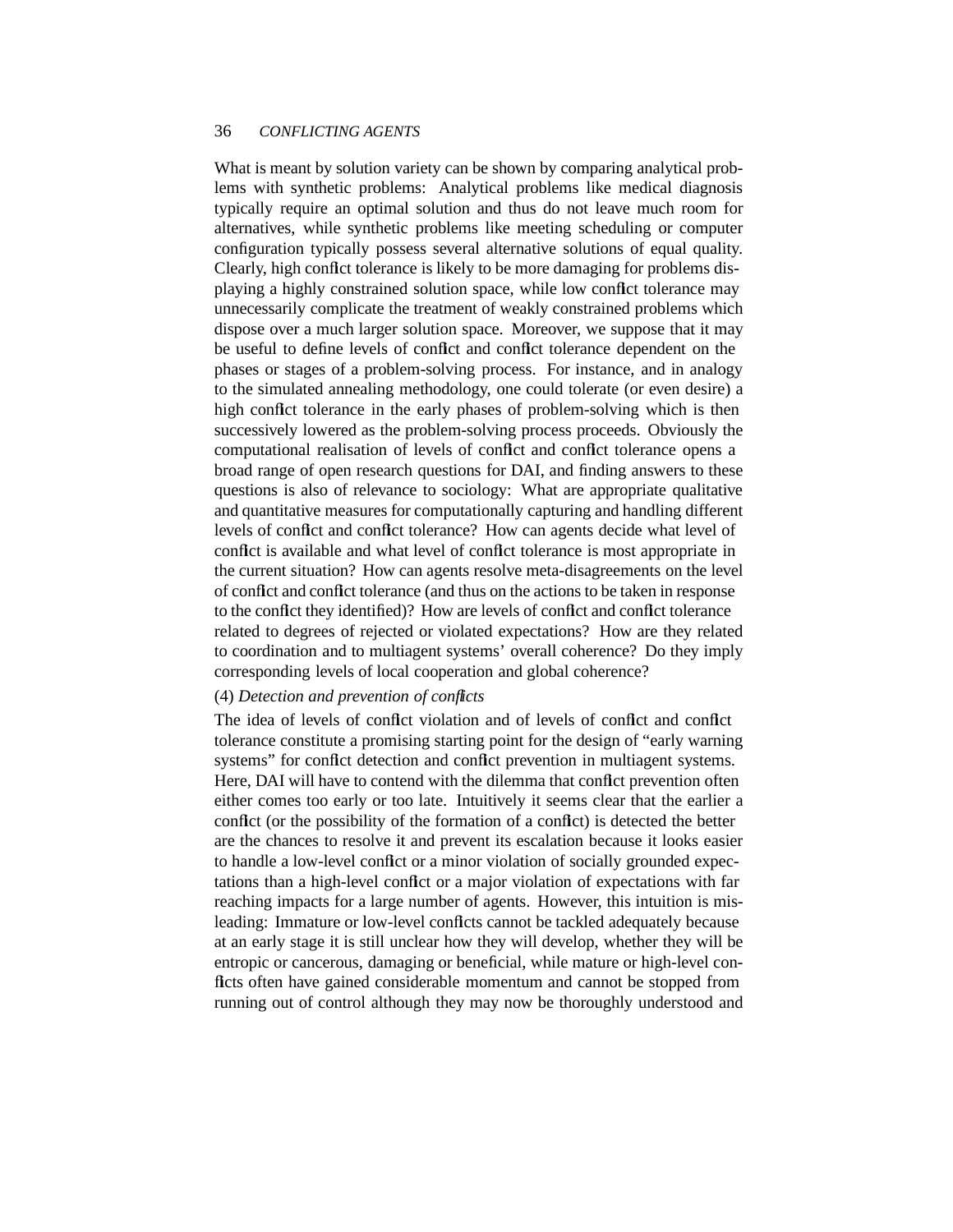analysed. With these difficulties, conflict detection and prevention based on "levelled conflicts" is a highly interesting, yet still unexplored topic in DAI and it is worth noting that sociological theory provides a basis for the development of computational conflict detection mechanisms. An interesting starting point is Mead's concept of role taking according to which intrapersonal conflcts are construed as internalised interpersonal conflicts – as inner dialogues between "I" and "me" – which (as in the case of Antigone's moral conflict) do not occur in splendid isolation from other people's expectations but are directly interwoven with them. Thus, transposed to DAI, role taking can be viewed as a mechanism of conflct detection and prevention. Similarly, Dewey's reflexive conception of inquiry could be translated into a meta-strategy of conflict resolution which becomes part of the societal memory. Again, DAI will have to face the difficulty of making a complicated social process computational, i.e. designing an adequate program of transforming first-order conflicts (regulated by institutionalisation) into second-order conflicts (regulated through collectively restructuring the institutions of conflict regulation). It should be understood that neither role taking nor inquiry can be taken as a blueprint or as a ready-made solution for an immediate transfer into computationally executable models – this transformation challenges DAI.

#### (5) *Conflict regulation instead of conflict resolution*

The primary reason for studying conflicts in DAI is to develop mechanisms for resolving them. However, as Luhmann convincingly argues, conflict resolution is but one way – and often a rather unlikely way –to cope with conflicts. In this respect DAI can learn from sociology that there are other ways of dealing with conflicts. Apart from resolving them, conflicts may also be regulated by toleration, suppression, externalisation, postponement, ignorance, encapsulation, prevention and institutionalisation. In contrast to the sociological view, conflict research in DAI is predominantly based on the assumption that conflicts can and have to be resolved, and so it is hardly surprising that other forms of coping with conflcts have not been seriously considered in DAI so far. Since it is reasonable and realistic to assume that not all conflicts can be fully resolved under given time and cost constraints, DAI will have to be more careful in addressing theoretical issues like conflict generation, conflict development, and conflict outcome – issues which have hitherto been largely neglected by DAI research. Apart from the theoretical questions, issues of conflict regulation too open a broad range of practical questions for DAI. What, for instance, are the conditions under which agents should decide to tolerate, postpone, ignore, by-pass (and so forth) conflicts? Under what criteria should agents consider a conflict as being irresolvable at least for the moment (so that it is better to tolerate it for a while), and what are the criteria for continuing work on a conflict? Can tolerance and ignorance of conflicts be appropriately captured in an algorithmic framework at all? What are the criteria for appropriate computational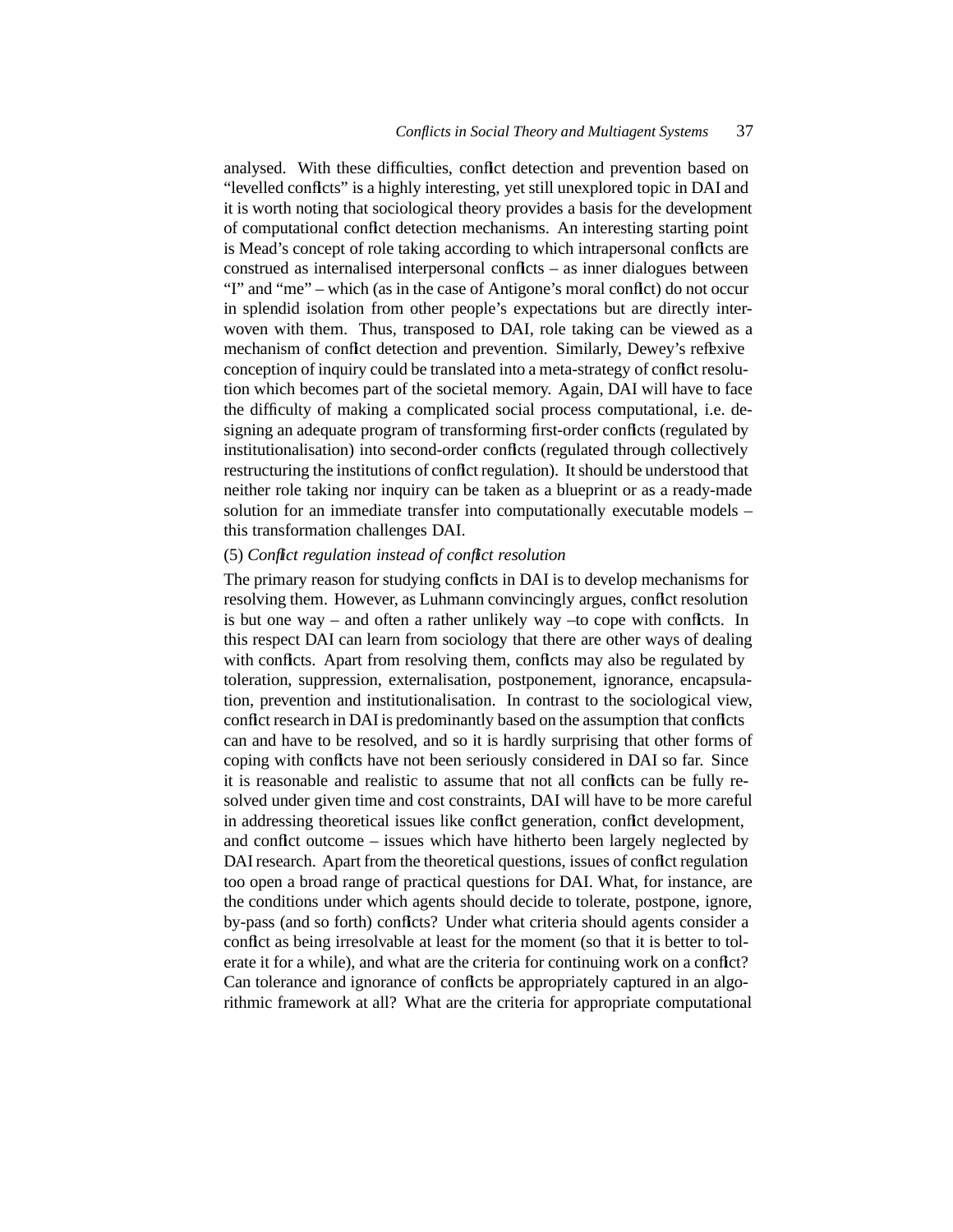mechanisms of conflict suppression? How is it possible to computationally capture the institutionalisation of conflicts as a collective learning process, either through evolution (Luhmann) or through negotiation (Strauss)? What will happen if some agents think that a given conflict is irresolvable, while others insist on further trying to solving it? Is there a need for separately designing what sociologists would call the normative foundations of conflict regulation? Addressing questions like these should help to keep us from building multiagent systems that waste a lot of time trying to solve irresolvable conflcts.

#### (6) *Robustness, adaptivity, innovation*

Conflict studies in DAI should be understood as inquiries into the robustness and adaptivity of multiagent systems. As sociological theories of conflict show, societies immunise themselves through conflicts and recover from them by repairing their structures and restoring their status quo ante – or by gradually or radically changing their structures. Conflict, thus, appears to be an important source of innovation in human societies. The computational realisation of the restorative or innovative use of conflicts as stimuli for learning to restructure and reorganise their interaction patterns, their normative expectations, their cultural values, and their power relations constitutes another major challenge for DAI. By accepting this challenge in a fundamental way, the sociologies of symbolic interaction and autopoietic systems could be of particular inspiration for DAI research on multiagent learning, adaptation, and organisational selfdesign. Sociologists, in turn, could considerably profit from constructing and experimentally comparing models of conflict and structural change with respect to both streams of sociological theories considered here. Conflct models of autopoietic origin will have to experiment with producing masses of variations of ephemeral or virtual conflicts to test an artificial society's structural resistance; and conflict models inspired by the sociology of symbolic interaction will have to demonstrate how first-order conflicts turn into second-order conflicts by escalating to such an extent as to radically challenge a given procedure of negotiation if it is no longer capable of first-order conflict resolution. Such models could teach sociologists how to develop a better understanding of how human societies learn from or adapt through conflict, how they take advantage of conflict to build novel regulations and institutions, and – more optimistically speaking – how they might transform conflict into democratic progress. Furthermore, in a highly abstracted way these two models could also be developed into generic technologies of adaptive robustness and graceful degradation for multiagent systems.

Despite their preliminary status these considerations clearly indicate that conflict research both in DAI and in sociology could considerably profit from interdisciplinary cooperation. A joint exploration of the research issues listed above does indeed have the capacity to substantially advance our understanding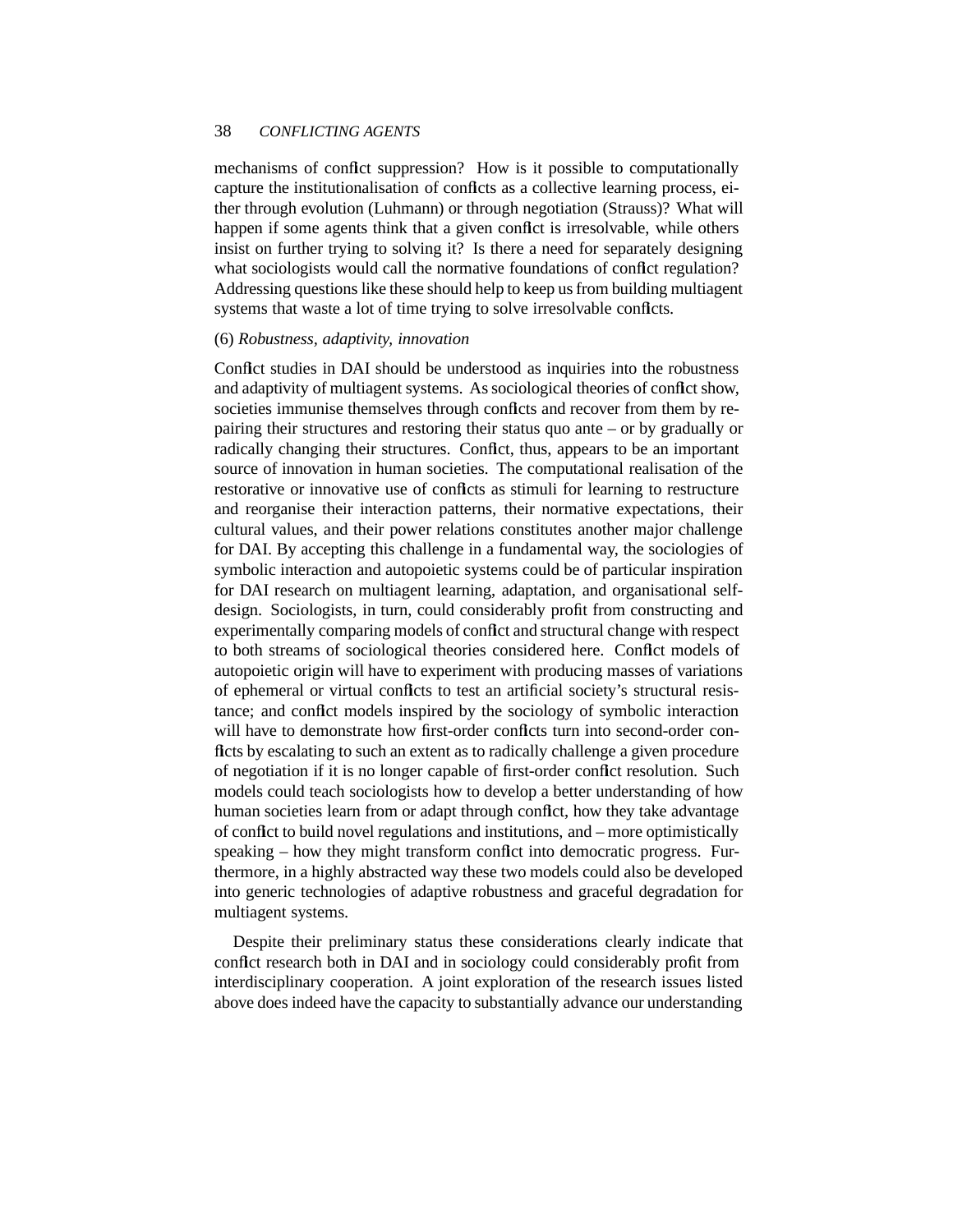of theorigins, dynamics, and consequences of conflict in human and computational societies. It is important to see, however, that a set of common ideas and shared intuitions cannot replace a theory of conflict. To prepare the ground for more ambitious conflict approaches in both disciplines, it is necessary to take preliminary distinctions such as those of logical and material or interagent and intraagent conflicts not as the explanans but as the explanandum of inquiries into socionics, to seriously consider sociological theories as a source of inspiration for designing computational technologies, and to exploit DAI technology as a sociological method of experimentation and simulation. For sociologists and DAI researchers alike the comparative exploration of models of conflct and structural change should be ventures of the keenest interest.

### **Acknowledgments**

The authors wish to thank Kai Lorentzen, Mathias Nickles and Kai Paetow for their helpful comments and critical prompts. Our thinking in this paper has been nourished by inquiries into socionics. Socionics(Malsch, 2000) is a scientific endeavour which seeks to build bridges between DAI and sociology. It has become the brand name of a research programme (http://www.tuharburg.de/tbg/SPP/Start SPP.html) supported by the DFG, the German Research Fund. The work described here has been funded by Deutsche Forschungsgemeinschaft (DFG, German National Science Foundation) under contracts MA759/4-2 and Br609/11-1.

### **References**

- H. Blumer (1966). Commentary and debate. Sociological implications of the thought of George Herbert Mead. *American Journal of Sociology*, Vol. 71, 535-544.
- J. Campbell (1981). George Herbert Mead on intelligent social reconstruction, *Symbolic Interaction*, Vol. 4, No. 2, 191-205.
- C. Castelfranchi (2000). Conflict Ontology. In (M üller and Dieng, 2000a, 21-40).
- F. Chantemargue, M. Courant, T. Dagaeff and A. Robert (1998). A pragmatic approach to conflict. In (Tessier and Chaudron, 1998, 87-93).
- L.A. Coser (1956). *The Functions of Social Conflict*, New York.
- N.K. Denzin (1996). Post-Pragmatism. Review Essay. *Symbolic Interaction*, Vol. 19, No. 1, 61-75.
- J. Dewey (1991/1938). Logic. The theory of inquiry. In J. Dewey, *The Later Works*, Vol. 12, Carbondale/Edwardsville.
- J. Galliers (1990). The positive role of conflict in cooperative multiagent systems. In Y. Demazeau, editor, *Decentralized AI*, Elsevier, 33-49.
- M. Garagnani, M. Fox and D.P. Long (1998). Belief systems for conflict resolution. In (Tessier and Chaudron 1998, 55-60).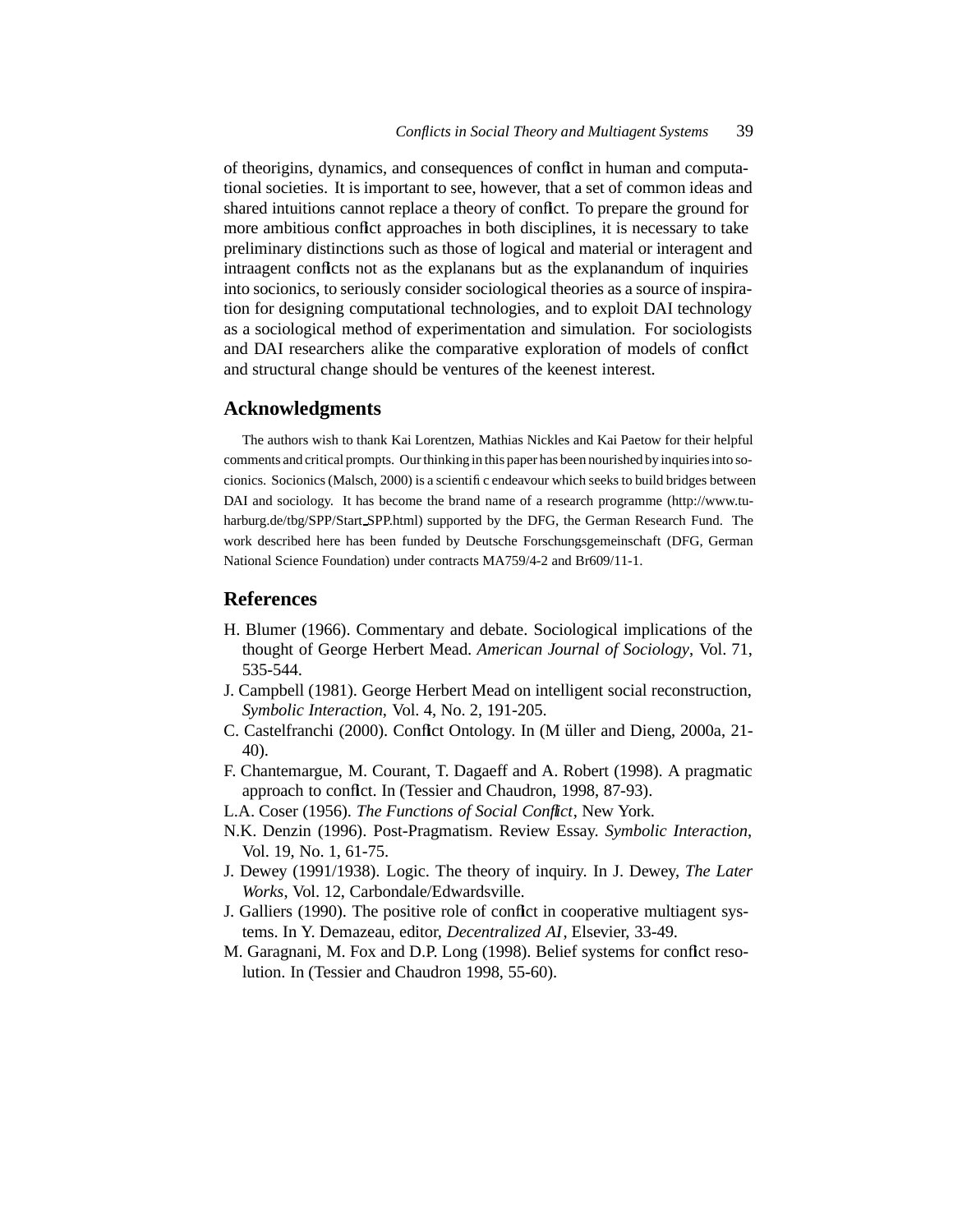- L. Garrido-Luna and K. Sycara (1996). Towards a totally distributed meeting scheduling system, in: G. Görz and St. Hölldobler, editors, *Advances in AI. 20th Annual German Conference on AI*, Dresden, KI-96 Proceedings, Springer: Berlin etc.
- L. Gasser, N.F. Rouquette, R.H. Hill, J. Lieb (1989). Representing and using organizational knowledge in distributed AI systems. In L. Gasser and N.M. Huhns, editors, *Distributed Artificial Intelligence II*, Pitman, 55-87.
- L. Gasser (1991). Social conceptions of knowledge and action: DAI foundations and open systems semantics, *Artificial Intelligence*, 47, 107-138.
- H-J. Giegel (1998). *Konflikte in modernen Gesellschaften*. Frankfurt.
- F. Grasso (1998). Better learning through conflicts. In (Tessier and Chaudron, 1998, 69-75).
- H. Haferkamp (1985). Mead und das Problem des gemeinsamen Wissens, *Zeitschrift f¨ur Soziologie*, Vol. 14, Heft 3, 175-187.
- C. Hewitt (1977). Viewing control structures as patterns of passing messages, *Artificial Intelligence*, Vol. 8, 323-364.
- C. Hewitt (1986/88). Offices are open systems, *ACM Transactions on Office Information Systems*, Vol. 4, No. 3, 271-287.
- C. Hewitt (1991). Open information systems semantics for distributed artificial intelligence, *Artificial Intelligence*, Vol. 47, 79-106.
- C. Hewitt and J. Inman (1991). DAI betwixt and between: From "intelligent agents" to open system sciences, *IEEE Transactions on Systems, Men, and Cybernetics*, Vol. 21, No. 6, 1409-1419.
- O. Hollmann, K.C. Ranze, H.J. Müller, O. Herzog (2000). Conflet resolution in distributed assessment situations. In (Müller and Dieng, 2000a, 182-201).
- H. Joas (1992). *Die Kreativit¨at des Handelns*. Frankfurt.
- K. Jokiinen, D. Sadek and D. Traum (Co-chairs) (1997). Collaboration, cooperation and conflict in dialogue systems. Working Notes of the IJCAI-97 Workshop.
- N. Jennings (1993). Commitments and conventions. The foundation of coordination in multi-agent systems. *Knowledge Engineering Review*, Vol. 8, No. 3, 223-250.
- M. Klein (1990). Conflict resolution in cooperative design. *International Journal for Artificial Intelligence in Engineering*, 4(4), 168-180.
- M. Klein (1991). Supporting conflict resolution in cooperative design systems. *IEEE Transactions on Systems, Man, and Cybernetics*, Vol. 21(6), 1379- 1390.
- M. Klein and S. Lander (Co-chairs) (1994). Models of conflct management in cooperative problemsolving. Technical Report WS-94-08. AAAI Press.
- N. Luhmann (1982). *Liebe als Passion*, Frankfurt.
- N. Luhmann (1984). *Soziale Systeme*, Frankfurt.
- N. Luhmann (1986). *Ökologische Kommunikation*, Opladen.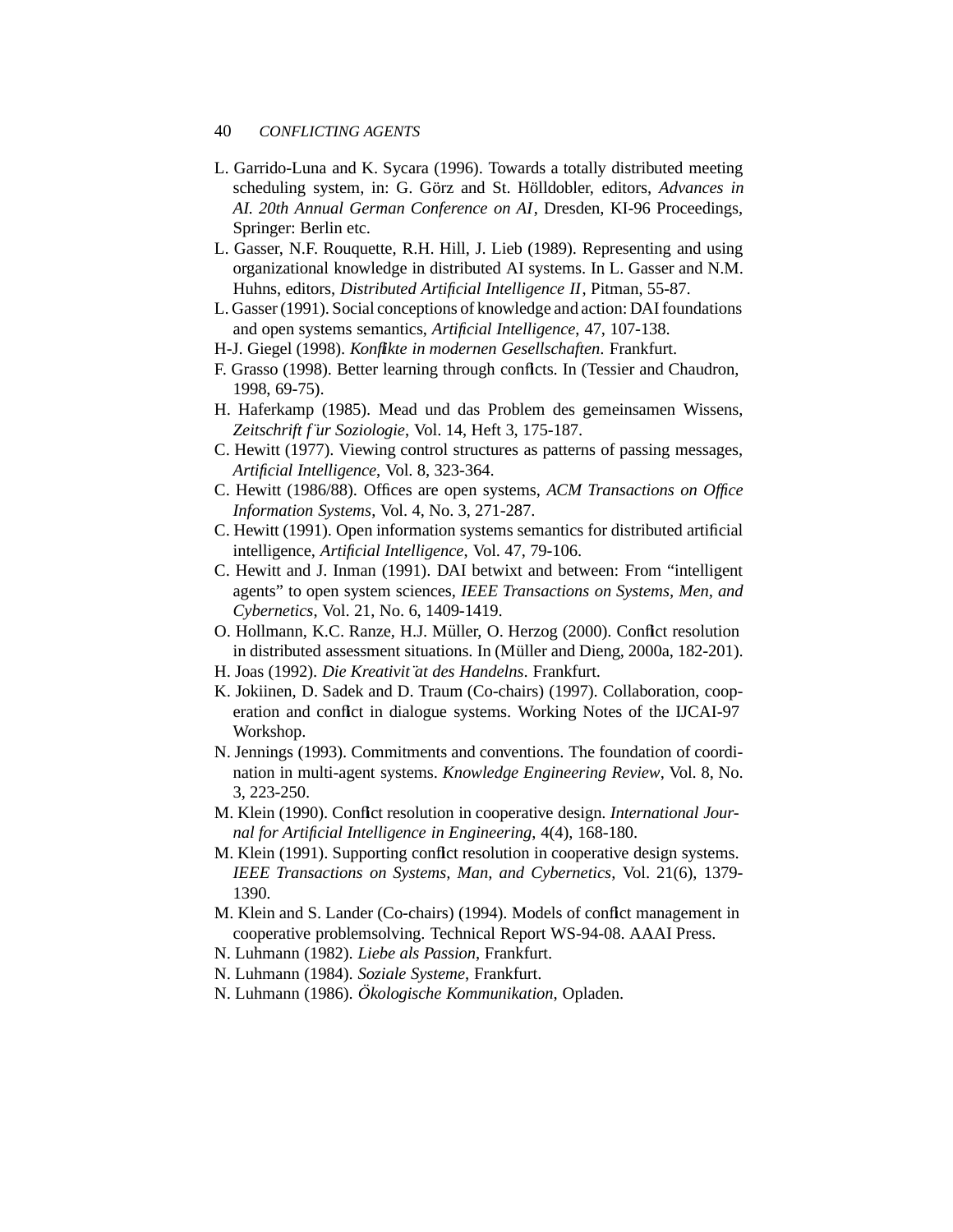- N. Luhmann (1987). *The evolutionary differentiation between society and interaction. In J. Alexander et al., editors, The Micro-Macro Link*, Berkeley, London, 112-131.
- N. Luhmann (1992). *Die Wissenschaft der Gesellschaft*, Frankfurt.
- N. Luhmann 1997). *Die Gesellschaft der Gesellschaft*, Frankfurt.
- D.R. Maines (1982). *In search of mesostructure. Studies in negotiated order. Urban Life*, Vol. 11, No. 3, 267-279.
- N. Maudet and F. Evrard (1998). Using implicature to avoid conflicts in dialogue. In (Tessier and Chaudron, 1989, 61-66).
- P. Maes (ed.) (1990). *Designing Autonomous Agents. Theory and Practice from Biology to Engineering and Back*. MIT Press/Elsevier.
- Th. Malsch (2000). Naming the unnamable: Socionics or the sociological turn of/to distributed artificial intelligence,TechnicalUniversityHamburg-Harburg, Department of Technology Assessment, Research Reports 2, January 2000.
- G.H. Mead (1934). *Mind, Self and Society from the Standpoint of a Social Behaviorist*, Chicago.
- H.J. Müller and R. Dieng (eds.) (2000a). *Computational Conflicts* . Springer: Berlin, Heidelberg, etc.
- H.J. Müller and R. Dieng (2000b). On conflicts in general and their use in AI in particular. In (Müller and Dieng,  $2000a$ , 1-20).
- G. Nollmann (1997). *Konflikte in Interaktion, Gruppe und Organisation. Zur* Konfliktsoziologie der modernen Gesellschaft. Westdeutscher Verlag: Opladen.
- S. Parsons, C. Sierra, N. Jennings (1998). Agents that reason and negotiate by arguing. *Journal of Logic and Computation*, Vol. 8, No. 3.
- Ch.S. Peirce (1991a). How to make our ideas clear, first published in *Popular Science Monthly*, 12 (1878), 286-302, German translation: Wie unsere Ideen zu klären sind, 182-214, in: Peirce, Schriften, Suhrkamp: Frankfurt.
- Ch.S. Peirce (1991b). The doctrine of chances, first published in *Popular Science Monthly*, 12 (1878), 604-615, German translation: Die Lehre vom Zufall, 215-228 in: Peirce, Schriften, Suhrkamp: Frankfurt.
- W.-L. Schneider (1994). *Die Beobachtung von Kommunikation. Zur kommunikativen Konstruktion sozialen Handelns*, Westdeutscher Verlag: Opladen.
- S. Sen (Chair) (1999). Negotiation: settling conflicts and identifying opportunities. Working Notes of the AAAI-99 Workshop.
- G. Simmel (1892/93). *Einleitung in die Moralwissenschaft*, Band 2, Stuttgart and Berlin.
- G. Simmel (1908). *Soziologie*, Leipzig.
- M. Shaw and B. Gaines (1994). Knowledge support systems for constructively channelling conflict in group dynamics. In M. Klein and S. Landers, editors, AAAI-94 Workshop on models of conflict management and cooperative problem solving, 107-116, AAAI Press.